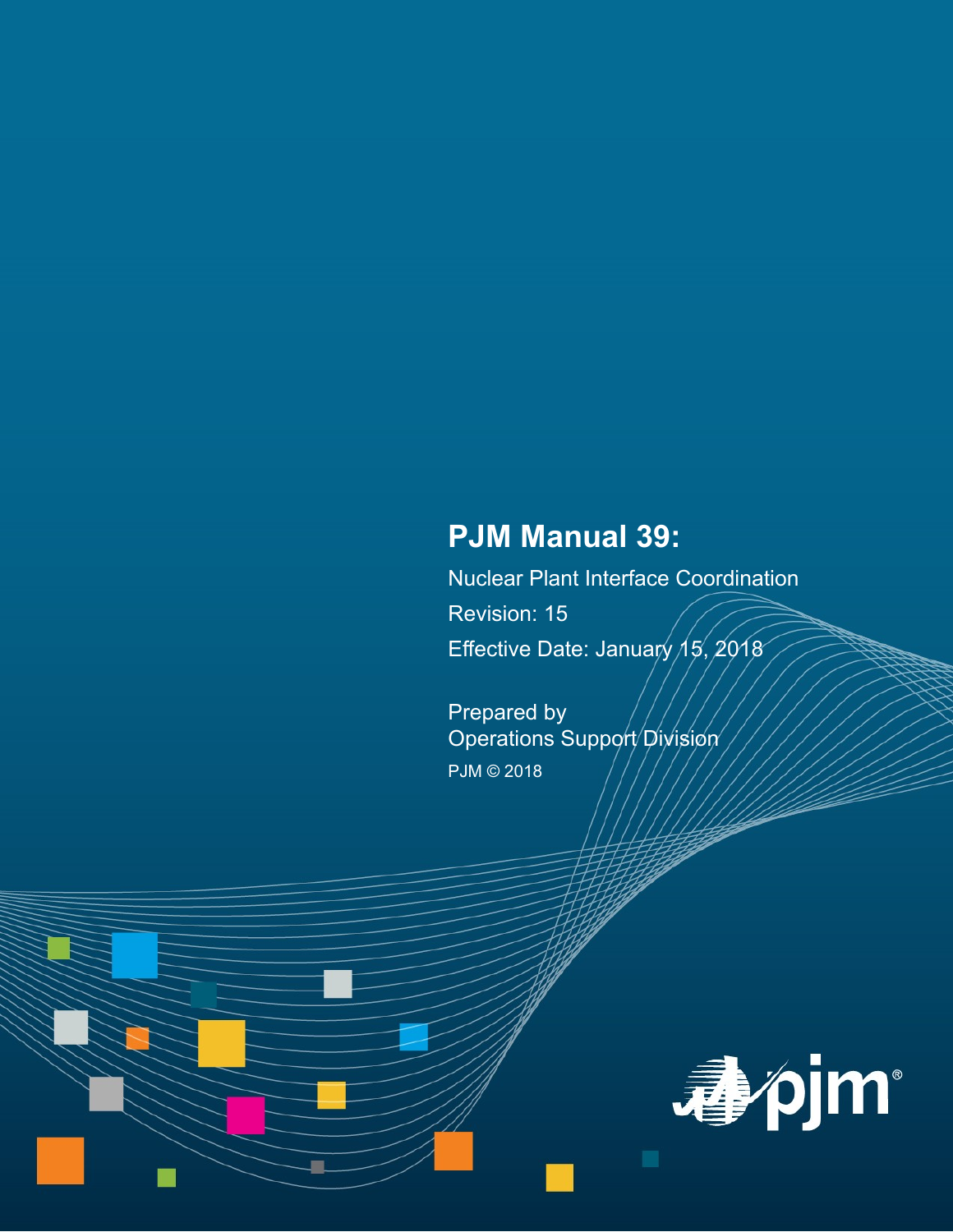

# **Table of Contents**

|                                                                     | $\mathbf{A}$ |
|---------------------------------------------------------------------|--------------|
|                                                                     |              |
|                                                                     |              |
|                                                                     |              |
|                                                                     |              |
|                                                                     |              |
|                                                                     |              |
| Section 1: Nuclear Plant Interface Requirements (NPIR) 9            |              |
|                                                                     |              |
|                                                                     |              |
|                                                                     |              |
|                                                                     |              |
|                                                                     |              |
|                                                                     |              |
| 2.4 Notification and Mitigation Protocols for NPIR Voltage Limits14 |              |
|                                                                     |              |
|                                                                     |              |
|                                                                     |              |
|                                                                     |              |
|                                                                     |              |
|                                                                     |              |
|                                                                     |              |
|                                                                     |              |
|                                                                     |              |
|                                                                     |              |
| Section 4: NUC-001 Requirements Not Addressed by M39 21             |              |
|                                                                     |              |
| Attachment A: Nuclear Plant Communications Protocol 23              |              |
|                                                                     | 23           |
|                                                                     |              |
|                                                                     |              |
|                                                                     |              |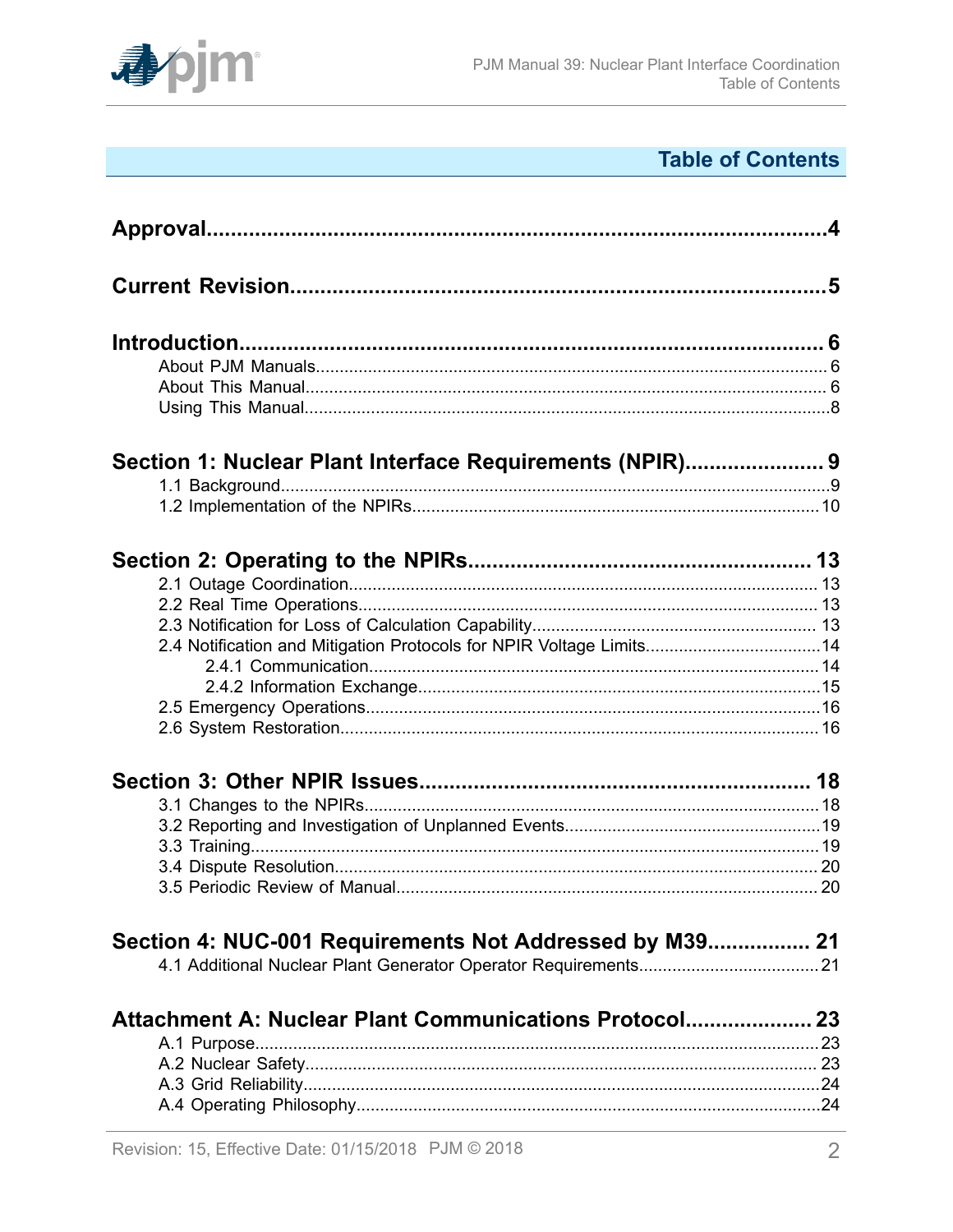

| Attachment C: Plant Specific NPIRs Revision History 42 |  |
|--------------------------------------------------------|--|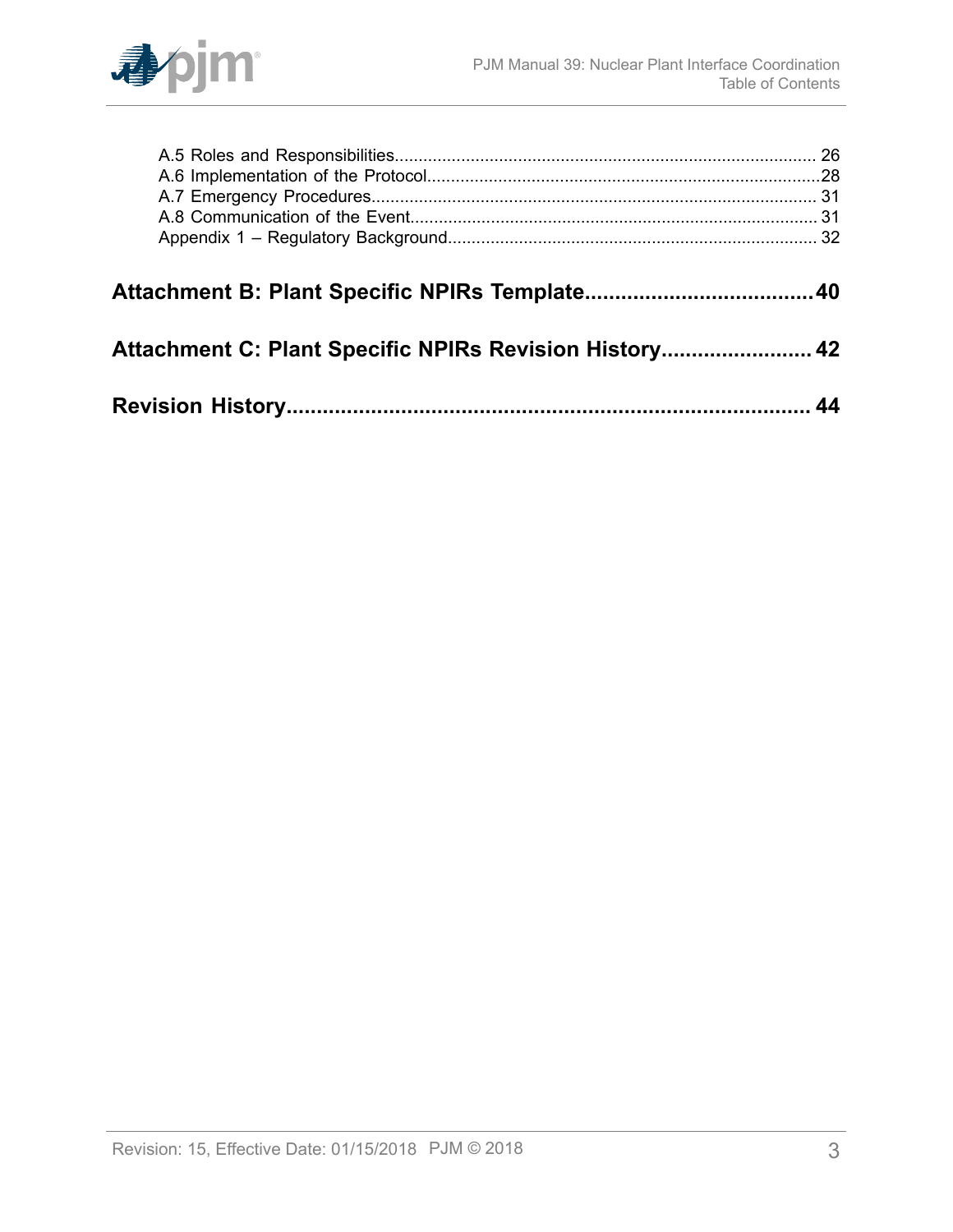

# <span id="page-3-0"></span>**Approval**

Approval Date: 01/30/2018 Effective Date: 01/15/2018

David Schweizer, Manager Generation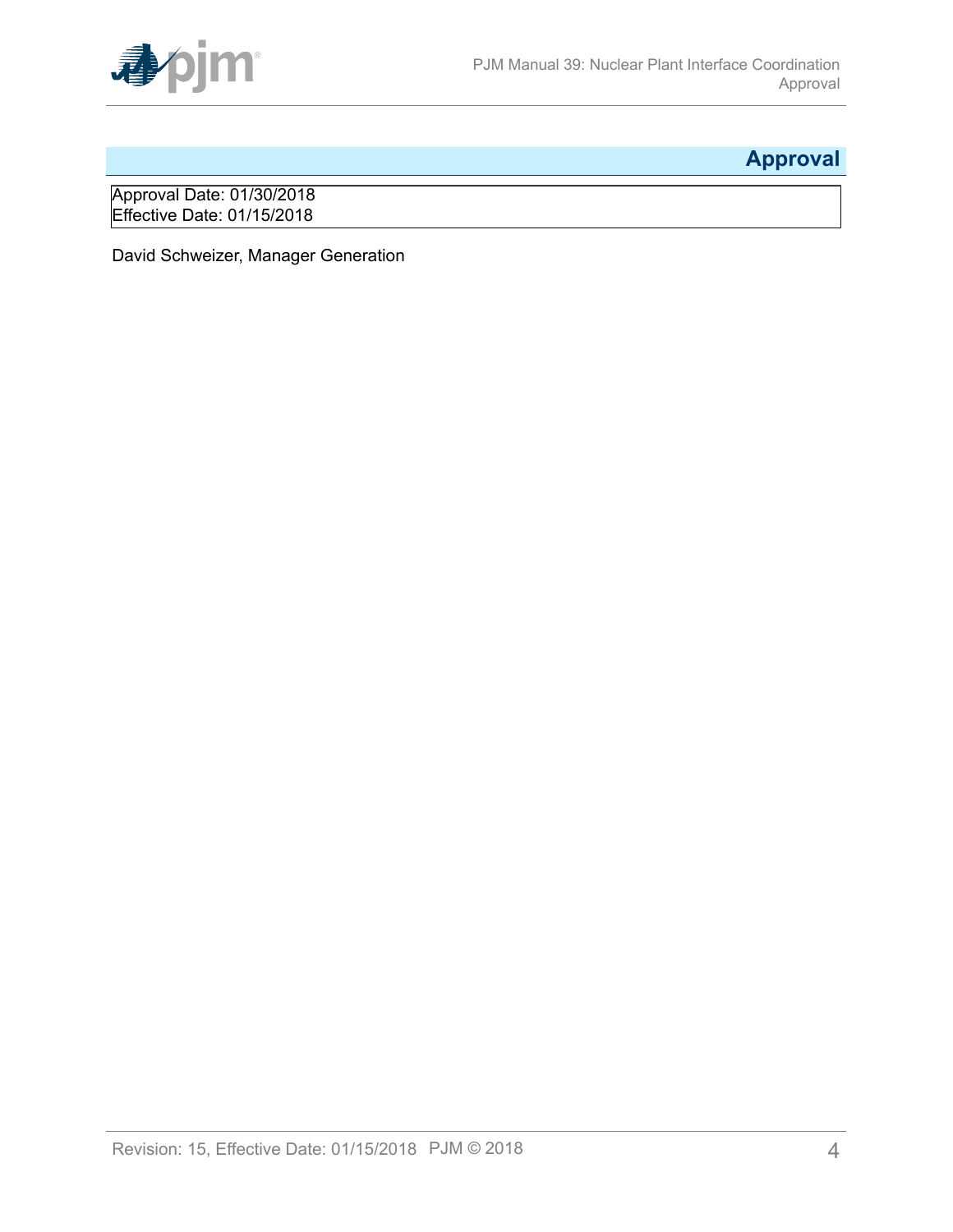

# <span id="page-4-0"></span>**Current Revision**

## **Revision 15 (01/15/2018):**

• Attachment C: Plant Specific NPIRs Revision History: NPIR revision update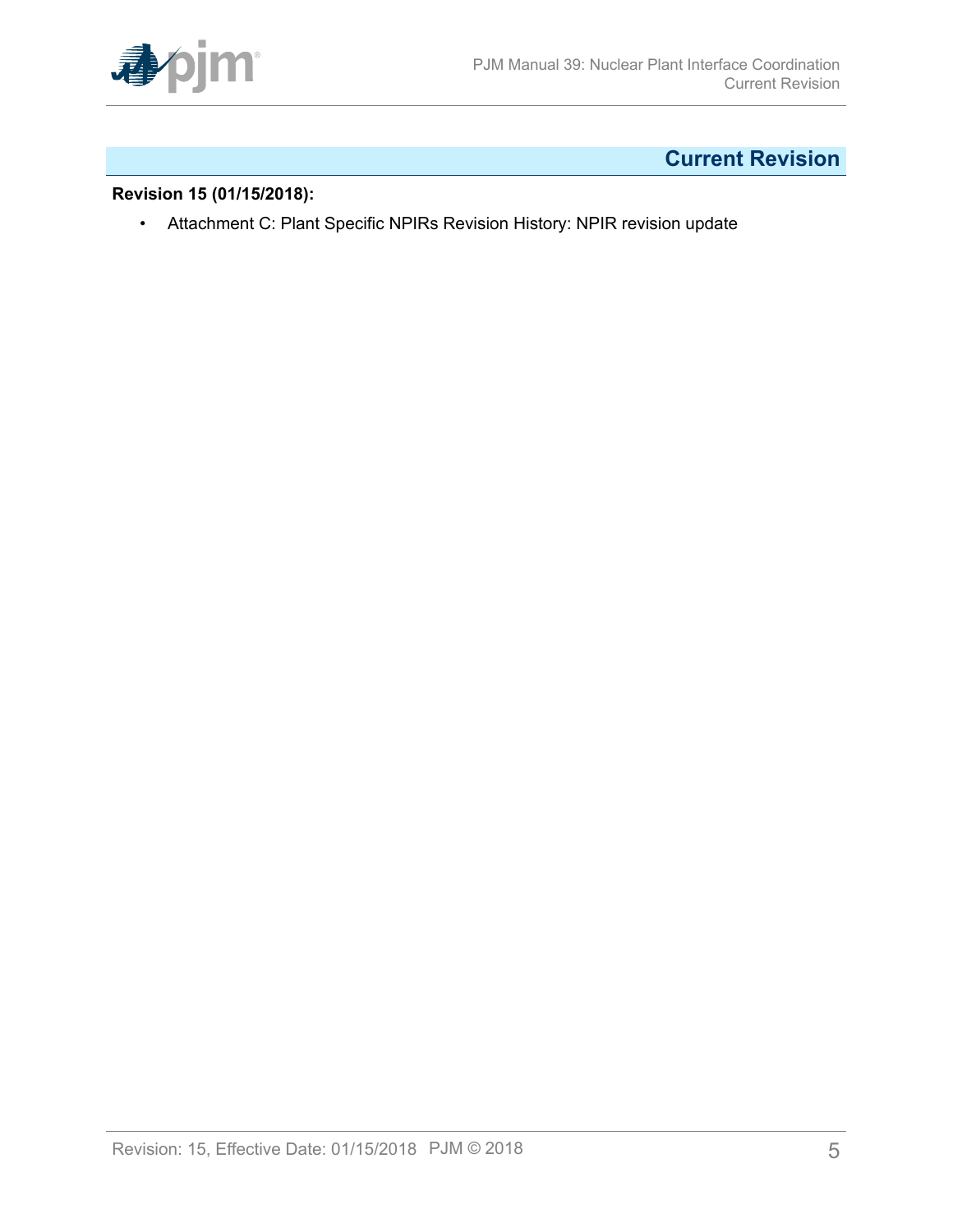

## <span id="page-5-0"></span>**Introduction**

Welcome to the PJM Manual for *Nuclear Plant Interface Coordination*. In this Introduction, you will find the following information:

- What you can expect from the PJM Manuals in general (see "*About PJM Manuals*").
- What you can expect from this PJM Manual (see "*About This Manual*").
- How to use this manual (see "*Using This Manual*").

## <span id="page-5-1"></span>**About PJM Manuals**

The PJM Manuals are the instructions, rules, procedures, and guidelines established by PJM for the operation, planning, and accounting requirements of PJM RTO and the PJM Energy Market. The manuals are grouped under the following categories:

- **Transmission**
- PJM Energy Market
- PJM Regional Transmission Planning Process
- Reserve
- Accounting and Billing
- PJM Administrative
- **Miscellaneous**

For a complete list of all PJM manuals, go to the Library section on PJM.com.

## <span id="page-5-2"></span>**About This Manual**

The PJM Manual for *Nuclear Plant Interface Coordination* focuses on how PJM and the PJM Members are expected to coordinate operations with the Nuclear Plant Generator Operator (NPGO) to ensure the Nuclear Plant Interface Requirements (NPIRs) are addressed and implemented while maintaining Bulk Electric System reliability.

The PJM Manual for *Nuclear Plant Interface Coordination* consists of four sections.

The sections are as follows:

- Section 1: Nuclear Plant Interface Requirements (NPIRs)
- Section 2: Operating to the NPIRs
- Section 3: Other NPIR Issues
- Section 4: NUC-001 Requirements Not Addressed by Manual 39

#### **Note:**

When 'NPIR' is used in this manual, it means Nuclear Plant Interface Requirements.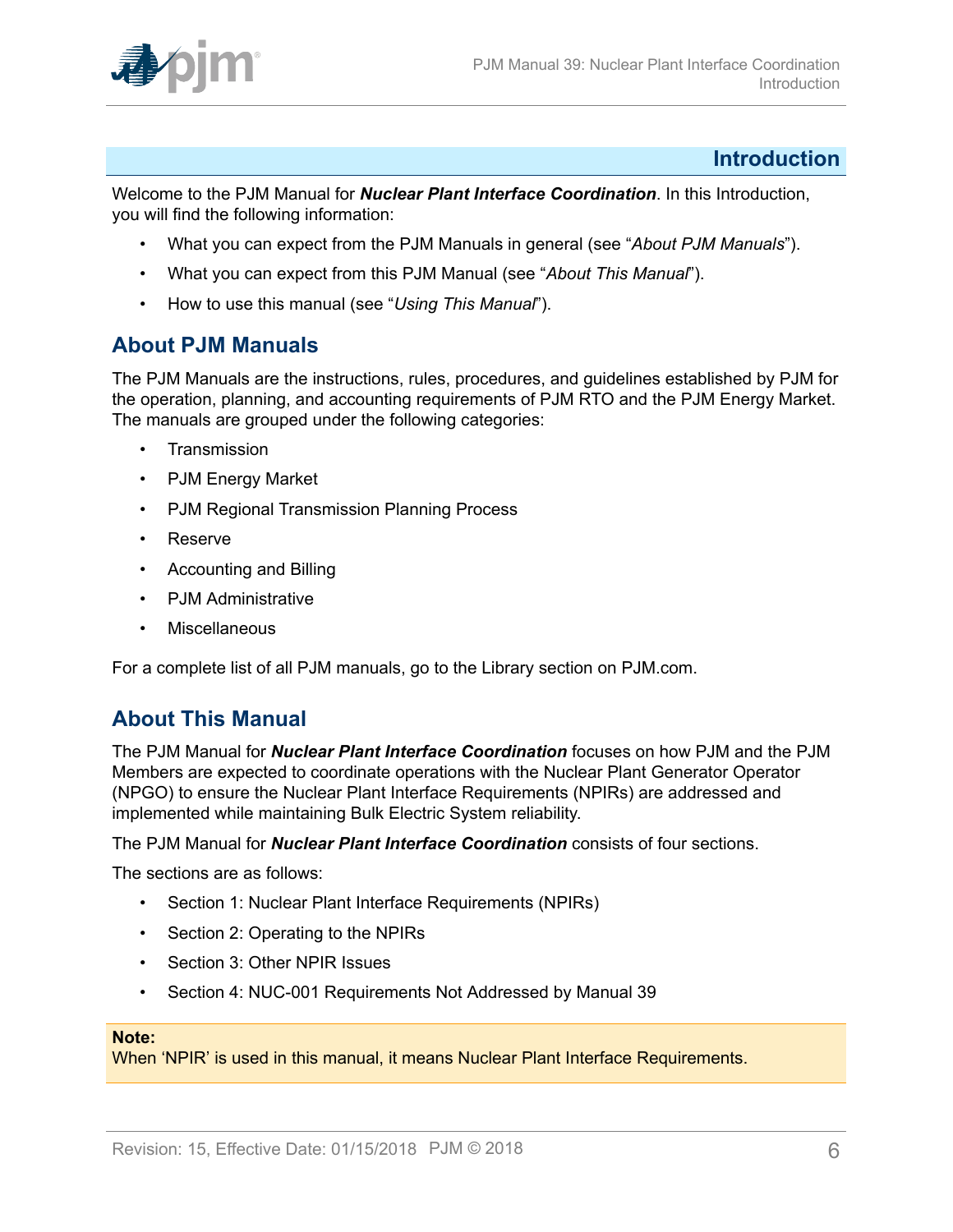

PJM shall work with NPGO and the appropriate PJM Committees to periodically review and update this manual and its attachments.

#### **Note:**

**1:** PJM and the PJM Member Nuclear Plant Generator Operators ("NPGO") and Transmission Entities ("TE"), as defined in NUC-001 (including amendments to NUC-001), covered by the NUC-001 requirements agree that Manual 39, as approved and implemented, represents an agreement, or one of the agreements, among the applicable NUC-001 covered entities that reflects the mutually agreed upon NPIRs and documents how the NPGOs and Transmission Entities shall address and implement the NPIRs. By approving and publishing Manual 39 on the PJM website, PJM acknowledges its agreement and intention to be bound by the Manual 39 requirements except as otherwise required under the PJM Tariff or any other FERC approved agreement, or any law, regulation or NERC Reliability Standard. Through the Operating Agreement (Section 11.3.2) the NPGOs and applicable TEs are required to comply with all approved and published PJM Manuals, including Manual 39 when approved and published on the PJM website except as otherwise required under the PJM Tariff or any other FERC approved agreement, or any law, regulation or NERC Reliability Standard.

**2:** All capitalized terms incorporate the definitions given to those terms in the "NERC Glossary of Terms", unless otherwise specifically stated.

**3:** The names of responsible entities, organizational relationships and responsibilities related to the NPIRs are contained within PJM Manual 39, Attachment B – Plant Specific NPIRs.

**4:** Manual 39 was developed to capture in one document an overall statement of the requirements and procedures applicable to NPGO and relevant TEs in PJM for the purpose of satisfying NPIRs; however, because most of the requirements and procedures preceded FERC adoption of NUC-001, PJM Manual 39 contains cross-references to other manuals where requirements and procedures in compliance with NUC-001 are set forth.

#### **Intended Audience**

The Intended Audiences for the PJM Manual for *Nuclear Plant Interface Coordination* are:

- *PJM Nuclear Power Plant Operators and Support Staff (also referred to as the Nuclear Plant Generator Operator)* — Conduct safe nuclear plant operations and interface with transmission system operators.
- *Transmission Owner (TO) and Generation Owner Operators* Conduct reliable operations of the Bulk Electric System and communicate with nuclear power plant operators. Unless noted otherwise Transmission Owners listed in Manual 39 are the Transmission Owner of the substation where the nuclear plant interconnects.
- *PJM System Operators* Conduct reliable operations of the Bulk Electric System.
- *PJM and TO Planners* Plan for the reliable operations of the Bulk Electric System, including safe nuclear plant operations consistent with NPIRs.

#### **References**

The references to other documents that provide background or additional detail directly related to the PJM Manual for *Nuclear Plant Interface Coordination* are: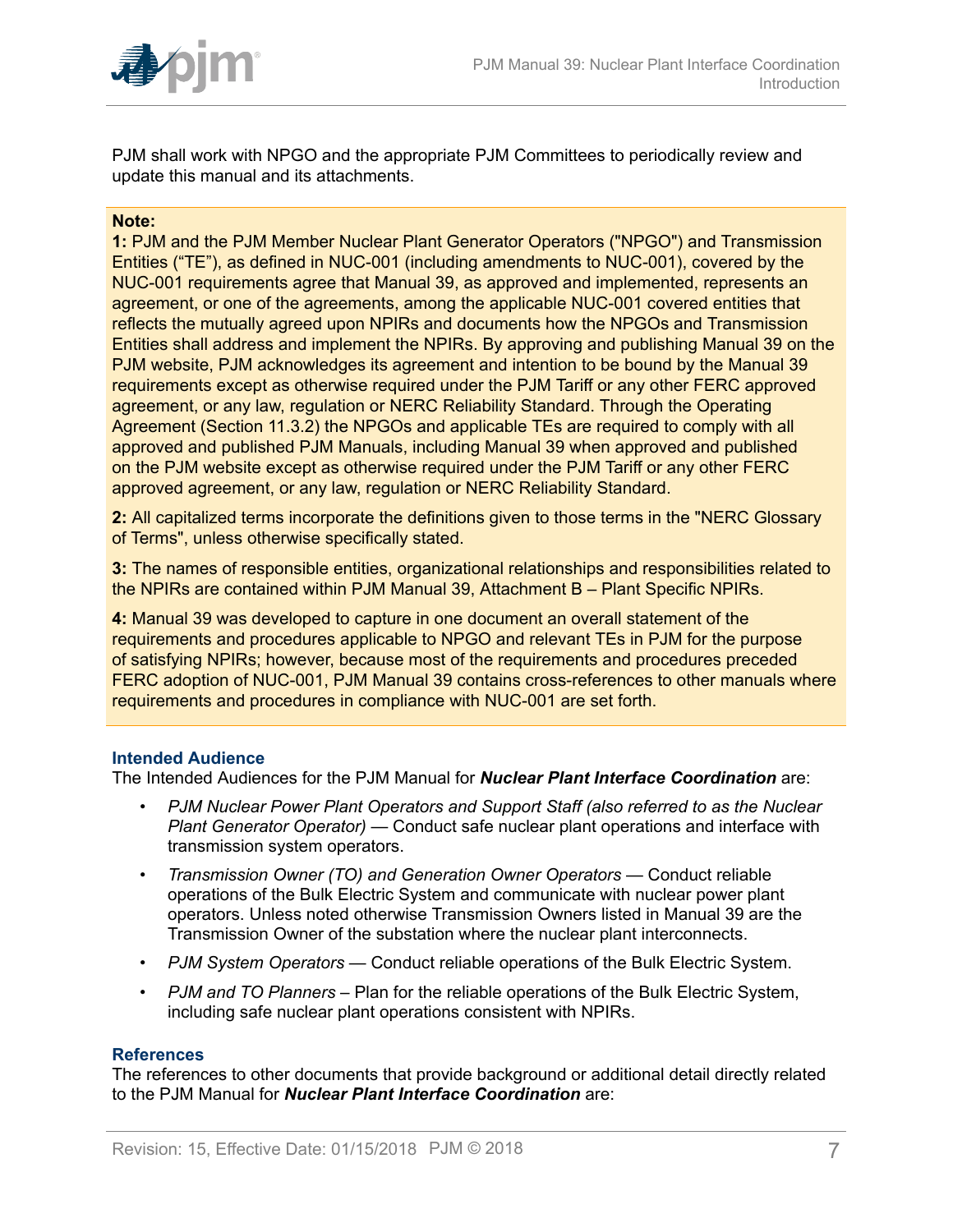

- PJM Manual for Control Center and Data Exchange Requirements (Manual 1)
- PJM Manual for Transmission Operations (Manual 3)
- PJM Manual for Energy Management Systems (EMS) Model Updates and Quality Assurance (QA) (Manual 3A)
- PJM Manual for Emergency Operations (Manual 13)
- PJM Manual for Generation & Transmission Interconnection Process (Manual 14A)
- PJM Manual for PJM Regional Transmission Planning Process (Manual 14B)
- PJM Manual for Definitions & Acronyms (Manual 35).
- PJM Manual for System Restoration (Manual 36)
- PJM Manual for Reliability Coordination (Manual 37)
- PJM Manual for Operations Planning (Manual 38)
- PJM Manual for Certification and Training Requirements (Manual 40)

## <span id="page-7-0"></span>**Using This Manual**

Because we believe that explaining concepts is just as important as presenting the procedures, we start each section with an overview. Then, we present details and procedures. This philosophy is reflected in the way we organize the material in this manual. The following paragraphs provide an orientation to the manual's structure.

## **What You Will Find In This Manual**

- A table of contents
- An approval page that lists the required approvals and the revision history
- This introduction
- Sections containing the specific guidelines, requirements, or procedures including PJM actions and participant actions
- Attachments that include additional supporting documents, forms, or tables in this PJM Manual.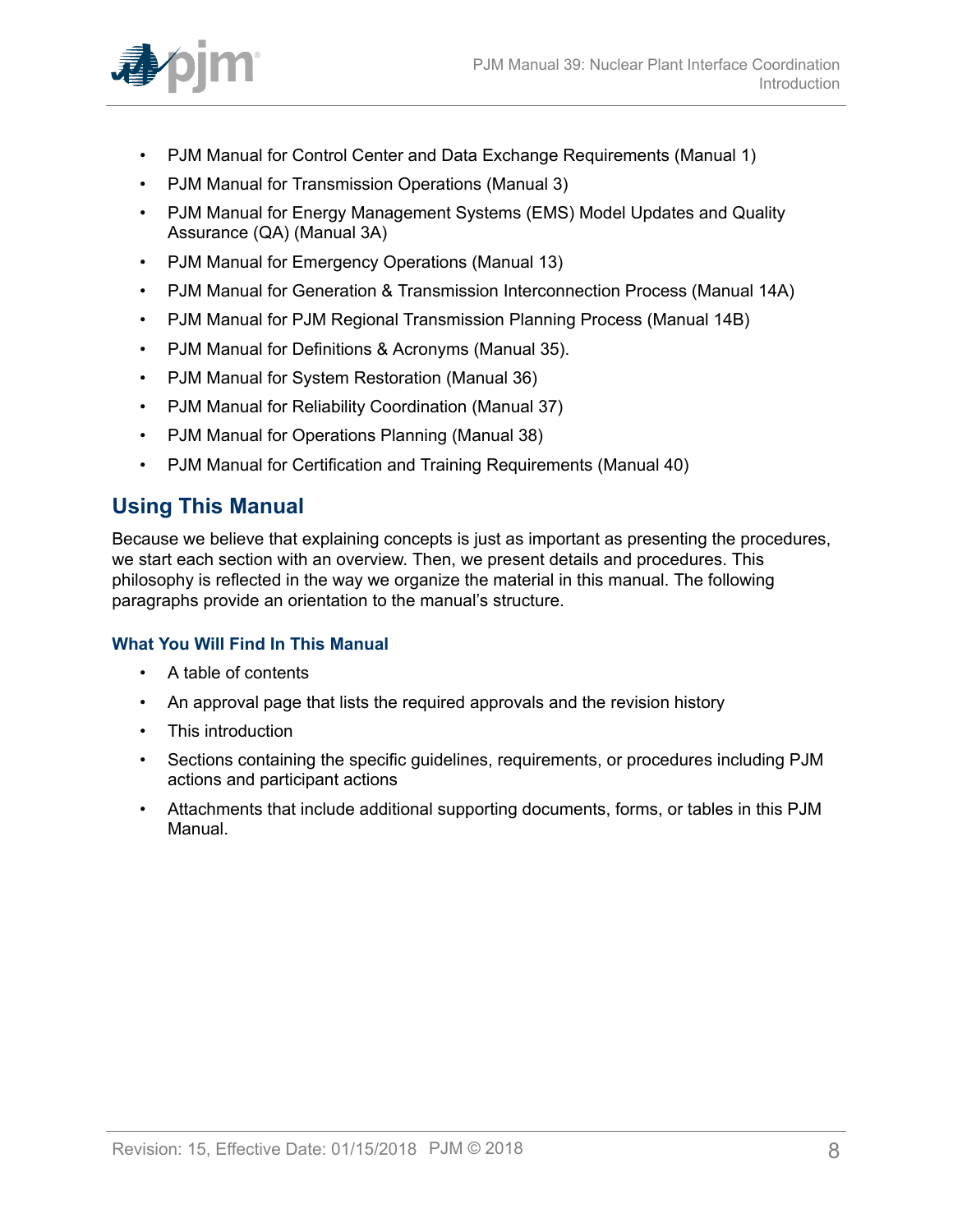

## <span id="page-8-0"></span>**Section 1: Nuclear Plant Interface Requirements (NPIR)**

Welcome to the Nuclear Plant Interface Requirements section of the PJM Manual for **Nuclear Plant Interface Coordination.**

This section of the manual addresses nuclear plant interface requirements.

## <span id="page-8-1"></span>**1.1 Background**

PJM and its member companies have a responsibility to ensure the safe, reliable operation of the bulk power transmission system while facilitating a fair and open energy market. The nuclear plant owners and operators have the responsibility to safely operate their facilities in compliance with all of the rules and requirements in order to protect the health and safety of the public. The licensee is accountable to the Nuclear Regulatory Commission (NRC) and personnel face possible criminal penalties for violations of the requirements of the nuclear facility license and the associated documents, including the technical specifications.

Of particular importance to both nuclear plant operations and transmission operations are those nuclear power plant licensing requirements, called Nuclear Plant Licensing Requirements (NPLR) included in the design basis of the nuclear plant and statutorily mandated, for:

- 1. Off-site power supply to enable safe shutdown of the nuclear plant during an electric system or plant event; and
- 2. Avoiding preventable challenges to nuclear safety as a result of an electric system disturbance, transient, or condition.

NERC Reliability Standard NPIRs are developed to satisfy the requirements of NERC Reliability Standard NUC-001. Manual 39 serves as the basis to document the requirements of NUC-001. Nuclear Plant Interface Requirements (NPIRs) are those requirements, based on NPLRs and electric system requirements that have been mutually agreed to by the Nuclear Plant Generator Operator and the applicable Transmission Entities<sup>1</sup>. The Transmission Entities are required to incorporate the NPIRs into their systems and processes, and to operate the transmission system so as not to violate the NPIRs. Planning enhancements shall be coordinated between Transmission Entities and NPGO, consistent with the PJM Manuals for PJM Region Transmission Planning Process (Manual 14B) and Generation and Transmission Interconnection Process (Manual 14A) to either revise the NPIRs or initiate transmission reinforcement to ensure the continued compliance with the plant if the NPIR Limits are more restrictive than Transmission System base limits contained within PJM Transmission Operations Manual (M03), Section 3: Voltage and Stability Operating Guidelines.

In order to implement the appropriate limits for planning and operations, the plant specific NPIRs must be known to the applicable Reliability Coordinators, Transmission Operators, Transmission Owners, Transmission Planners, Transmission Service Providers, Planning

<sup>&</sup>lt;sup>1</sup> Transmission Entities – As originally defined by NERC Reliability Standard NUC-001-1 titled "Nuclear Plant Interface Coordination", effective April 1, 2010. Transmission Entities identified in PJM manuals which contain requirement and procedures to support NUC-001 typically include applicable Reliability Coordinators, Transmission Operators, Transmission Owners and Generator Operators (non-nuclear).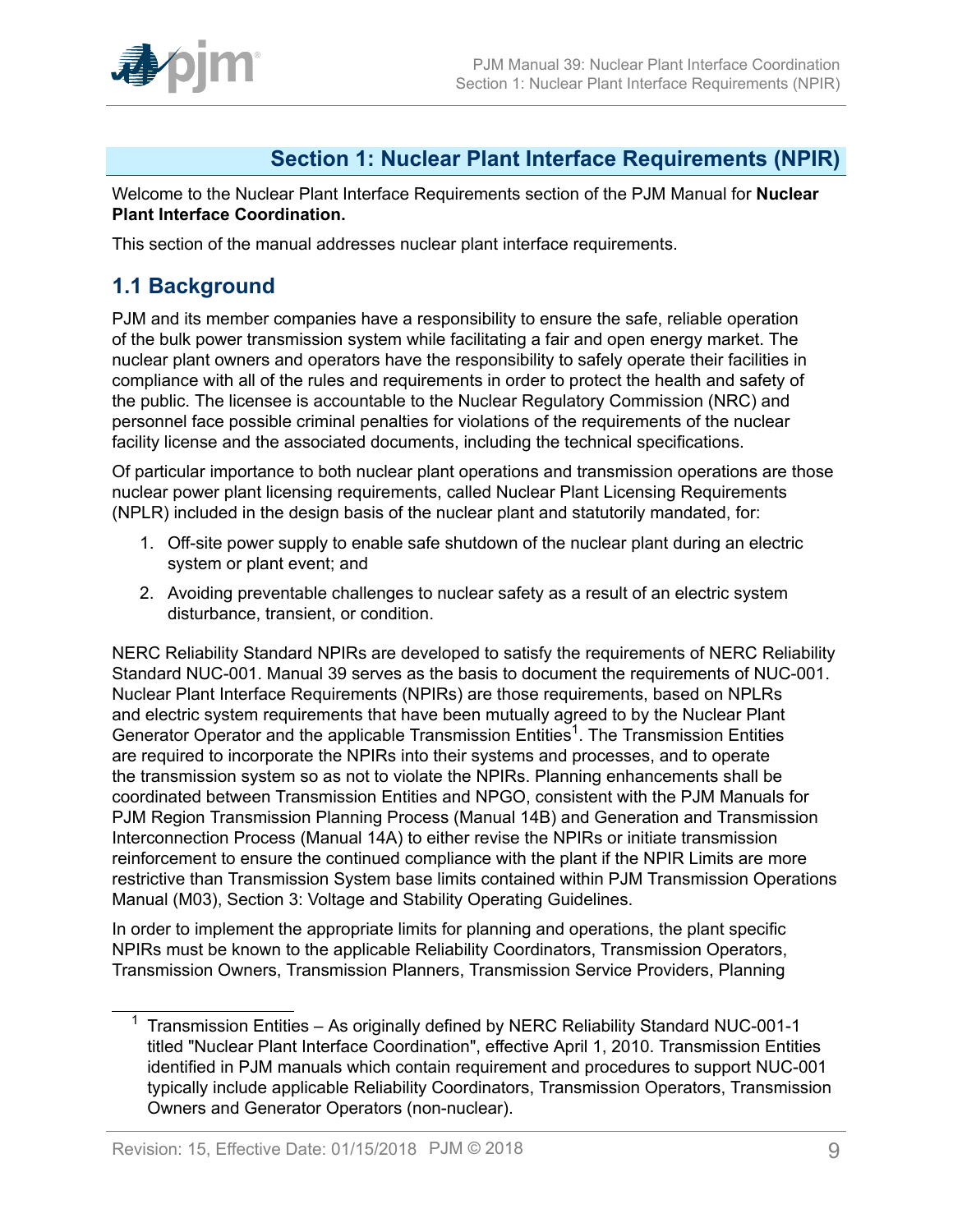

Authorities, Distribution Providers, Load-serving Entities, Generator Owners, Generator Operators, and Balancing Authorities. Further, the Reliability Coordinator, Transmission Operator, Transmission Owner and the Balancing Authority must conduct operations of the electric system that ensures that the NPIRs are upheld at all times. In cases where the NPIRs cannot be maintained within limits, the nuclear plant must be immediately notified so that it can take action to maintain compliance with the NPIRs. If compliance with the NPIRs is dependent on the performance of other neighboring Transmission Planners, Transmission Operators, Reliability Coordinators or Balancing Authorities, the NPIR request must be submitted to those entities by the NPGO.

In lieu of separate bilateral or multi-lateral agreements between the NPGO, the transmission owner(s), and PJM, operational aspects of the NPIRs are to be performed in accordance with the requirements of the PJM agreements and manuals. Many of the requirements contained in NERC Reliability Standard NUC-001 are addressed in the PJM agreements and manuals. The remaining requirements of NUC-001 are addressed in separate agreements between the NPGOs and their respective Transmission Entities. Contents of Plant Specific Nuclear Plant Interface Requirements are documented in template format consistent with Attachment B. Due to the critical nature of the information, PJM, applicable Transmission Entities and NPGO maintain a current revision of the NPIRs but they are not published as part of this manual.

## <span id="page-9-0"></span>**1.2 Implementation of the NPIRs**

The NPGO is responsible for extracting requirements from its licensing documentation and design basis for inclusion into the NPIRs. Candidate NPIRs are to be transmitted to the Transmission Entities and PJM with the proposed requirements that the TEs and PJM will be expected to operate to. PJM and TO Real-time communication requirements are documented in PJM Transmission Operations Manual 03 (M03) Section 5: Index and Operating Procedures for PJM RTO Operations, Voltage Control at Nuclear Stations. PJM Day-ahead analysis and communication requirements are documented in PJM Operations Planning Manual 38 (M38) Attachment B: Transmission Reliability Analysis Procedure and PJM Reliability Coordination Manual 37 (M37) Attachment A: PJM Reliability Plan.

## **PJM Actions**

PJM is responsible for the following activities:

- Receipt of proposed NPIRs as submitted by the NPGO and acknowledge receipt of the NPIRs back to the nuclear licensee. (NERC Reliability Standard NUC-001, R1)
- Incorporation of the mutually agreed NPIRs into the PJM operating requirements, including: (NERC Reliability Standard NUC-001, R4.1)
	- o Obtaining the necessary data from the NPGO or other entities that are necessary to support calculation and monitoring of the NPIRs in real time operations (PJM Manual for Energy Management Systems (EMS) Model Updates and Quality Assurance (Manual 3A)).
	- o Inclusion into the operating reliability analyses (See Manual M-38, Operations Planning)
	- o Incorporation of the NPIRs into the PJM operating limits that are monitored by the PJM real time operating tools. (See Manual M-03, Transmission System Operations,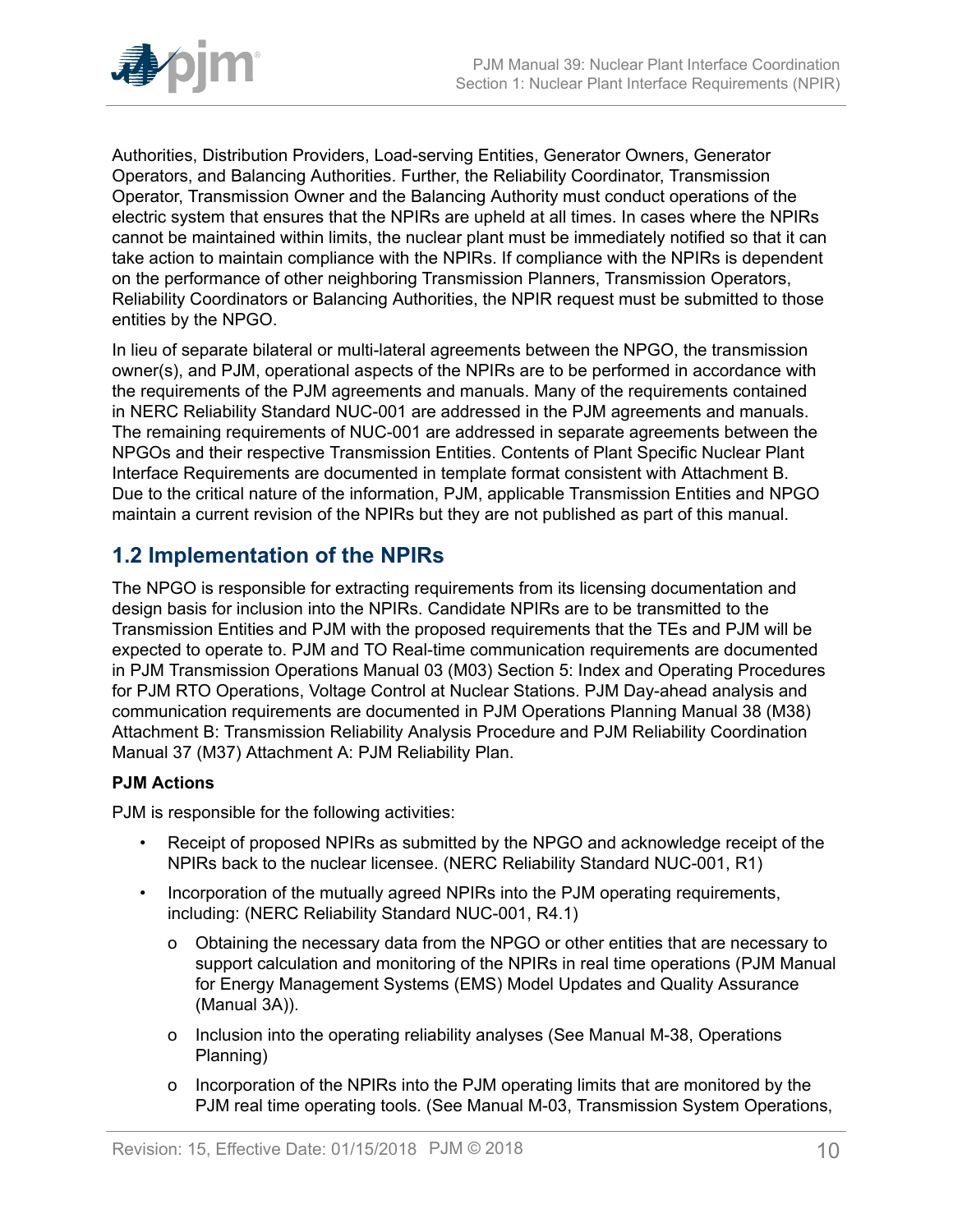

Attachment C: Requesting Voltage Limit Exceptions to the PJM Base-Line Voltage Limits).

- o Assisting the Nuclear Plant Generator Operator in coordinating with the other members and external entities to ensure that the NPIRs are included in their operating plans.
- o Operate the electric system to meet the NPIRs (NERC Reliability Standard NUC-001, R4.2)
- o Notify the Nuclear Plant Generator Operators through the TOs (in accordance with M03), when the ability to assess the operation of the electric system affecting NPIRs is lost. (NERC Reliability Standard NUC-001, R4.3)
- Incorporation of the NPIR into the PJM planning analysis process. The frequency of planning analyses will be that which is required in the PJM RTEP process. (Manual 14B – Generation and Transmission Expansion Planning, NERC Reliability Standard NUC-001, R3, R9.2.3)
- The results of the planning analyses are made available to all participants, including the NPGOs, according to the RTEP process. (NERC Reliability Standard NUC-001, R3)
- If the planning analysis results identify the need for transmission reinforcements in the future in order to maintain compliance with the NPIRs, then PJM shall contact the NPGO to determine whether a change to the NPIRs could be implemented to reduce or eliminate the need for transmission reinforcements or whether the appropriate reinforcements are required to be constructed in a timely manner to ensure that the transmission system will be able to operate within the limits of the NPIRs at all times (NERC Reliability Standard NUC-001, R3).
- The Nuclear Generator Owner will be responsible for costs of reinforcements resulting from more limiting plant limitations.

## **NPGO Actions**

PJM NPGOs are responsible for performing the following activities:

- Extracting licensing requirements from the licensing documentation and analysis for development as NPIRs.
- Providing proposed NPIRs in writing to the applicable TEs (i.e. Transmission Owners, Balancing Authorities, Transmission Operators, Transmission Planners, Transmission Service Providers, Reliability Coordinators, Distribution Providers, Load Serving Entities, Planning Authorities, Generator Owners, and Generator Operators). (NERC Reliability Standard NUC-001, R1)
- Verifying that the NPIR transmittals have been received by all of the Transmission Entities. (NERC Reliability Standard NUC-001, R1)
- Identifying the parameters, limits, configurations, and operating scenarios that comprise the NPIRs and, as applicable, procedures for providing any specific data not provided within the agreement. (NERC Reliability Standard NUC-001, R9.2.1)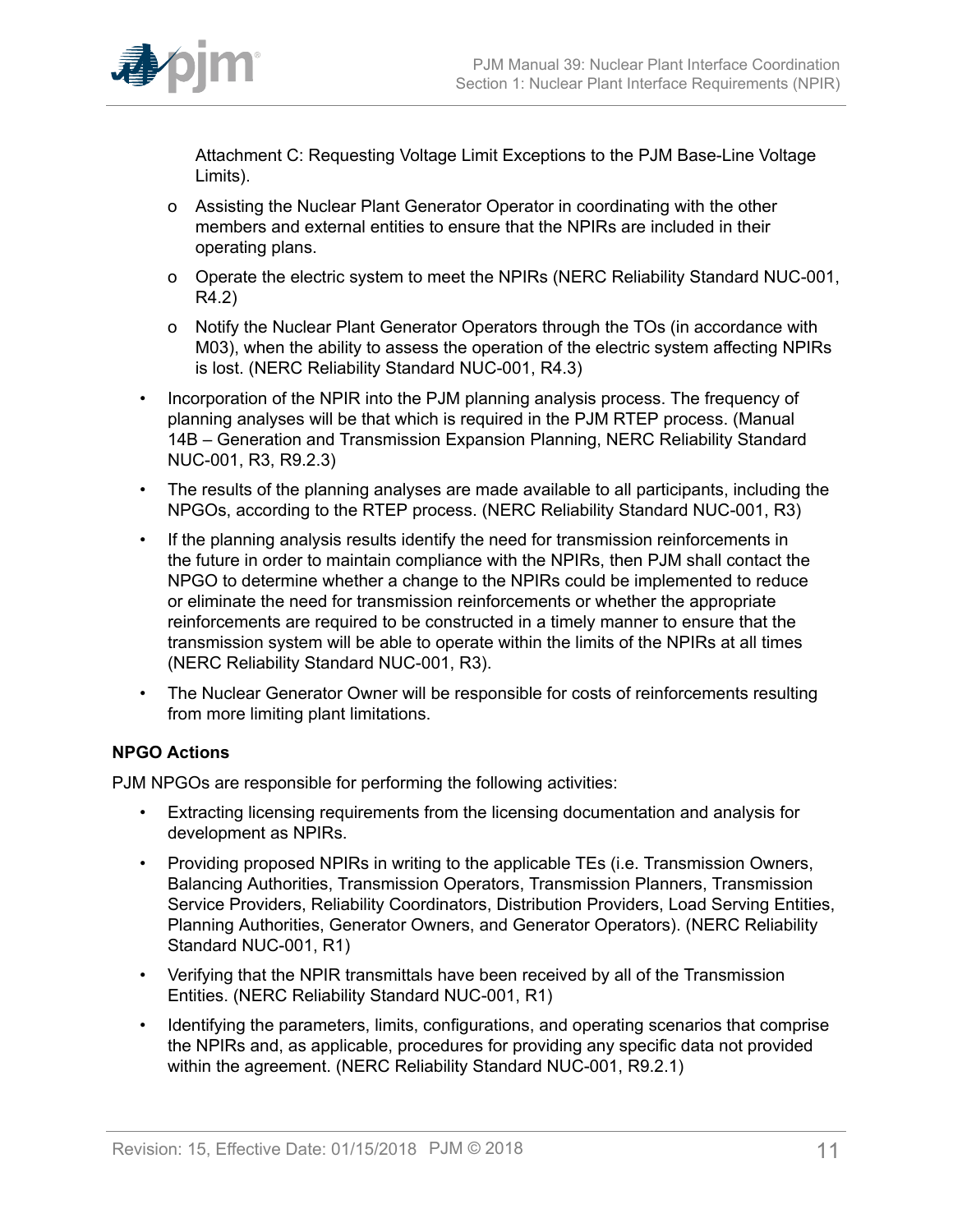

- Establishing the ownership demarcation of the electrical facilities, so that the boundaries of operational control and the associated responsibility for maintenance are clear. (NERC Reliability Standard NUC-001, R9.3.1)
- Specifying analyses and the frequency of such analyses necessary to ensure continuous compliance with the NPIRs (NERC Reliability Standard NUC-001, R9.2.3).
- NPGO shall operate per Manual 39, which was developed to satisfy the requirements of NUC-001. (NERC Reliability Standard NUC-001, R5).
- NPGO shall establish agreements with other Transmission Entities to address requirements of NERC Reliability Standard NUC-001 that are not addressed within this manual and are identified in Section 4: NUC-001 Requirements Not Addressed by Manual 39.

## **Transmission Owner (TO) Actions**

PJM Transmission Owner(s) is responsible for the following activities:

- Acknowledge receipt of the NPIRs as submitted by the NPGO. (NERC Reliability Standard NUC-001, R1)
- Establishing the ownership demarcation of the electrical facilities, so that the boundaries of operational control and the associated responsibility for maintenance are clear. (NERC Reliability Standard NUC-001, R9.3.1)
- Incorporation of the NPIRs into the TO operating requirements, including:
	- o Obtaining the necessary data from the NPGO or other entities that are necessary to support calculation and monitoring of the NPIRs in real time operations.
	- o Inclusion into the operating reliability analysis. (NERC Reliability Standard NUC-001, R4.1)
	- o Incorporation of the NPIRs into the operating limits that are monitored by the real time operating tools and operate to those limits. (NERC Reliability Standard NUC-001, R4.2)
	- o Upon direction/consultation from/with PJM, inform the Nuclear Plant Generator Operator when the ability to assess the operation of the electric system affecting NPIRs is lost. (NERC Reliability Standard NUC-001, R4.3)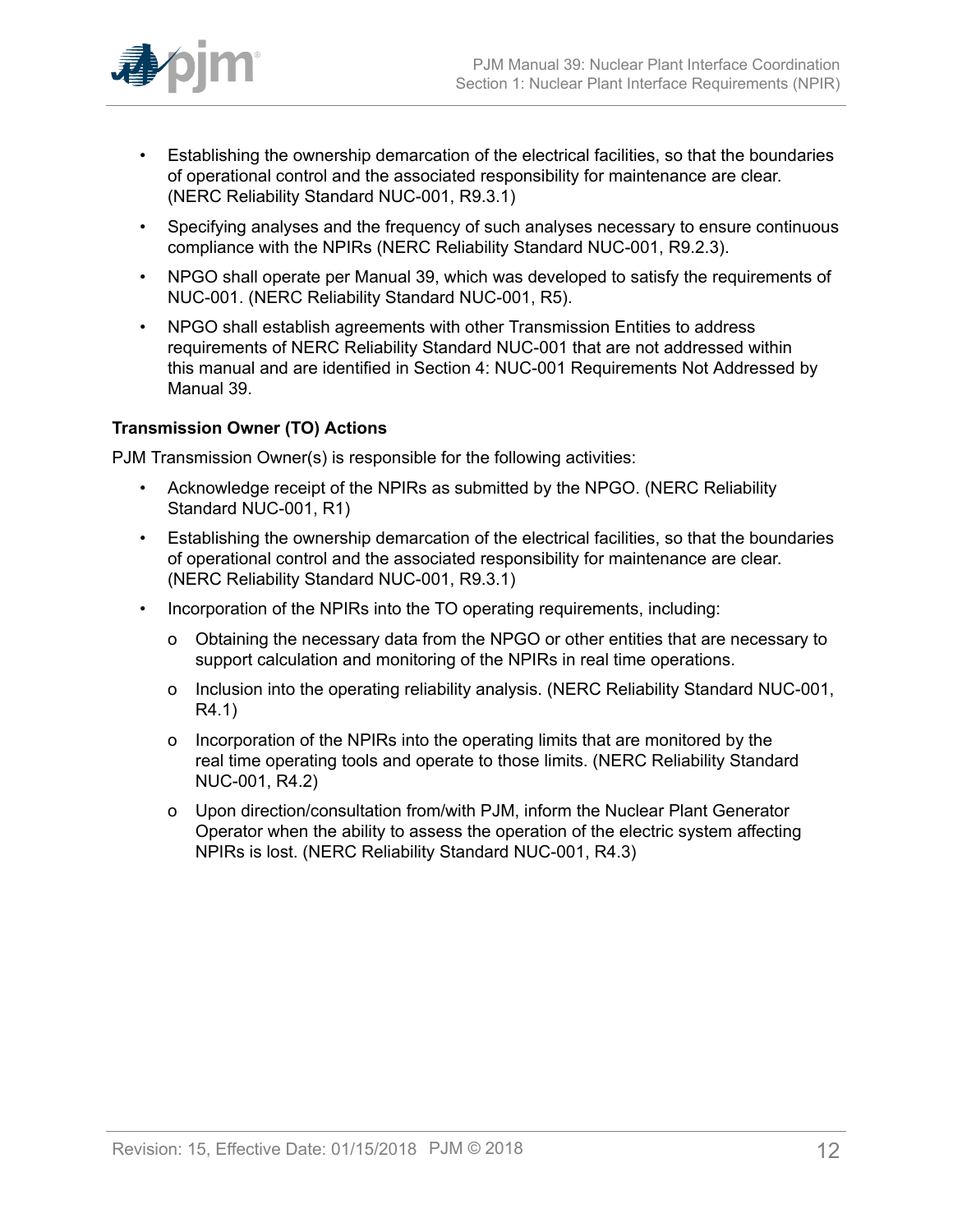

## <span id="page-12-0"></span>**Section 2: Operating to the NPIRs**

Welcome to the *Operating to the NPIRs* section of the PJM Manual for *Nuclear Plant Interface Coordination*. In this section, you will find the following information:

- Outage Coordination
- Real Time Operations
- Notification for Loss of Calculation Capability
- Notification and Mitigation Protocols for NPIR voltage limits
- Emergency Operations
- System Restoration

## <span id="page-12-1"></span>**2.1 Outage Coordination**

PJM is responsible for coordinating and approving requests for outages of generation and transmission facilities, as necessary, for the reliable operation of the PJM RTO. PJM will coordinate outages which affect the NPIRs with the NPGO and TEs. Outage coordination for outages, including testing and calibration of equipment related to the NPIRs, will be in accordance with M-38, Operations Planning, Section 2 and Attachment B: Transmission Reliability Analysis Procedure. [NERC Reliability Standard NUC-001, R6 and R9.3.3]

The Transmission Owner, whose asset connects to the same substation where the nuclear plant interconnects, or results in an off-site station light and power source to be outaged or single-sourced, or results in a loss of power flow to the nuclear plant or off-site source, and is performing the work is responsible to submit and coordinate planned outages consistent with timing requirements identified in the plant specific Nuclear Plant Interface Requirements

## <span id="page-12-2"></span>**2.2 Real Time Operations**

PJM and the applicable Transmission Owners will monitor the NPIR limits in real time, in accordance with PJM Transmission Operations Manual (M-03), Section 5: Index and Operating Procedures for PJM RTO Operations, Voltage Control at Nuclear Stations. PJM and the Transmission Entities will take action in real time, to ensure that the NPIRs are not violated. [NERC Reliability Standard NUC-001, R4.2, R5]

## <span id="page-12-3"></span>**2.3 Notification for Loss of Calculation Capability**

The continuous calculation and monitoring of post-contingency voltages for nuclear power plants (for the loss of the nuclear unit) is an important requirement to ensure that adequate voltage is always available for the operation of the nuclear safety systems. Given this requirement, the nuclear power plant(s) shall be notified in cases where the transmission monitoring capability (at PJM and the Transmission Owner) becomes unavailable and the ability to calculate the post-contingency voltages is lost. [There may be situations where the calculations are only being performed at PJM. In this case, loss of the PJM capability shall trigger the notification to the nuclear power plant(s).] The notification will go via the All-Call from PJM to the Transmission Owner(s) who will then communicate with the applicable nuclear power plant(s) consistent with PJM Transmission Operations Manual (M-03), Section 5: Index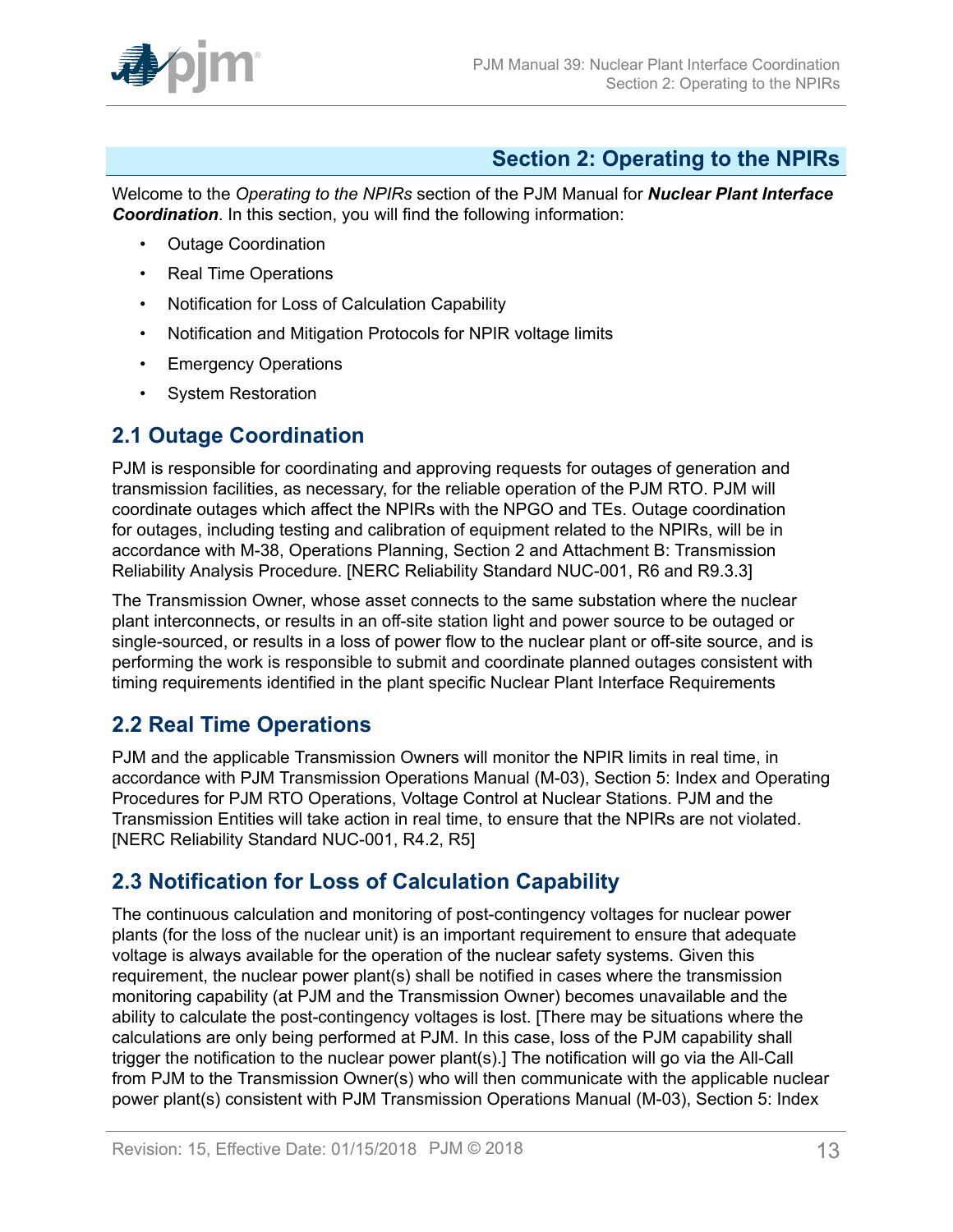

and Operating Procedures for PJM RTO Operations, Voltage Control at Nuclear Stations [NERC Reliability Standard NUC-001, R4.3]. Such notification shall occur within 30 minutes of the loss of EMS capability [NERC Reliability Standard NUC-001, R9.3.4]

## <span id="page-13-0"></span>**2.4 Notification and Mitigation Protocols for NPIR Voltage Limits**

The maintenance of acceptable actual and post-contingency voltages at the substations of nuclear power plants is critical to assuring that the nuclear safety systems will work properly if required. In order to provide this assurance, the nuclear power plant operators must be notified whenever actual or post-contingency voltages are determined to be below acceptable limits. This requirement applies to all contingencies involving the tripping of the nuclear plant generator or any transmission facility as the contingent element. The notification is required even if the voltage limits are the same as the standard PJM voltage limits. [NERC Reliability Standard NUC-001, R4.3]

Generally, nuclear plants may have voltage limits that are more restrictive than standard PJM voltage limits. In the case where standard PJM voltage limits, as defined by the Transmission Owner (TO), are more restrictive, PJM will direct redispatch without consultation of nuclear plants after all non-cost measures are implemented; however, PJM will still notify the NPGO of the violation to the limit. [NERC Reliability Standard NUC-001, R4.2] Off-cost generation will set Locational Marginal Prices (LMP). In the case where NPIR voltage limits are more restrictive than standard PJM voltage limits, all costs required to mitigate the violations will be borne by the generation owner.

PJM's EMS models and operates to the most restrictive substation voltage limit for both actual and N-1 contingency basis. PJM will initiate notification to nuclear plants if the PJM EMS results indicate nuclear substation voltage violations. This notification should occur within 15 minutes for voltage contingency violations and immediately for actual voltage violations. To the extent practical, PJM shall direct operations such that the violation is remedied within 30 minutes. [NERC Reliability Standard NUC-001, R9.3.4]

## <span id="page-13-1"></span>**2.4.1 Communication**

All communication of future and current operations between PJM and the nuclear plant should be through the Transmission Owner (TO). If there is any confusion about a communication, the plant can talk directly with PJM, however, the Transmission Owner should be apprised of the discussion. If PJM to a nuclear plant direct discussions are needed the preferred method would be a 3-way call among all parties (i.e., inclusion of TO). Attachment A, entitled Nuclear Plant Communications Protocol, provides additional background materials and defines roles and responsibilities to ensure appropriate communications between NPGO and Transmission Entities. PJM Control Center Requirements Manual (M01) Section 4: Voice Communications details 3-part communication requirements. If off-cost operations are required based on a more restrictive NPIR voltage limit, the Nuclear Plant Operator may consult with the related Market Operations Center (MOC), as defined within the PJM Operating Agreement Section1.3.12, and evaluate whether an alternative such as operating at a reduced output would alleviate the voltage violation and is more cost effective. PJM will provide the approximate nuclear plant reduction, if applicable. (NERC Reliability Standard NUC-001, R9.4.1)

All communication of imminent or actual real-time operations should be through the Transmission Owner (TO) of the substation where the nuclear plant interconnects.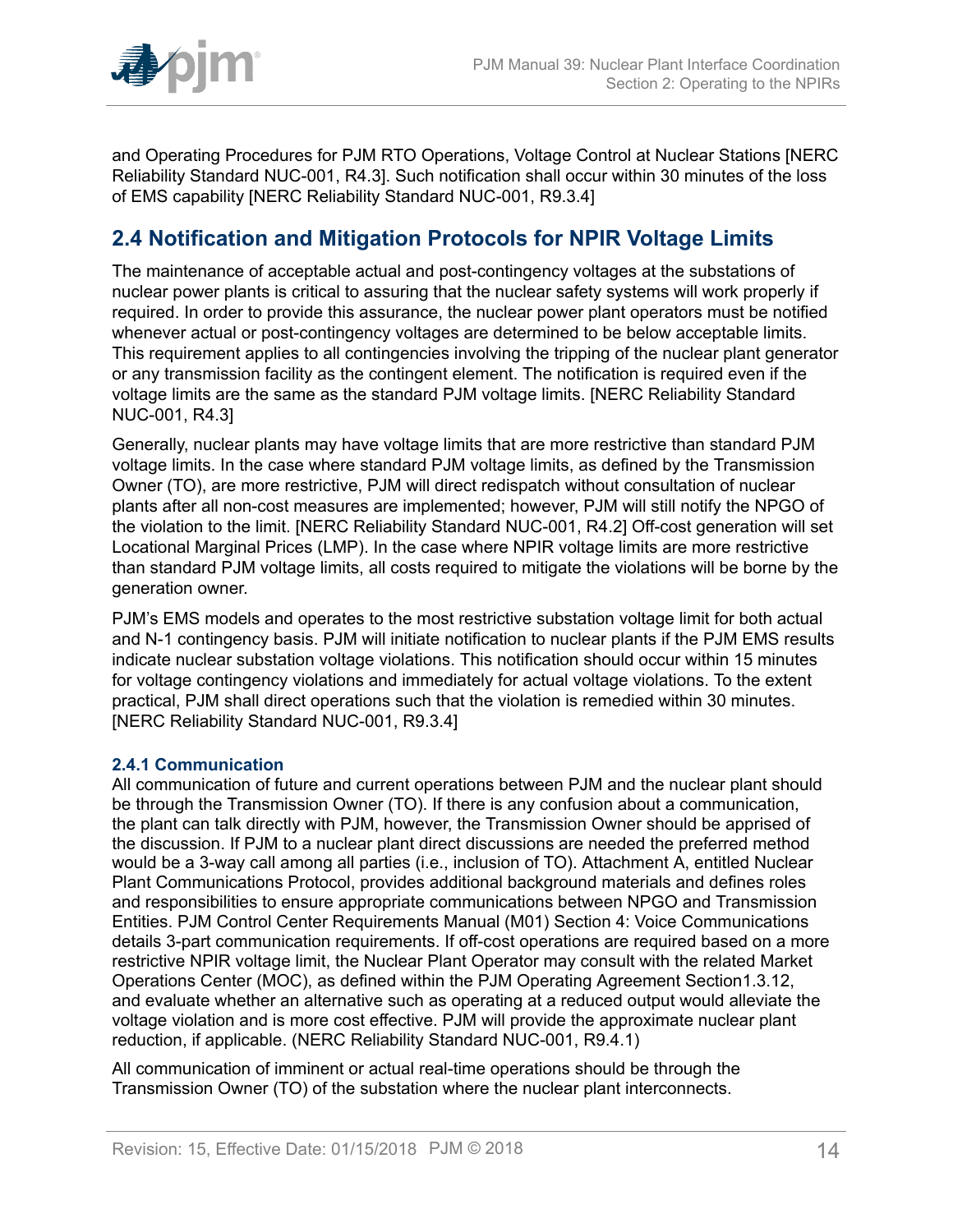

All communication regarding outage planning should be facilitated by the asset owner submitting the planned outage.

## <span id="page-14-0"></span>**2.4.2 Information Exchange**

Normally, PJM does not provide information relative to transmission operation to any individual market participant without providing that information to all. However, in this unique condition where the public health and safety requirement is to have a reliable source for safe unit shutdown and/or accident mitigation; it is imperative that specific information be provided to a nuclear plant (this information should not be provided to their marketing members). If PJM observes voltage violations or anticipates voltage violations (pre or post-contingency) at any nuclear stations, PJM is permitted to provide the nuclear plant with the actual voltage at that location, the post-contingency voltage at that location (if appropriate) and limiting contingency causing the violation. The operation for more restrictive NPIR limits at these nuclear stations should not be posted or provided to the market via eData, once off-cost operations are initiated. PJM Transmission Operations Manual (M-03), Section 5: Index and Operating Procedures for PJM RTO Operations, Voltage Control at Nuclear Stations contain the defined procedure to analyze and communicate NPIR or PJM limit violations to the NPGO.

#### **PJM Action**

- PJM shall notify the nuclear plant, through the Transmission Owner, of calculated post contingency voltage violation of the Nuclear Plant Generator Operator requirements (Transmission Owner or more limiting voltage limits defined in the NPIRs).
- PJM shall notify the nuclear plant, through the Transmission Owner, of violations to actual voltage limits (Transmission Owner or more limiting voltage limits defined in the NPIRs). Actions taken to mitigate violations of more restrictive NPIR limits must be agreed upon by the nuclear plant and logged by PJM.
- All non-cost actions should be implemented prior to MW adjustments.
- All costs required to mitigate violations of more restrictive NPIR voltage limits will be borne by the generation owner.
	- o Controlling actions must be cost-capped, if applicable.
	- o LMP shall not be used to control the voltage at these locations.
	- o TLR shall not be used to control the voltage at these locations.
- PJM shall notify the nuclear plant, through the Transmission Owner, when the voltage level is restored within limits (and stable).
- PJM shall attempt to control more restrictive NPIR voltage limitations within 30 minutes.
- PJM will continue to monitor the appropriate voltage limits based on changes provided.

#### **Transmission Owner Action**

- Transmission Owner shall independently monitor for Nuclear Plant actual and contingency voltage violations as reflected on the Transmission System.
- Transmission Owner will communicate notifications from PJM to the nuclear plant (Transmission Owner or more limiting NPIR voltage limit violations).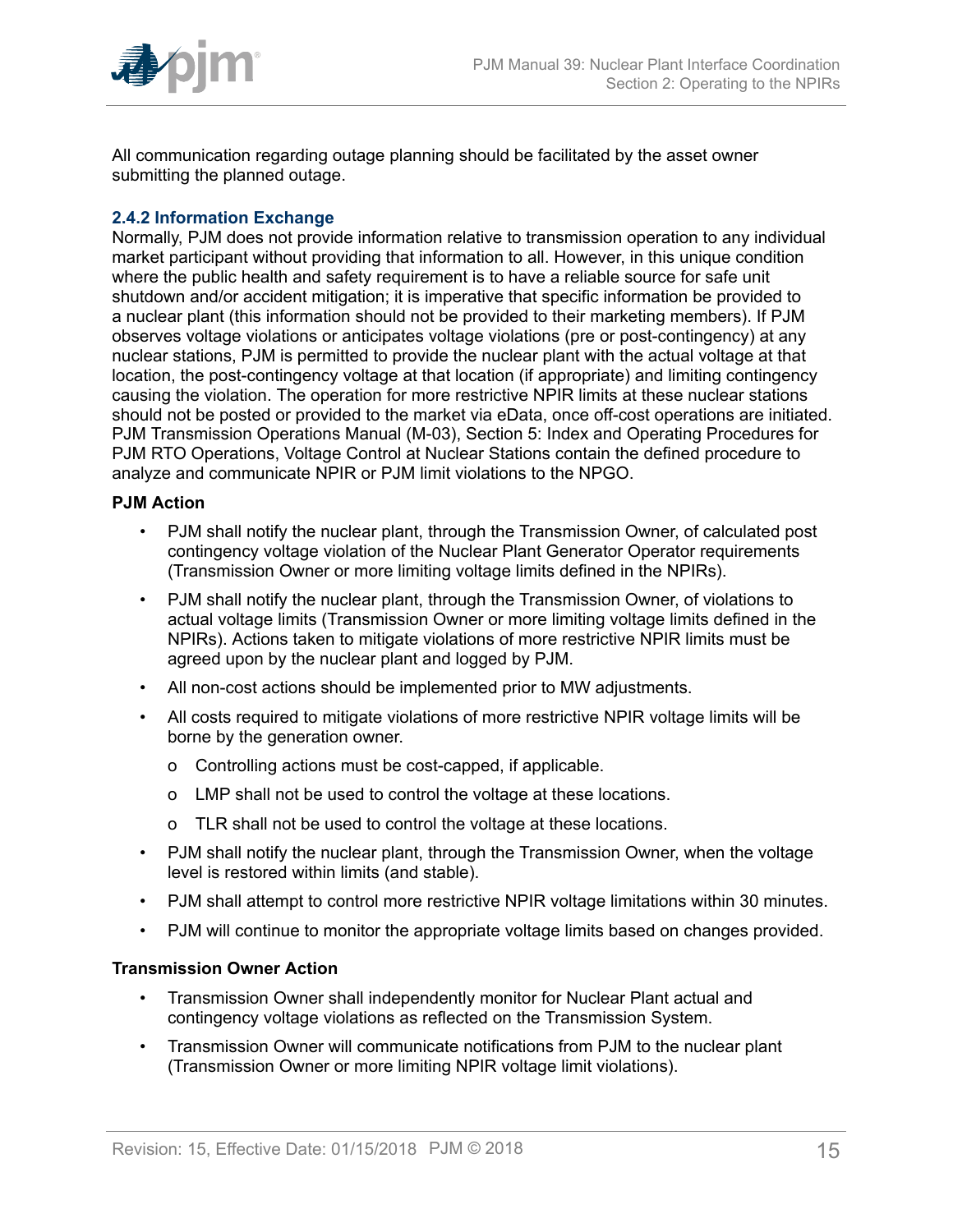

• Transmission Owners will monitor the appropriate voltage limits based on changes to more limiting NPIR voltage limits as provided by the Nuclear Plant Operator.

## **NPGO Action**

- Nuclear plant will notify PJM when different (new or default) temporary voltage limits shall be used based on various plant service loading conditions. The process to communicate temporary voltage limit restrictions is documented in the PJM Manual for Transmission Operations (M03), Attachment C: Requesting Voltage Limit Exceptions to the PJM Base-Line Voltage Limits.
- Determine internal plant options, and if appropriate, provide revised limits.
- Coordinate with MOC to evaluate PJM provided redispatch option (no cost or unit information will be provided).
- Provide PJM with decision to redispatch if applicable.
- Provide PJM with decision that nuclear plant will closely monitor plant activities and will take action within the plant if conditions change and inform PJM not to implement offcost.
- Provide PJM with clear direction if they do not want PJM to perform redispatch.

#### **Note:**

PJM's goal is to resolve all security violations (i.e., N-1 contingency) within 30 minutes, however; inherent communication delays related to off-cost agreement for NPIR voltage limits may not permit this goal to be achieved.

## <span id="page-15-0"></span>**2.5 Emergency Operations**

Emergency operations are conducted in accordance with PJM Manual, M-13, Emergency Operations. Any situation or operation that either impacts or could impact the continuing ability to comply with the NPIRs must be communicated to the nuclear plant, as provided for in the manual. The process for communicating is explained in Attachment A, Nuclear Communications Protocol. [NERC Reliability Standard NUC-001, R9.4.1 and R9.4.2)]

## <span id="page-15-1"></span>**2.6 System Restoration**

System restoration is conducted in accordance with PJM Manual, M-36. PJM and the Transmission Owner will provide the Nuclear Plant Generator Operator provisions for coordination during an off-normal or emergency event affecting NPIRs, including timely information explaining the event, an estimate of when the system will be returned to a normal state, and the actual time the system is returned to normal. (NERC Reliability Standard NUC-001, R9.3.5 and R9.4.2).

Offsite power should be restored as soon as possible to nuclear units, both to units that had been operating and to those units that were already offline prior to the system disturbance, without regard to using these units for restoring customer load. There is a heightened urgency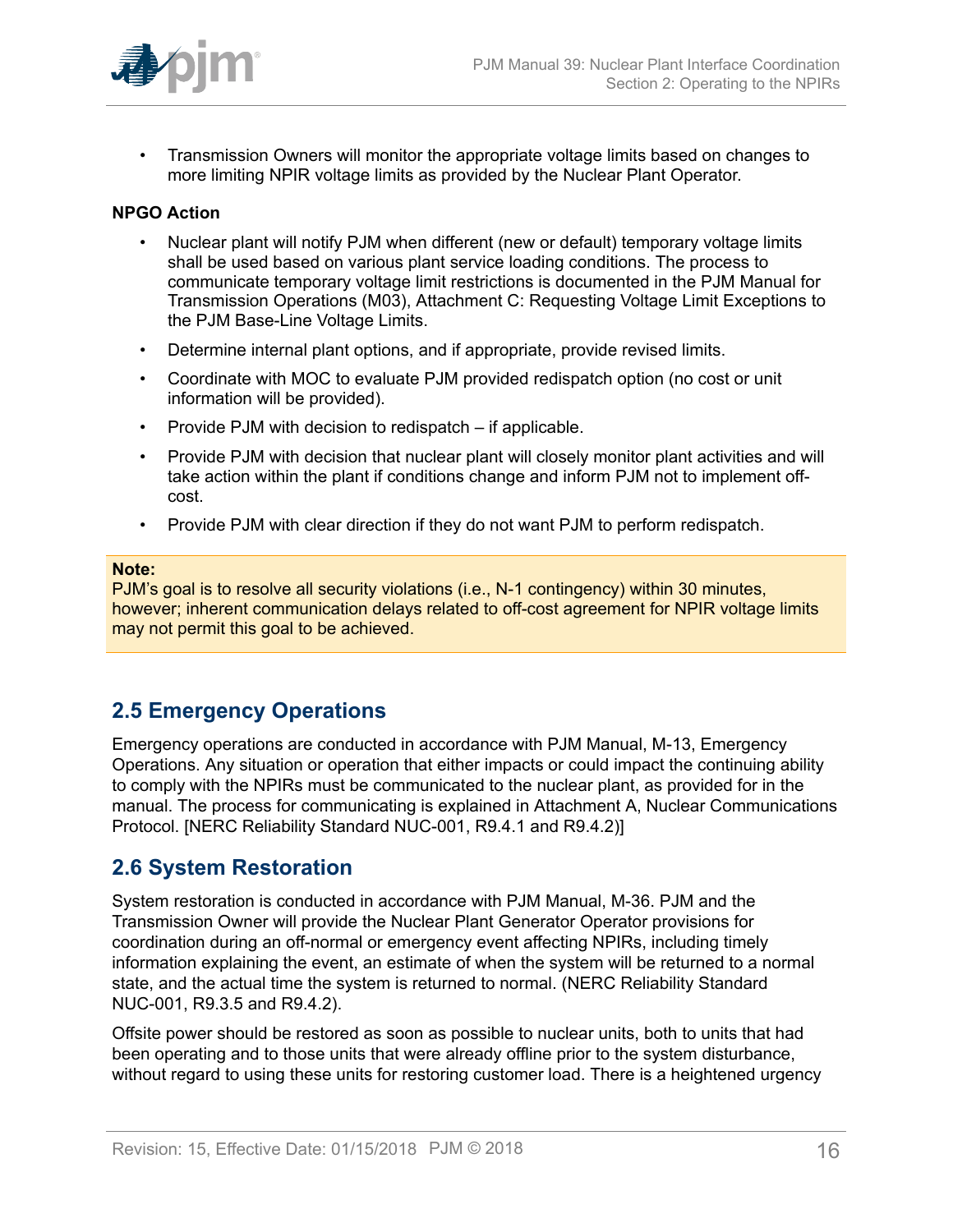

if the nuclear plant has lost both offsite and onsite AC power (NERC Reliability Standard NUC-001, R9.3.5).

Safe shutdown loading shall be considered in the following manner in the plant specific NPIRs:

• *For the purpose of determining the TO/TOP zonal blackstart requirement for critical load, as defined in PJM Manual 36, the minimum required load capability of an offsite power source, in order to maintain the unit(s) in safe shutdown and to allow the transition to cool down using the main condenser, are xx.x MVA\* at yy.y% power factor for Unit 1 and xx.x MVA at yy.y% power factor for Unit 2 The load capability also allows transition from natural circulation. Providing offsite power for Plant XXX is a restoration priority. The target restoration time of four hours is to be a drilled upon goal - however it is not a requirement since restoration times will be dependent on the nature of the LOOP event.*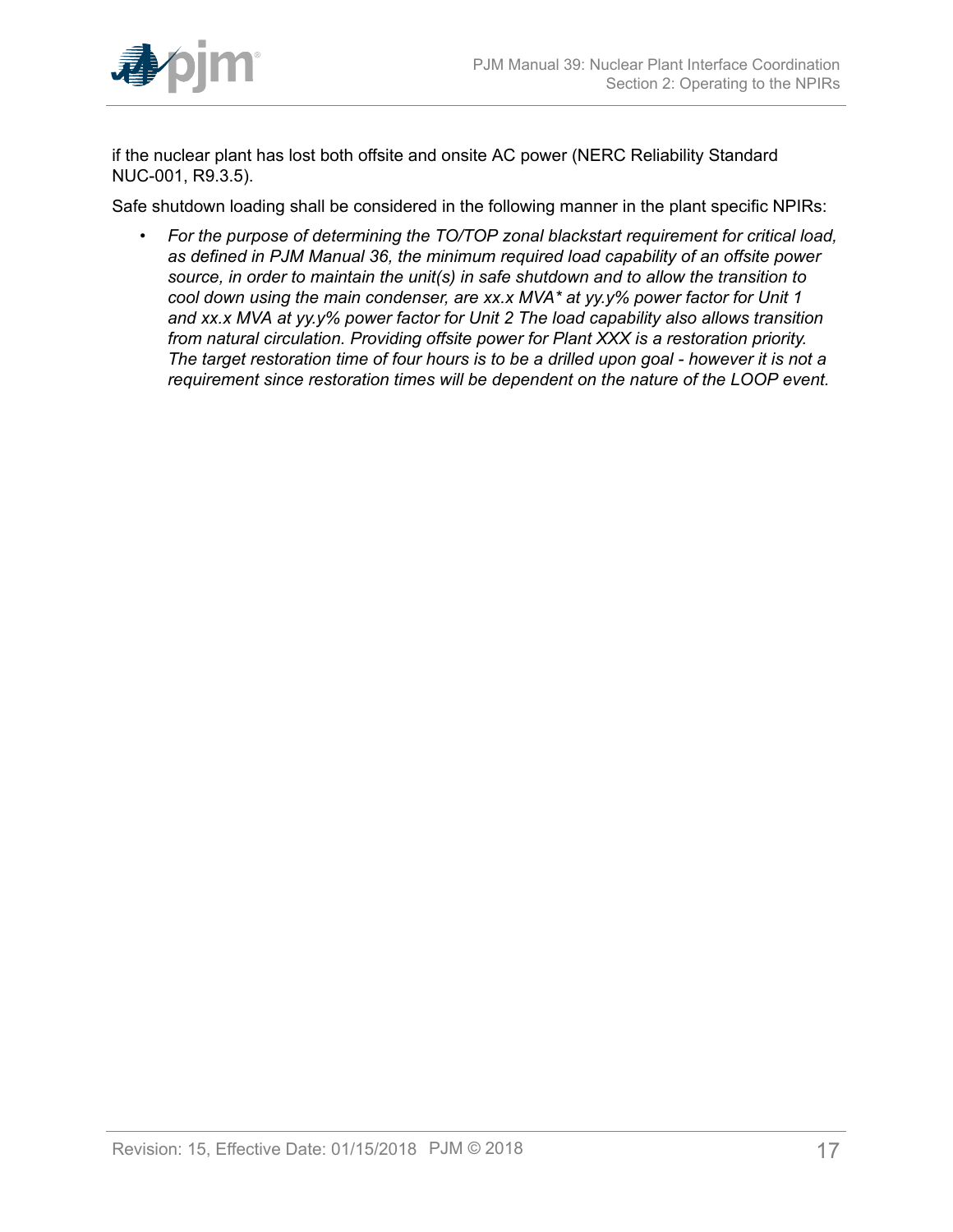

## <span id="page-17-0"></span>**Section 3: Other NPIR Issues**

Welcome to the *Other NPIR Issues* section of the PJM Manual for **Nuclear Plant Interface Coordination**. In this section, you will find the following information:

- Changes to the NPIRs
- Reporting and Investigation of Unplanned Events
- Training
- Dispute Resolution
- Periodic Review of Manual

## <span id="page-17-1"></span>**3.1 Changes to the NPIRs**

The NPGO shall inform PJM and the other applicable Transmission Entities whenever there is a proposed change to the NPIRs. Similarly, PJM and the Transmission Entities shall inform the NPGO whenever there is an actual or proposed change to the transmission system that can impact the ability of the electric system to meet the NPIRs. All such changes need to be communicated as soon as known, as monitoring systems and operator training may need to be updated to support the change. It is important that there be a clear understanding between the NPGO, PJM, and the other applicable Transmission Entities as to when the change becomes effective, so that there be no discontinuity or confusion in compliance requirements. [NERC Reliability Standard NUC-001, R7, R8]

Revisions to nuclear plant specific NPIRs may require actions to be implemented by one or more parties prior to formal incorporation of the NPIRs into Manual 39. In general, the milestone date(s) for the implementation / required actions by one or more parties should be documented in formal correspondence between the parties.

PJM stakeholder / committee approval of nuclear plant specific NPIR revisions is not required; however, PJM will post notification of changes to M39 Attachment C Plant Specific NPIR Revision History as informational updates on the respective PJM stakeholder meeting agendas. The effective date of revised plant specific NPIRs may be prior to the effective date of the version of Manual 39 that includes the revised NPIRs.

## **PJM Actions**

- Receive proposed changes to the plant specific NPIRs from the NPGO.
- Identify changes that may impact the ability of the electric system to meet the NPIRs and communicate that information to the Transmission Entities and the NPGO.
- Incorporate NPIR changes into monitoring systems, planning criteria, analysis techniques, operator training materials, etc. to ensure that the modified NPIRs will be properly considered in real time operations and planning studies.
- Inform the NPGO of actual or proposed changes to electric system design (e.g., protective relay setpoints), configuration, operations, limits, or capabilities that may impact the ability of the electric system to meet the NPIRs. (NERC Reliability Standard NUC-001, R7)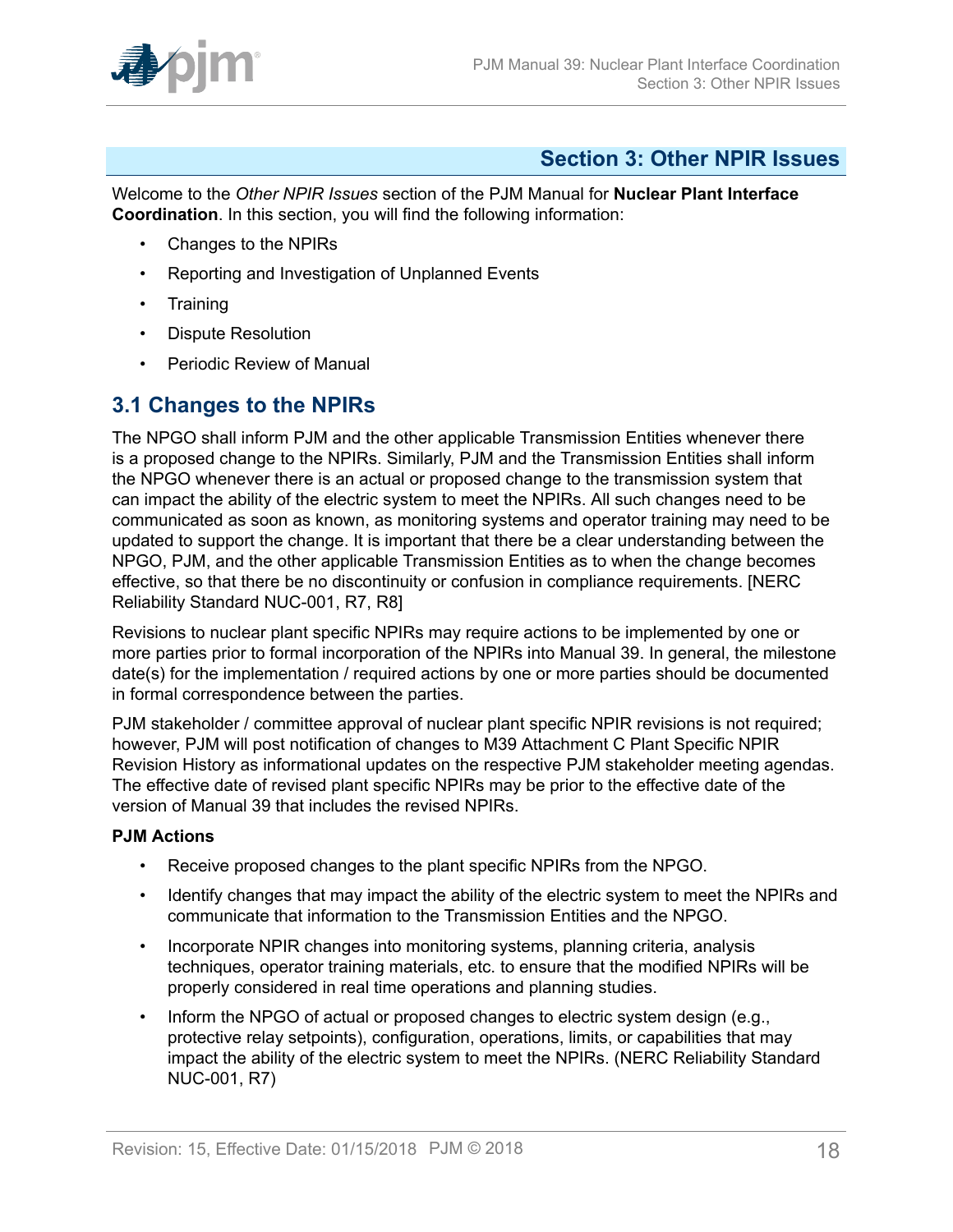

## **NPGO Action**

- Provide a redline version of the proposed NPIR, including proposed changes to nuclear plant design, configuration, operations, limits, protection systems, or capabilities that may impact the ability of the electric system to meet the NPIRs. The NPIRs shall be provided in writing to the TEs (i.e. Transmission Owner(s), Balancing Authorities, Transmission Operators, Transmission Planners, Planning Authorities, Transmission Service Providers, Reliability Coordinators, Distribution Providers, Load Serving Entities, Generation Owners and Generation Operators) as applicable.
- Communicate with PJM, other members, and external entities, to explain and clarify the proposed changes to the NPIRs and its incorporation into the operations of PJM and the other members.
- Once all parties concur with NPIR revisions, provide both redline (including all changes from the previous version) and clean versions of the updated NPIRs that include an effective date.

## **Transmission Owner Actions**

- Receive proposed changes to the NPIRs from the NPGO.
- Incorporate NPIR changes into monitoring systems, analysis techniques, operator training materials, etc. to ensure that the modified NPIRs will be properly considered in real time operations.
- Inform the NPGO of actual or proposed changes to electric system design (e.g., protective relay setpoints), configuration, operations, limits, or capabilities that may impact the ability of the electric system to meet the NPIRs (NERC Reliability Standard NUC-001, R7).

## <span id="page-18-0"></span>**3.2 Reporting and Investigation of Unplanned Events**

PJM, Transmission Owners and the NPGO shall coordinate investigations of causes of unplanned events affecting the NPIRs and develop solutions to minimize future risk of such events. Unplanned events that impact the NPIRs will be reported to governmental agencies if such events meet the reporting criteria, as detailed in PJM Manual for Emergency Operations (M-13), Attachment L: Event Investigation Program. [NERC Reliability Standard NUC-001, R9.4.4] The event may also be investigated according to the PJM Event Investigation Process, which is included in PJM Manual M-13, Emergency Operations. [NERC Reliability Standard NUC-001, R9.4.3]

## <span id="page-18-1"></span>**3.3 Training**

Specific training on this manual is included in the curriculum for the PJM System Operators (PJM Dispatch, PJM Transmission Owners and Market Operations Centers). Specific training for the member operators will be conducted as part of the PJM Initial Training Program and refreshed on a periodic basis at the annual PJM Spring Operator Seminar. PJM System Operator training requirements are defined within PJM Manual for Certification and Training Requirements (Manual 40). [NERC Reliability Standard NUC-001, R9.4.5]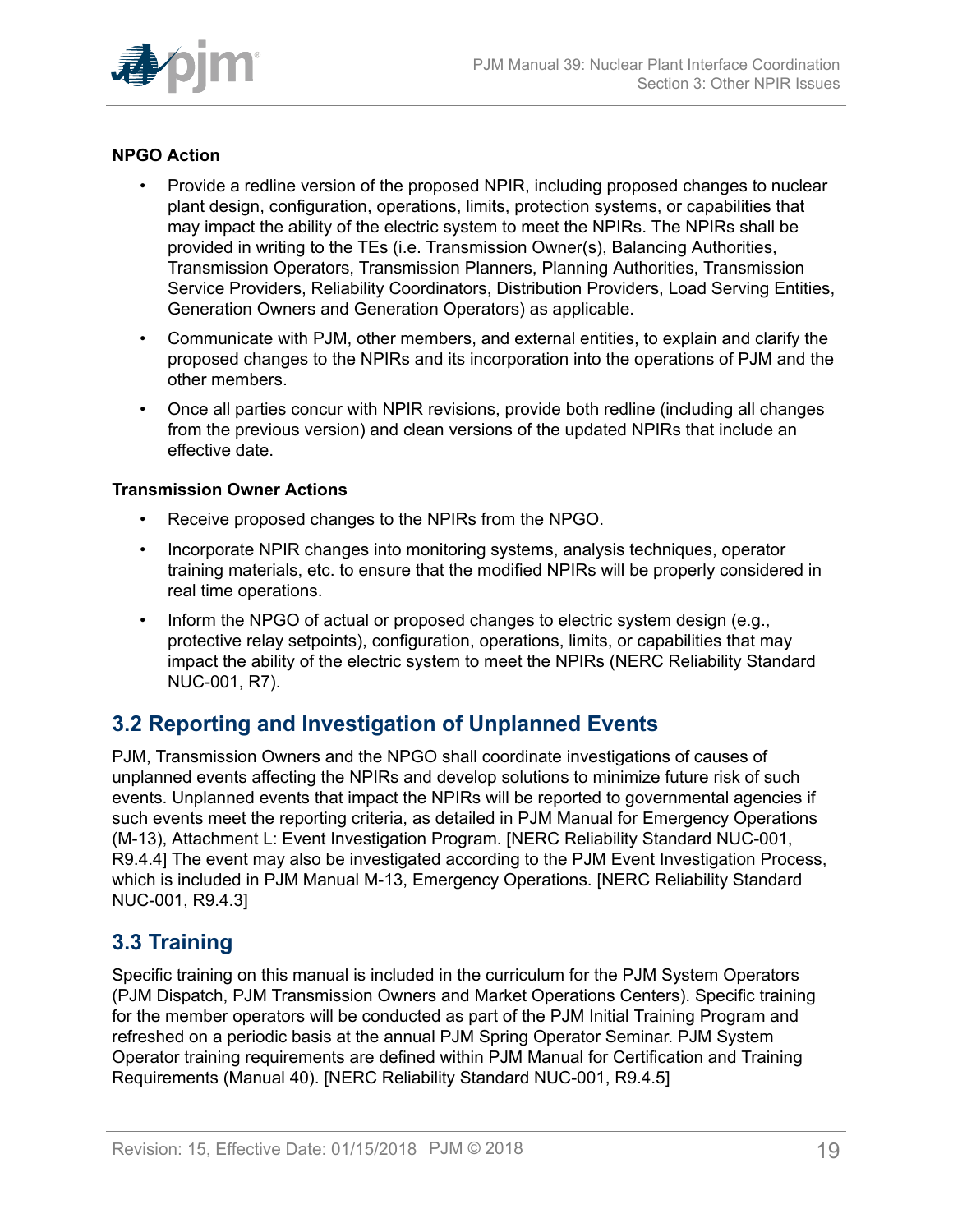

## <span id="page-19-0"></span>**3.4 Dispute Resolution**

Should the execution of the requirements of this process, which are embodied in the PJM agreements and manuals, result in a dispute between any interested parties, the PJM Dispute Resolution Procedures (Schedule 5 of the PJM Operating Agreement) shall be used.

## <span id="page-19-1"></span>**3.5 Periodic Review of Manual**

PJM will lead a periodic review of this manual sponsored by the System Operations Subcommittee, with support from the Nuclear Generators Owners Users Group (NGOUG), with a periodicity not to exceed every 3 years. As part of this review, NPGO will lead a review of the NPIRs to include applicable Transmission Entities and shall revise NPIRs if required. PJM will add revised NPIRs in Attachment B and update revision history in Attachment C.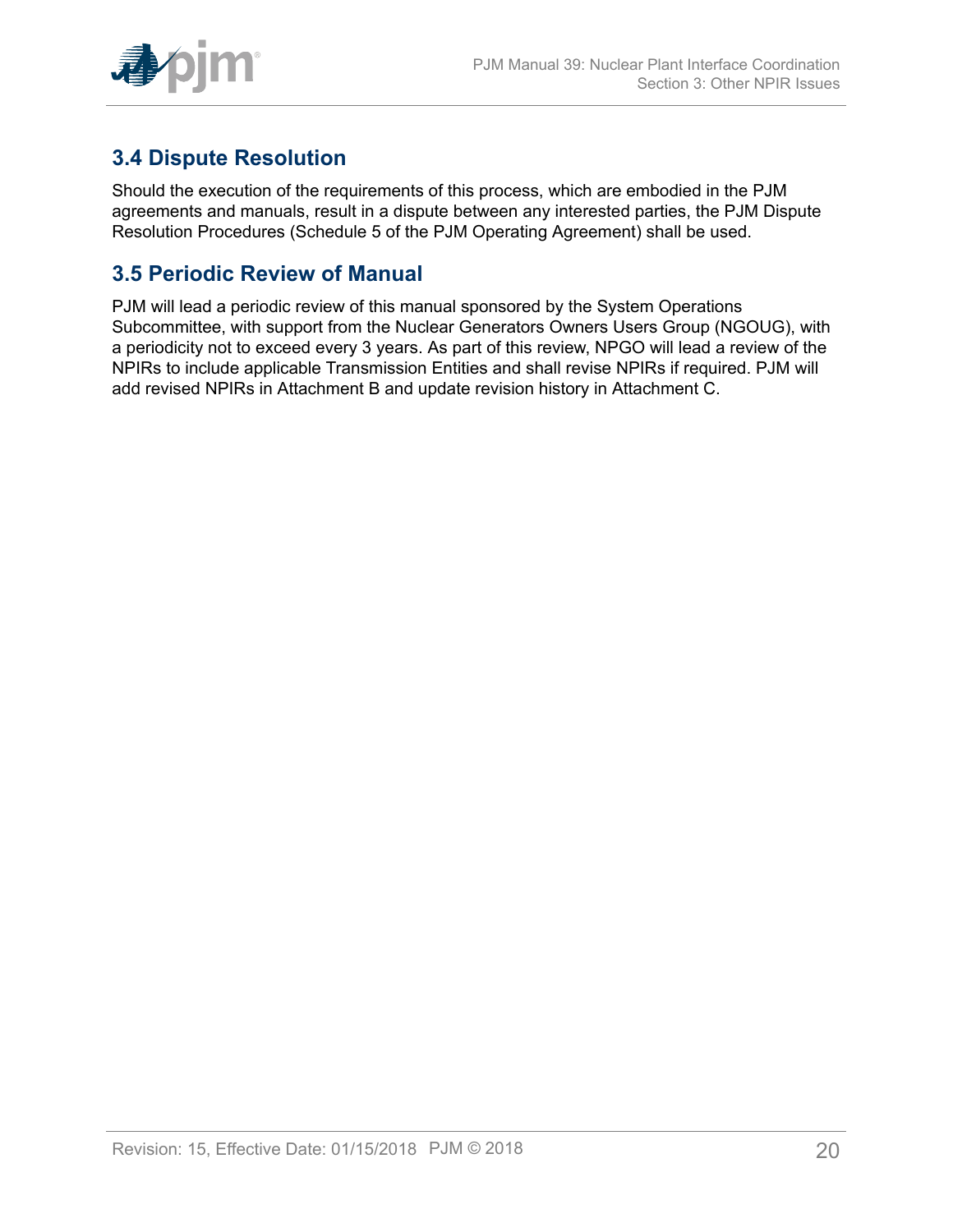

## <span id="page-20-0"></span>**Section 4: NUC-001 Requirements Not Addressed by M39**

Welcome to the *NUC-001 Requirements Not Addressed by M39* section of the PJM Manual for **Nuclear Plant Interface Coordination**. In this section, you will find the following information:

• Additional NPGO Requirements

## <span id="page-20-1"></span>**4.1 Additional Nuclear Plant Generator Operator Requirements**

In order to fully comply with NERC Reliability Standard NUC-001, the PJM NPGO shall establish one or more agreements with applicable Transmission Entities to address requirements of NERC Reliability Standard NUC-001 and the NPIRs that are not explicitly addressed within the body of this manual.

Attachment B of M39 contains the complete set of NPIRs for each nuclear plant as defined in NUC-001. For the requirements not handled in the body of M39, separate agreements will need to be established between NPGOs and applicable transmission entities. PJM Manual 39 applies to the subset of NPGO NPIRs and NERC Reliability Standard NUC-001 requirements applicable as a result of PJM's function as a Transmission Operator (TOP), Reliability Coordinator (RC), and Planning Authority (PA). The applicable requirements are identified in each nuclear plant NPIRs (Attachment B of M39) and further detailed within the body of this manual.

Given PJM's function as a TOP, RC and PA for the NPGO, some of the NUC-001 requirements do not apply to PJM. Specifically, the following NUC-001 Requirements do not apply to PJM as a TOP, RC or PA:

| <b>NUC-001</b><br><b>Requirement</b> | <b>Description</b>                                                                                                                                                                                                                                                                                                                                                                                            | <b>Reason not Applicable to PJM</b>                                                                                                                                                |
|--------------------------------------|---------------------------------------------------------------------------------------------------------------------------------------------------------------------------------------------------------------------------------------------------------------------------------------------------------------------------------------------------------------------------------------------------------------|------------------------------------------------------------------------------------------------------------------------------------------------------------------------------------|
| R <sub>5</sub> .                     | Per the Agreements developed in<br>accordance with this standard, the<br>Nuclear Plant Generator Operator<br>shall operate the nuclear plant to<br>meet the NPIRs.                                                                                                                                                                                                                                            | This requirement is specific to the Nuclear<br>Plant Generator Operator and does not<br>apply to PJM.                                                                              |
| R7.                                  | Per the Agreements developed<br>in accordance with this standard,<br>the Nuclear Plant Generator<br>Operator shall inform the applicable<br><b>Transmission Entities of actual</b><br>or proposed changes to nuclear<br>plant design (e.g., protective relay<br>setpoints), configuration, operations,<br>limits, or capabilities that may impact<br>the ability of the electric system to<br>meet the NPIRs. | This requirement is specific to the Nuclear<br>Plant Generator Operator and does not<br>apply to PJM.                                                                              |
| R9.3.6.                              | Coordination of physical and cyber<br>security protection at the nuclear<br>plant interface to ensure each asset<br>is covered under at least one entity's<br>plan.                                                                                                                                                                                                                                           | This requirement is the responsibility of the<br>asset owners and PJM does not own any<br>of the applicable assets. This requirement<br>is specific to the Nuclear Plant Generator |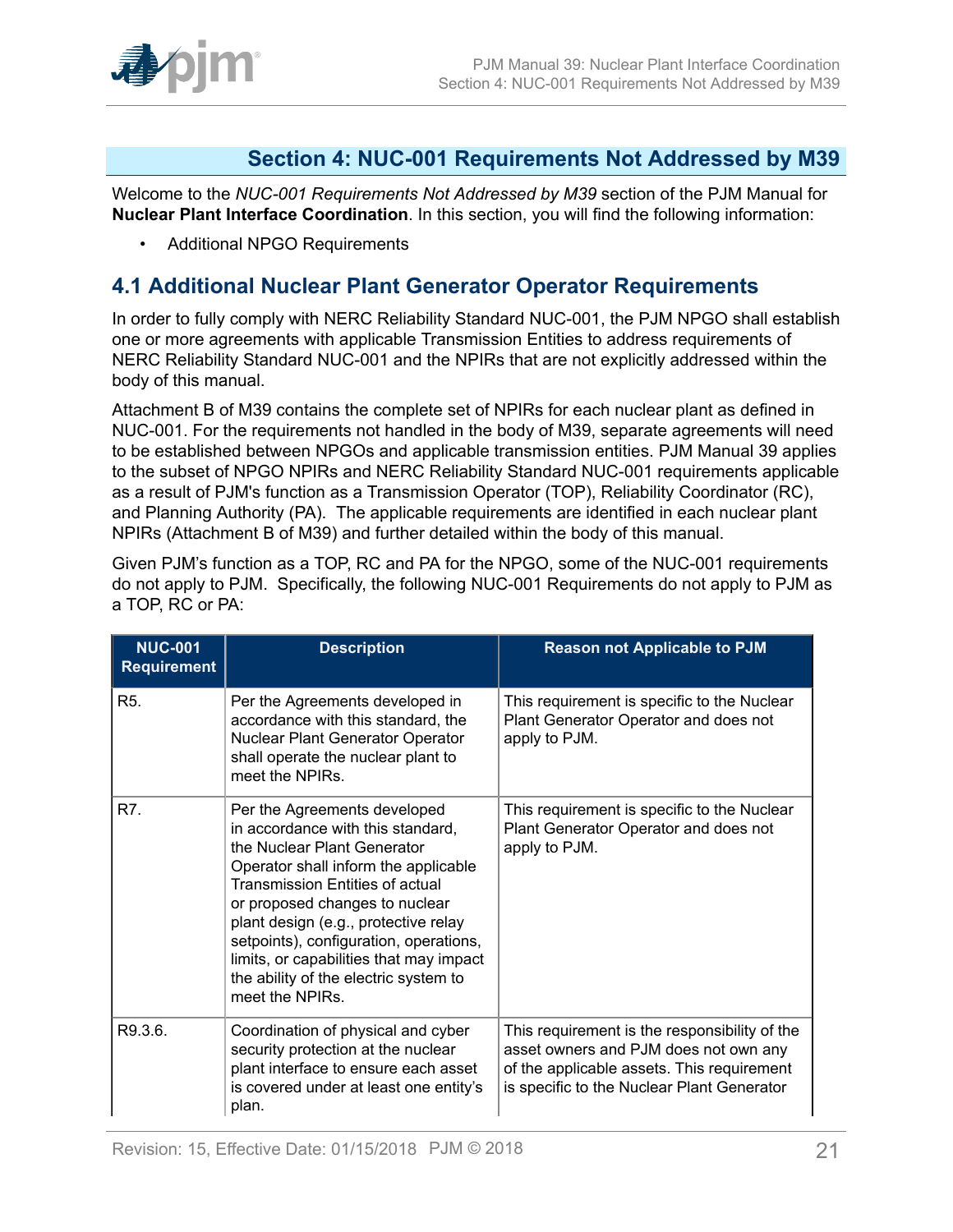

| <b>NUC-001</b><br>Requirement | <b>Description</b> | <b>Reason not Applicable to PJM</b>                                                 |
|-------------------------------|--------------------|-------------------------------------------------------------------------------------|
|                               |                    | Owner and applicable Transmission Owner,<br>and is therefore not applicable to PJM. |

### **PJM Actions**

• PJM shall provide support to NPGO to assist in identifying applicable Transmission Entities that the NPGO may have to establish agreements with to comply with NUC-001.

### **NPGO Action**

• NPGO shall establish necessary agreements with applicable Transmission Entities to ensure compliance with NUC-001.

#### **Transmission Owner Actions**

- Transmission Owner shall provide support to NPGO to assist in identifying other entities that the NPGO may have to establish agreements with to comply with NUC-001.
- Transmission Owner shall work with NPGO to establish agreements necessary to comply with NUC-001.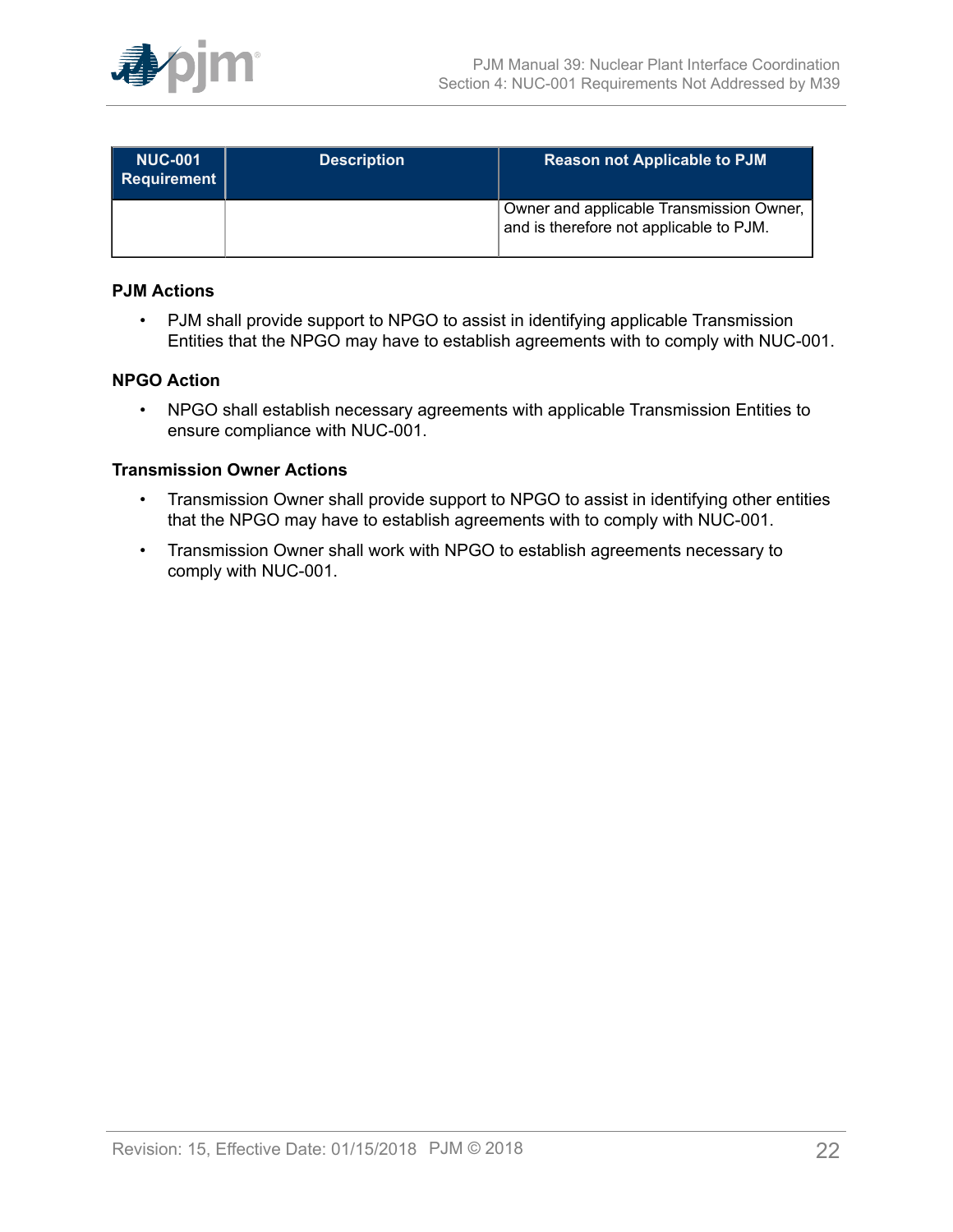

## <span id="page-22-0"></span>**Attachment A: Nuclear Plant Communications Protocol**

## <span id="page-22-1"></span>**A.1 Purpose**

PJM and its member companies have a responsibility to ensure the safe, reliable operation of the bulk power transmission system while facilitating a fair and open energy market. The nuclear plant owners and operators have the responsibility to safely operate their facilities in compliance with all of the rules and requirements in order to protect the health and safety of the public. The proper execution of these responsibilities by the respective set of parties can have very significant impact on the others. The collective requirements are not mutually exclusive, but support the business needs of nuclear and transmission as they both strive to maintain operational excellence.

It is imperative that the nuclear plant owners and operators, the transmission owning members of PJM, and PJM work seamlessly together to carry out these significant responsibilities. A key aspect of that mutual effort to achieve operational excellence is to provide accurate and timely communications among the parties so that all operations are conducted safely and reliably.

Given that the respective regulatory obligations and lexicons are different, the purpose of this document is to provide explanatory information for both the nuclear and transmission businesses to enable the seamless cooperation and communication that we all seek. Also, each business needs to understand the key phrases and terms that each other use to signify critical events that require open and immediate response from the other. Understanding and properly using the key phrases will ensure that each business supports the other in the proper execution of their respective responsibilities and obligations.

This document provides examples of significant events that require implementation of this protocol document in order to ensure safe and reliable operation of both the transmission system and nuclear generation facilities.

## <span id="page-22-2"></span>**A.2 Nuclear Safety**

The Atomic Energy Act of 1954 and the Energy Reorganization Act of 1974, "empowers the NRC to establish by rule or order, and to enforce, such standards to govern these uses as the Commission may deem necessary or desirable in order to protect health and safety and minimize danger to life or property."<sup>2</sup>

"The nuclear industry is strictly regulated because radioactive materials are potentially hazardous. Radioactive materials give off radiation, which can be hazardous to people exposed to it in significant amounts. The amount of harm depends on the type and amount of radioactive material, the distance between the source of the radiation and a person, and the length of time a person is exposed to the radiation. If radioactive materials are properly handled and regulated, they do not pose a significant risk to the public or to workers. $3$ 

<sup>&</sup>lt;sup>2</sup> NRC Website

<sup>3</sup> NRC Website NUREG/BR-0164, Rev. 9 June 2012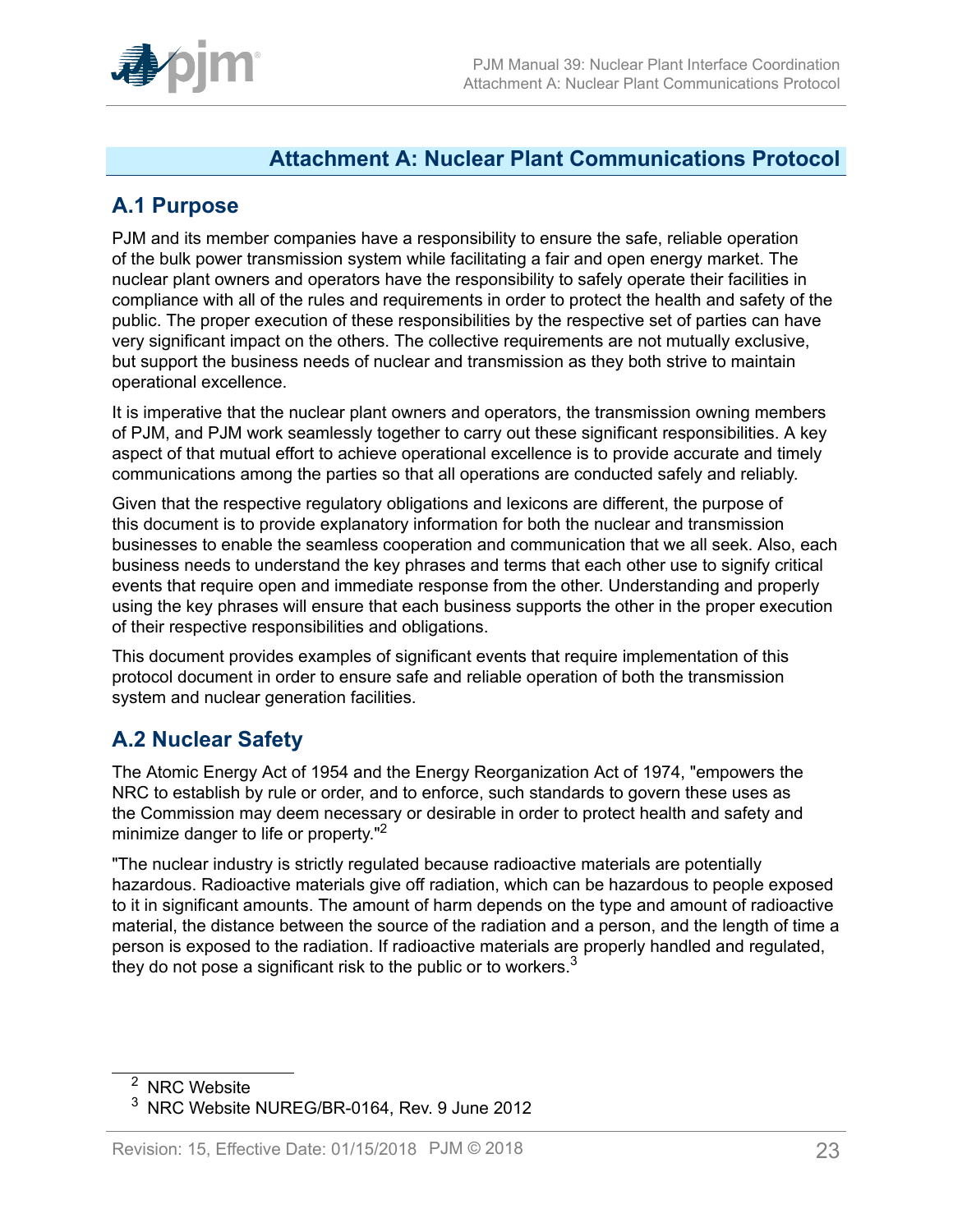

# <span id="page-23-0"></span>**A.3 Grid Reliability**

Bulk-power systems are fundamentally different from other large infrastructure systems, such as air-traffic control centers, natural-gas pipelines, and long-distance telephone networks. Electric systems have two unique characteristics:

- The need for continuous and near instantaneous balancing of generation and load, consistent with transmission-network constraints. This requires metering, computing, telecommunications, and control equipment to monitor loads, generation, and the voltages and flows throughout the transmission system, and to adjust generation output to match load. Generation must follow load in near real time because it is difficult and expensive to store electricity.
- The transmission network is primarily passive. Unlike natural gas pipelines, transmission grids have few "control valves" or "booster pumps" to regulate electrical flows; control actions are limited primarily to adjusting generation output and to opening and closing switches to add or remove transmission lines from service.

These two unique characteristics lead to four reliability consequences with practical implications that dominate power system design and operations. The consequences are:

- Every action can affect all other activities on the grid. Specifically, changes in the locations and amounts of power generated and consumed, and in the configuration of the transmission grid can affect flows throughout the system. Therefore, the operations of all bulk-power participants must be coordinated.
- Cascading problems that increase in severity are a real problem. Failure of a single element can, if not managed properly, cause the subsequent rapid failure of many additional elements, disrupting the entire transmission system.
- The need to be ready for the next contingency, more than current conditions, dominates the design and operation of bulk-power systems. It is usually not the present flow through a line or transformer that limits allowable power transfers, but rather the flow that would occur if another element fails.
- Because electricity flows at nearly the speed of light, maintaining reliability often requires that actions be taken instantaneously (within fractions of a second), which requires computing, communication, and control actions that are automatic.<sup>4</sup>

## <span id="page-23-1"></span>**A.4 Operating Philosophy**

## **A.4.1 Nuclear Safety Nuclear Risk Management**

Nuclear power plants assess risk based on a plant risk model, usually a computer model, at various plant operating conditions. The objective of risk management is to control risk increases

<sup>&</sup>lt;sup>4</sup> Hirst, Eric. Electric Reliability—Potential Problems and Possible Solutions. May 2000, page 4.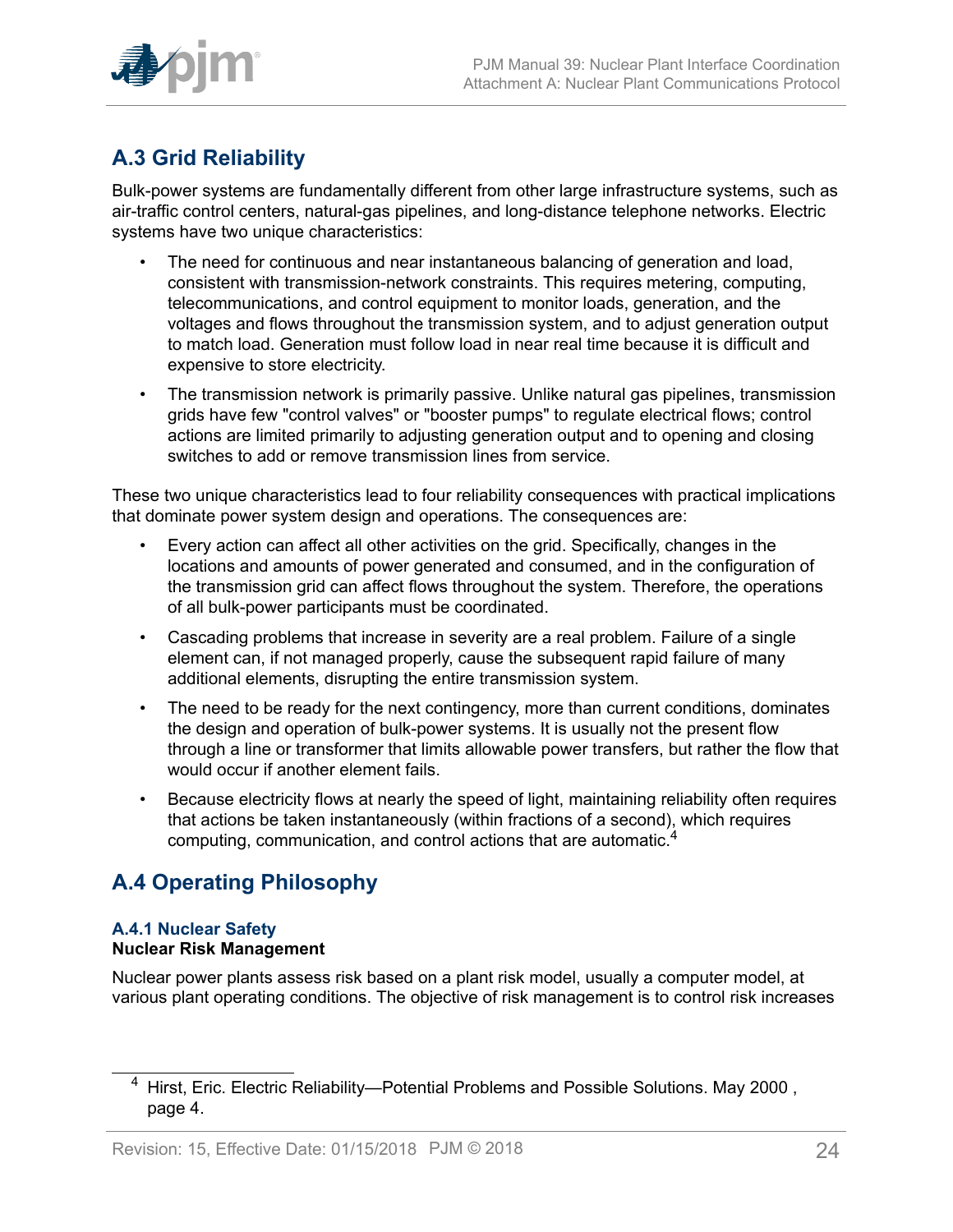

from maintenance activities on Maintenance Rule $^5$  (10CFR50.65) structure systems and components (SSCs). While the plant may experience an increase in instantaneous risk during scheduled activities, the overall plant risk will decrease as a result of the activities. Preventative and corrective maintenance and modifications control the aging process, renew equipment and correct deficiencies in the equipment. The equipment reliability is improved as a result of the activities.

The risk program will protect systems and equipment vital to the safe shutdown of the nuclear units. Performing work on maintenance rule equipment for any reason - corrective or preventative maintenance, surveillance testing, etc. - removes the equipment from its normal alignment. The additional risk involved with these evolutions must be assessed. The results of the assessment must then be used to manage the risk based on the magnitude and duration of the risk impact, the nature of the activity and other factors.

#### **Nuclear Safety Significant**

A condition or potential condition which can lead to operation in a degraded mode, with regard to safety systems, which may exceed the Limiting Conditions for Operation (LCO) as defined by the nuclear plant specific Technical Specifications. Events declared as "Nuclear Safety Significant" by the nuclear plant operators are with the intent to minimize the consequences of undue risk to the public health and safety. In these scenarios, requests for information that may ordinarily be understood as market sensitive due to Code of Conduct concerns should be granted as the nuclear safety concerns are paramount.

## **A.4.2 Transmission**

The Bulk Electric System is planned, maintained and operated such that it can withstand the loss or outage of any single element, such as a transmission line, transformer, or generation plant or contingency without causing the remaining elements of the system to become overloaded or to cause cascading outages.

The philosophy is contained in the purpose statement from NERC Reliability Standard TOP-004, Transmission Operations:

"To ensure that the transmission system is operated so that instability, uncontrolled separation, or cascading outages will not occur as a result of the most severe single Contingency and specified multiple Contingencies."

To ensure that the N-1 operating philosophy is not violated, PJM and the other control area operators of North America use analytical tools which simulate the loss of each element (a contingency) and calculate that the remaining system will be secure from the thermal (conductor or equipment heating), voltage (magnitude and stability) and stability (transient and dynamic) perspectives. (In PJM's case, the analysis is on-line, running approximately every minute.) If the security analysis program identifies a contingency or actual violation, PJM's operators will initiate any number of actions, including re-dispatch of generation, reconfiguring the transmission system (e.g. opening lines, removing equipment from service, etc.), invoking emergency procedures, or interrupting load or combinations of the above. Normally, the consequences of not responding correctly or timely enough is to cause protective devices on

 $5$  Maintenance Rule equipment generally includes any equipment that could cause a plant trip and may include switchyard equipment and other non-safety related equipment. The purpose of the Maintenance Rule is to monitor and analyze important plant equipment to ensure that the overall maintenance program related to this equipment is effective.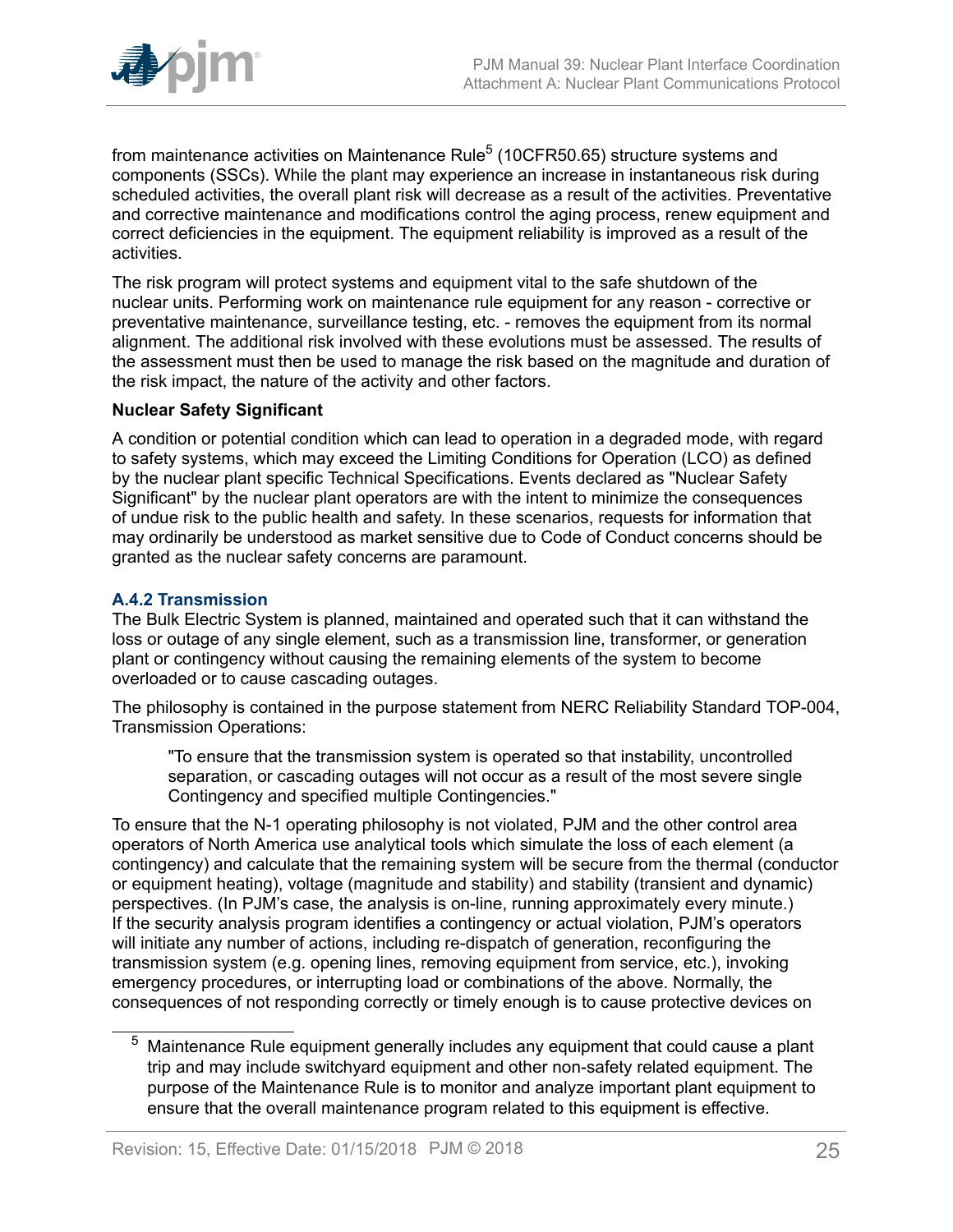

the equipment to operate taking the equipment out of service. However, such events can also lead to catastrophic equipment failure from overheating, or induce a cascading outage which can interrupt large numbers of customers, etc.

## <span id="page-25-0"></span>**A.5 Roles and Responsibilities**

#### **A.5.1 Nuclear Plant Operations Operate in compliance with the license**

The nuclear plant must operate in accordance with the provisions of its license. It is accountable to the NRC and personnel may face criminal penalties for violations of the requirements of the license and the associated documents, including the technical specifications.

Any request for a nuclear plant to deviate from any regulatory requirement must allow time for the plant owner, the Transmission Owner, and PJM to approach the NRC with the appropriate analysis to justify the request. It is simply not possible for the nuclear plant to honor such requests in real time. Also, such a request will only be considered when the electrical system emergency is such that there is significant risk of widespread outages impacting large numbers of consumers. Therefore, it is imperative that PJM, through the Transmission Owner and the applicable market operations center, fully inform the nuclear plant of any impending system problems or emergencies that could require unusual operations by the nuclear plant.

#### **Inform Market Operations Center (MOC) and/or Local Control Center (LCC) of impending plant status changes or regulatory circumstances that could impact power production**

Nuclear plant generation is a very significant portion of the PJM generating assets. As such, any changes to the ability of the nuclear plants to provide energy will likely have significant impacts to PJM's generation schedule and will be difficult to replace in a short period of time. Therefore, it is very important that any condition of the nuclear plant's operational capability be communicated to the MOC, the associated LCC, and to PJM so that analysis can be conducted to assess any system impacts and to develop contingency plans. Following notification, through established communication channels with the associated LCC and PJM as detailed in Section 2.4.1, of a grid-side event that impacts the NPIRs, the nuclear plant shall in turn communicate through the established communication channels, any resultant limiting conditions experienced at the plant, such as but not limited to offsite power no longer being considered operable, or initiation of shutdown sequence to comply with a Technical Specification requirement. This is intended to ensure PJM and LCC awareness of impacts to the plant as they operate the system to meet the NPIRs.

## **Coordinate maintenance outages with MOC and/or LCC**

Normally, the nuclear plant outages are planned far in advance. However, there can be situations where transmission work needs to be done during the window of the nuclear plant outage. Such coordination is important to ensuring that the minimum amount of outage time is needed to accomplish the necessary maintenance for the nuclear plants and the transmission facilities.

## **Respond to transmission system operator requests**

Requests from the transmission system operators will come into the nuclear plant from the MOC or the LCC. In some circumstances, the various parties may be convened by PJM on a conference call. All requests need to be complied with on a timely basis after consideration of consequences to nuclear safety, personnel safety, and equipment protection. If there are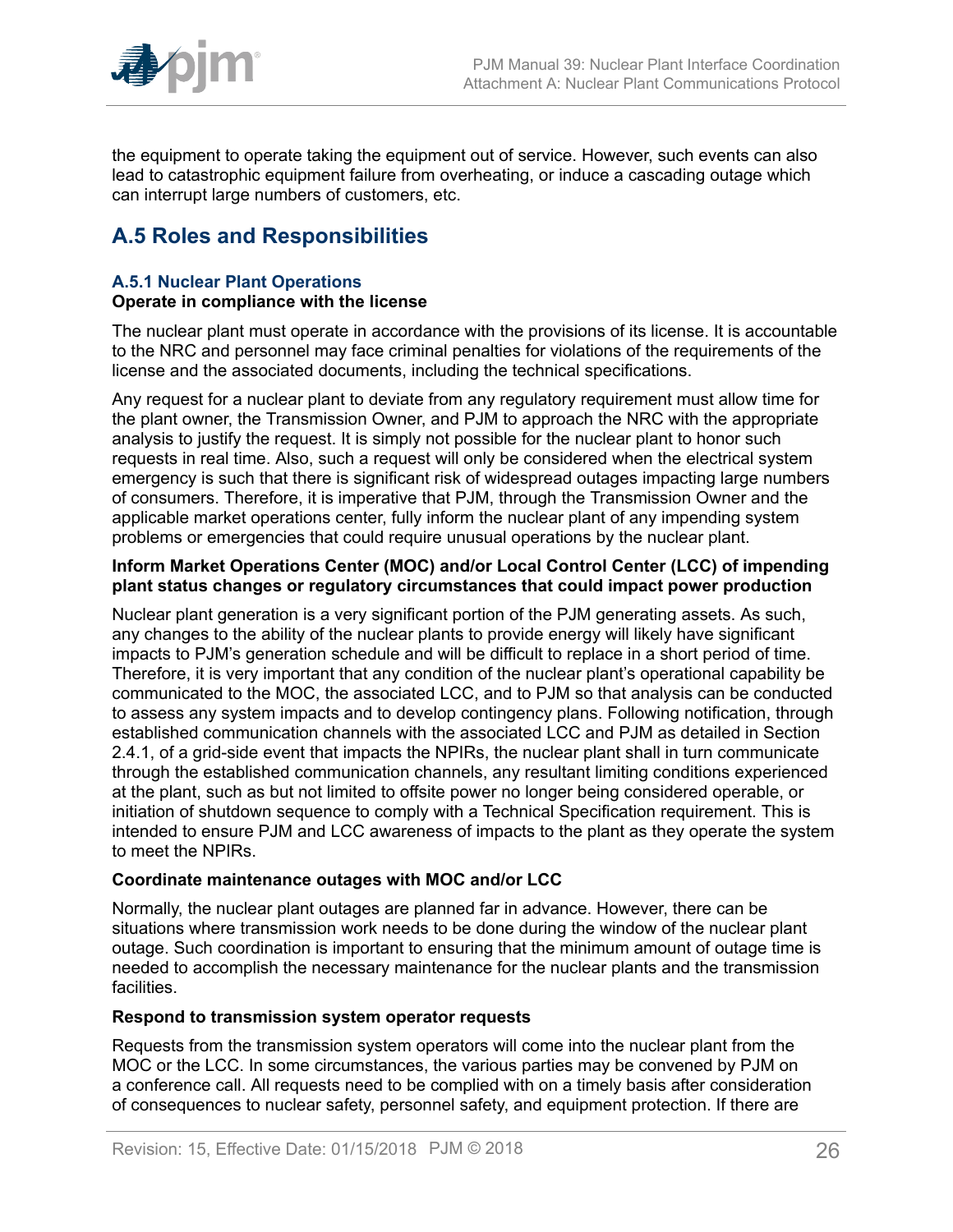

questions or doubts in the nuclear plant operators' minds, the request should be questioned with the requestor and elevated as necessary to assure that there is understanding of the situation and the request.

### **A.5.2 Affiliated Power Marketer Operations Center (MOC)**

#### **Inform PJM of nuclear plant conditions that could impact the continued power production of the nuclear plant.**

If there are conditions that have the potential to result in a nuclear plant reducing generation or going off-line, the LCC and PJM need to know as soon as possible. If the situation is regulatoryrelated, that is important information that needs to be conveyed.

#### **Submit bidding information for applicable nuclear plants.**

The MOC needs to understand the business implications of any nuclear and transmission system situation that could impact the nuclear plant operations so that it can accurately reflect the impact into the market. The MOC shall interface with PJM regarding maintenance outage requests and other potential reliability issues.

If the situation will require the nuclear plant to taken off-line, the MOC shall process the appropriate outage request for approval by PJM.

#### **A.5.3 Transmission Owner Local Control Center (LCC)**

The LCC shall inform the nuclear plant operations staff of system events or conditions that could impact the continued safe operation of the nuclear plant.

The LCC is a critical link in the communications chain from PJM to the nuclear plant and back. The LCC also has the clearest picture of the local situation in the vicinity of the nuclear plant and can be an important facilitator in the discussions between PJM, the MOC, and the nuclear plants.

#### **A.5.4 PJM Control Center**

#### **Operate the transmission system in accordance with NERC Reliability Standards, regional reliability council requirements, PJM agreements, and PJM manuals.**

PJM is responsible for the safe and reliable operation of the transmission facilities on behalf of the PJM Transmission Owners. PJM is accountable to FERC, NERC, the Regional Entities, the PJM members, and the various state regulatory bodies who have oversight responsibility for PJM's activities.

In an emergency situation, PJM has the authority to direct any necessary action to be taken to preserve the reliability of the system. Normally, PJM will work directly with the LCCs to accomplish these actions, but there may be situations where PJM will need to gather the nuclear plant operators, LCCs, MOCs together to explain a request for coordinated action by all parties.

PJM shall inform the LCC and MOC of system conditions and events that need to be communicated to nuclear plant operations.

Timely information is the key for permitting the proper response to any operating situation. Regarding the nuclear plants, it is important to convey the details behind the event, so that the need for understanding that is ingrained in the nuclear business can be satisfied.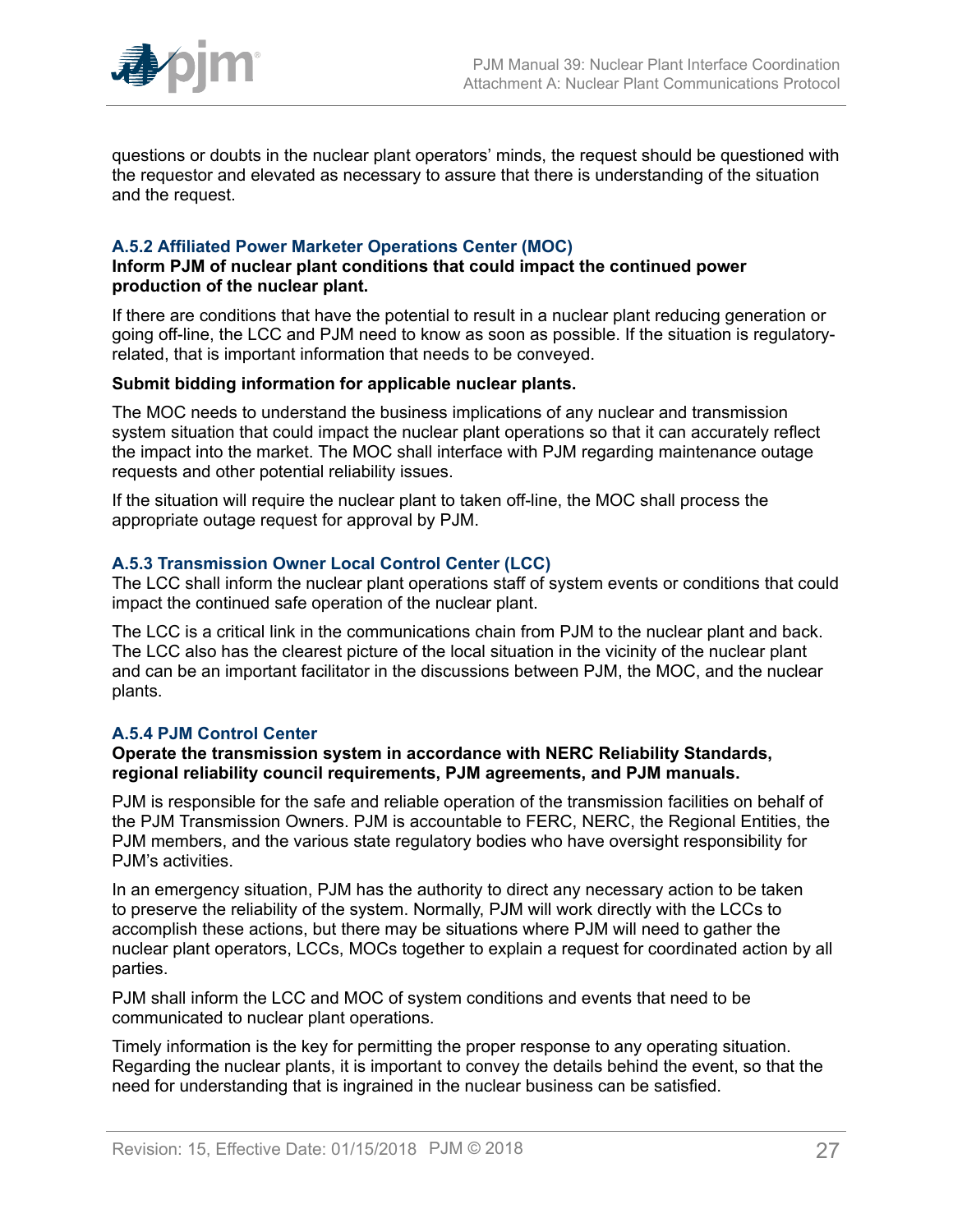

It is incumbent upon PJM to keep timely and accurate information flowing to all of the operating entities during the course of transmission system events. Effective concerted action can only be accomplished when the all of the operating entities completely understand the situation and their role in implementing the solution. In order to facilitate rapid communications to the nuclear plant, the Code of Conduct should be bypassed when conditions are such that the nuclear plant needs to have immediate information on the transmission system.

Facilitate communications among nuclear plant operations, MOC, and LLC as necessary to ensure that nuclear plant and transmission system event information is transferred and understood by the respective operational entities.

Ensuring that all entities understand the situation and are clear in their role in the response is the key to successfully mitigating any negative impacts. Since the level of understanding of the transmission system may be an issue, PJM must strive to get the right parties together and take the time to explain what is happening and what response PJM seeks.

## <span id="page-27-0"></span>**A.6 Implementation of the Protocol**

## **A.6.1 Event Initiation and Identification**

#### **Normal Communications**

Communications between and among the nuclear plants, MOCs, LCCs, and PJM should be in accordance with accepted professional practices. There is a need to be able to clearly direct and communicate instructions in a timely manner to ensure safe and reliable operations. Nothing in this protocol supersedes the need for professional behavior by all of the parties.

## **Special Situations**

There will be special situations where the need to communicate rapidly and clearly will be heightened. The need for clear, accurate communications will be even more important due to the impact either to nuclear safety or transmission system reliability or both. All parties need to be prepared to understand the language used and the implications associated with the situation. Listed below are the special terms to which all parties need to be especially attentive. (The following is not intended to be an all-inclusive list, but is meant to identify many of the situations that operators can be expected to face.)

## **KEY NUCLEAR TERMS**

## **Limiting condition for operation (LCO)**

The section of Technical Specifications that identifies the lowest functional capability or performance level of equipment required for safe operation of the facility. Failure to resolve the LCO within the established timeframe will result in a controlled shutdown of the plant. Nuclear Power Plants are required to follow the actions of the LCO unless prior NRC approval is obtained.

**Implication**: If the LCO time period ends without satisfactory resolution of the problem, the nuclear plant is required to immediately implement a safe shutdown of the plant. Immediate replacement of the energy of the plant will be necessary. During the course of any LCO event, the transmission system operators should be planning for the potential loss of that plant's energy at the end of the LCO time limit. [Bear in mind that multiple unit sites can have differing requirements and an LCO may apply to one or all units at the site.]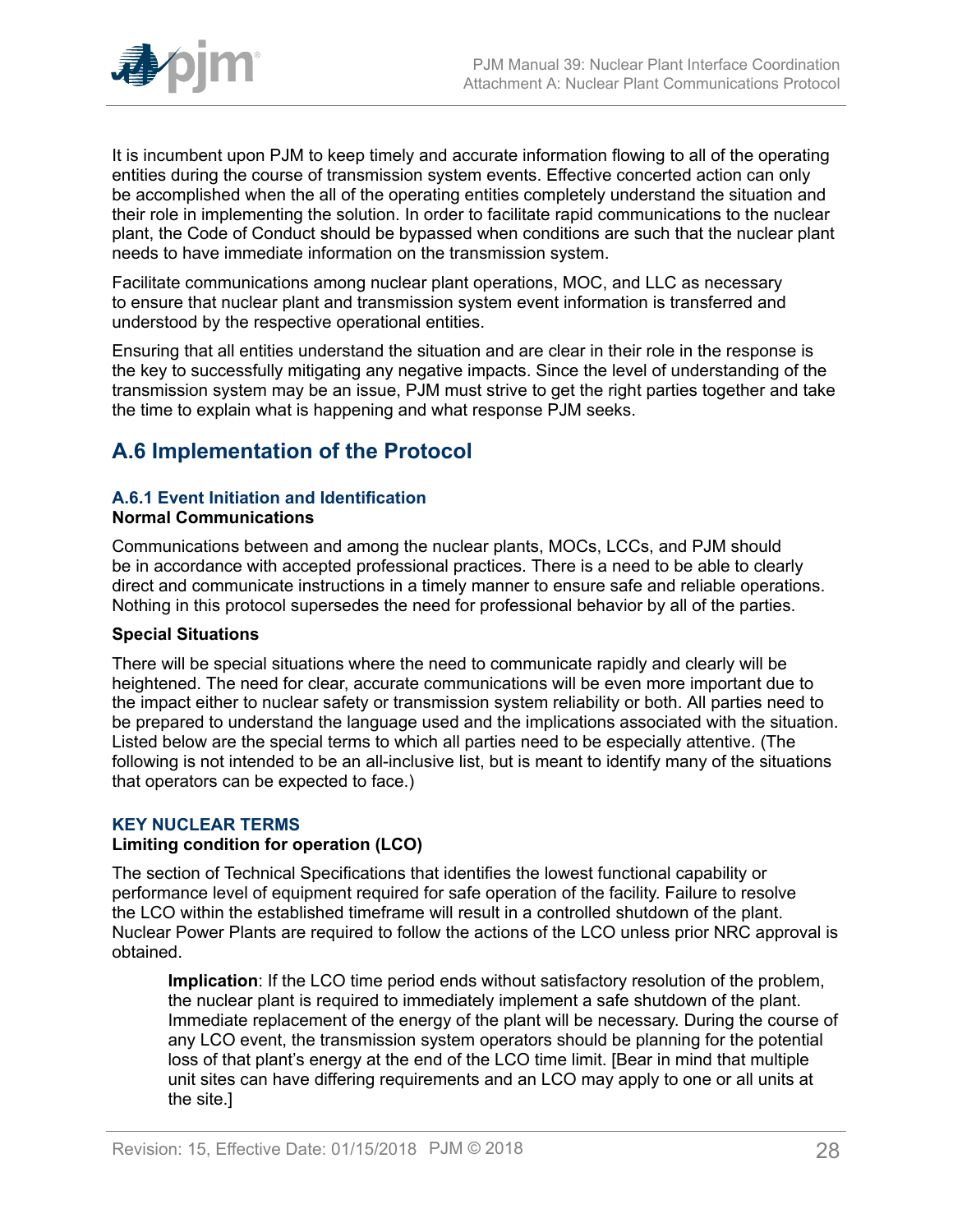

## **Safety limit**

A restriction or range placed upon important process variables that are necessary to reasonably protect the integrity of the physical barriers that guard against the uncontrolled release of radioactivity. The nuclear plant cannot violate these limits under any circumstances.

**Implication**: When the nuclear plant communicates that it is up against a safety limit that is the end of any discussion about providing any additional output (MW or MVAR).

#### **Safety related**

The managerial controls, administrative documents, operating procedures, systems, structures, and components that have been designed to mitigate the consequences of postulated accidents that could cause undue risk to public health and safety.

**Implication**: When the nuclear plant reports degradation of safety related equipment (nuclear safety system unavailability, diesel generator unavailability, off site power loss, etc.), a serious situation exists which the nuclear plant is required to immediately resolve or face near-term shutdown. Any assistance that can be immediately rendered should be dispatched. Plans should be developed to replace the plant's energy.

#### **SCRAM**

The sudden shutting down of a nuclear reactor, usually by rapid insertion of control rods, either automatically or manually by the reactor operator. (May also be called a reactor trip)

**Implication***:* A SCRAM is an unplanned manual or automatic trip of a Nuclear Plant. In many cases the initiating event of a SCRAM may not be known. In these situations the Transmission system operators should be supportive to the nuclear plant information request, as the nuclear plant operators may need expeditious answers to questions from regulator or plant oversight safety review committees.

#### **Reactor Shutdown**

A decrease in the rate of fission (and heat production) in a reactor.

**Implication**: A nuclear plant is never completely out of service, unless it is decommissioned. A nuclear plant in shutdown mode still is required to have its safety systems and off site power sources in service and maintain them in service throughout any outage.

#### **Technical Specifications**

Part of an NRC license authorizing the operation of a nuclear production or utilization facility. A Technical Specification establishes requirements for items such as safety limits, limiting safety system settings, limiting control settings, limiting conditions for operation, surveillance requirements, design features, and administrative controls.

**Implication**: Technical specifications are non-negotiable, mandatory requirements that the nuclear plant must comply with as part of its license to operate. Requesting that the nuclear plant provide a variance to a technical specification is simply not an option.

#### **Notice of Enforcement Discretion (NOED)**

Term used when the nuclear facility goes to the NRC to request an extension of an LCO to prevent plant shutdown when the LCO limit is reached. NRC can grant extension of LCO time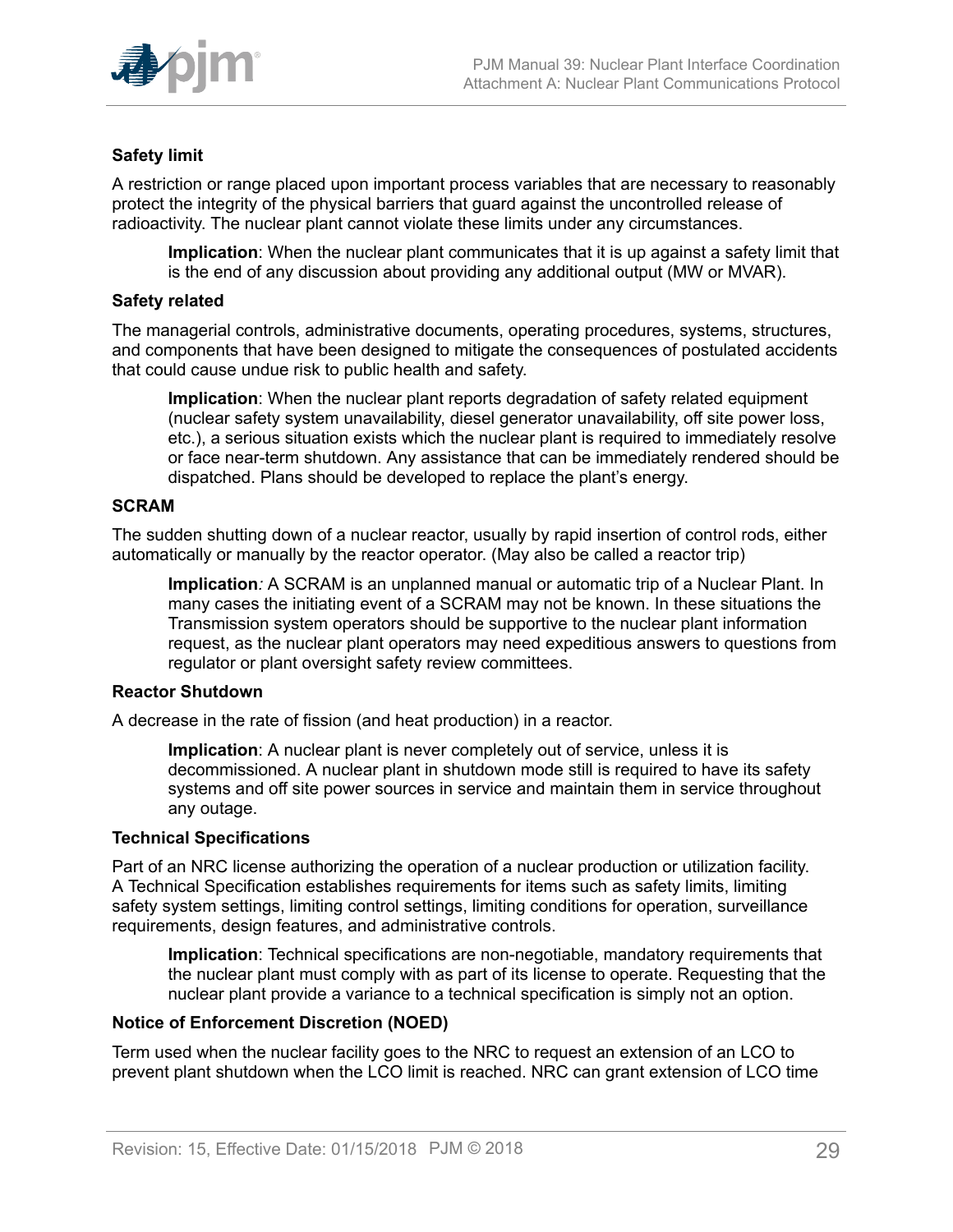

if the nuclear facility can demonstrate that they know precisely the problem (i.e. they are not troubleshooting) and a clear time estimate to fix the problem is available.

**Implication**: In order to provide this discretion to the nuclear plant, the NRC may require detailed information from the transmission operators that would provide the justification for granting this discretion. These requests should be immediately elevated to management for a response.

## **KEY TRANSMISSION TERMS**

#### **First Contingency Violation**

The transmission system is operated so that the single loss of any facility (line, generator, etc.) will not result in violation of any operating limit. The single loss is called the first contingency. The transmission operators have software that simulates the first contingency individually for a number of facilities on the system.

**Implication**: The operators are required to correct any first contingency violation that will violate the emergency ratings on any facility within a period of time (normally within 30 minutes). If the operators ask the nuclear plant to take action as the result of the first contingency violation, the action should be implemented unless the action will jeopardize nuclear safety, personnel safety, or equipment protection.

#### **Actual Overload/Voltage Violation**

The transmission operators receive telemetered data from a large number of facilities and are monitoring actual thermal overloads (excessive flow) and actual voltages. Violations are alarmed and require immediate action from the operators to prevent equipment damage.

**Implication**: Actual overloads need to be mitigated quickly (minutes). Requests to the nuclear plant should be accommodated unless nuclear safety, personnel safety, or equipment protection would be jeopardized. Such requests may include changing voltage regulator modes to either increase or decrease VAR output.

## **Voltage Collapse/Instability**

Stability or collapse conditions are serious situations for the transmission system because they can result in significant loss of load in an instant. Stability problems occur in two scenarios: Transient instability—Instability caused by a sudden outage of equipment. Normally, these situations are analyzed ahead of time but may arise when equipment is removed from service for maintenance in certain combinations or patterns. Dynamic instability—Instability caused by the interaction of various system elements, characterized by oscillating flows or voltages.

Voltage collapse can occur when there are insufficient reactive resources (capacitors, generator VARs, etc.) in an area leading to local blackout or a cascading outage, which is an outage that spreads to large areas of the system (e.g. the Northeast Blackout of August 14, 2003).

**Implication**: All of these situations are serious situations that require quick action by the transmission operators. Transmission operators will attempt to mitigate these conditions as quickly as possible. The transmission operators may ask for additional VAR output from the nuclear plant in these scenarios.

These requests need to be implemented immediately to avoid system collapse and blackout.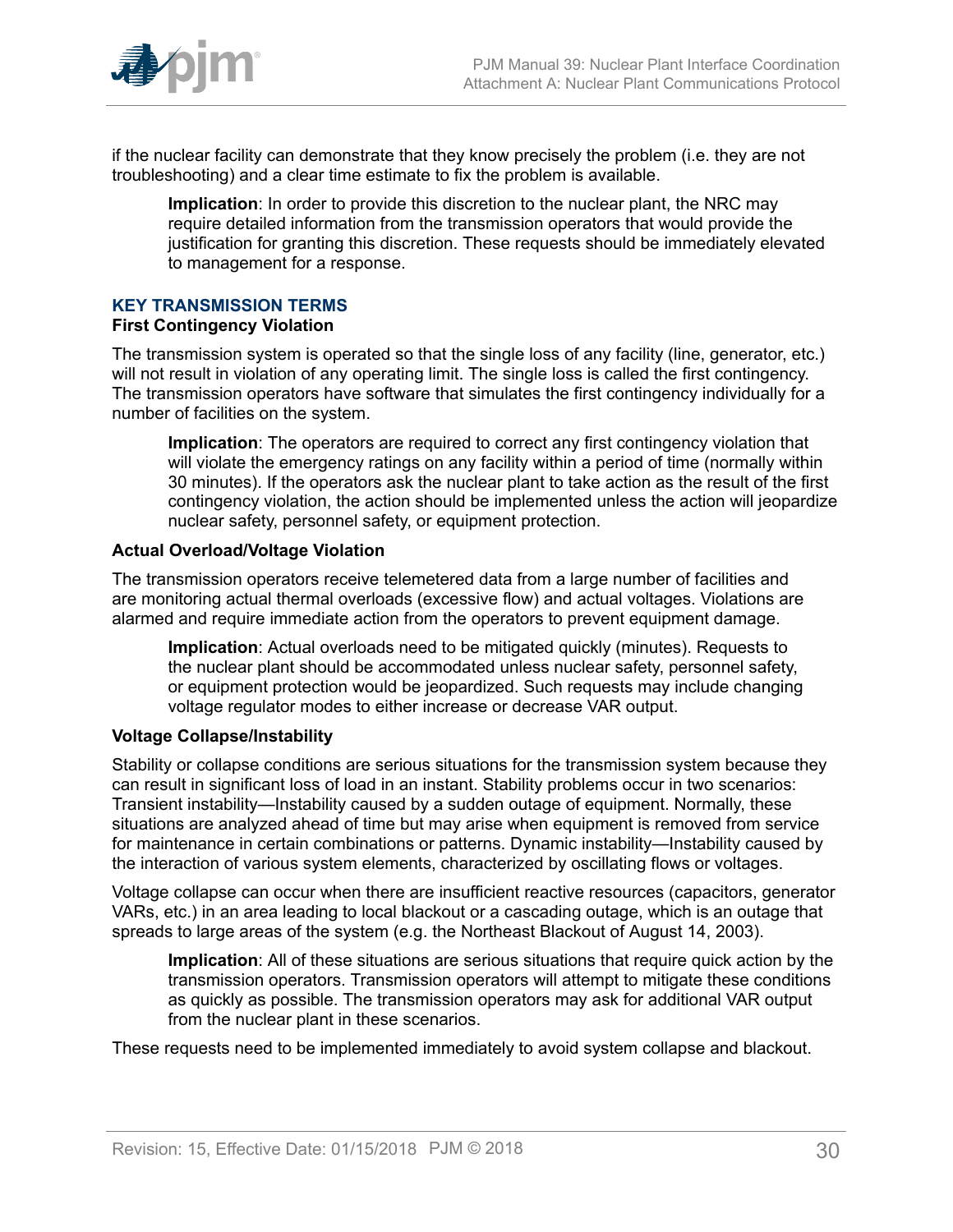

## <span id="page-30-0"></span>**A.7 Emergency Procedures**

Emergency procedures are a set of steps that are implemented by transmission system operators to avoid loss of load associated with a lack of capacity (capacity emergency) or loss of transmission elements. The procedures are a sequence of escalating measures, generally starting with alerts and warnings, progressing to voluntary curtailments, voltage reductions, and ultimately mandatory load shedding. Issuance of NERC EEAs (Energy Emergency Alerts) can also be a part of emergency procedures, indicating an impending capacity or transmission emergency.

Another type of emergency procedure is a Minimum Generation Emergency. In this scenario, demand is forecast to be lower than the level of economically dispatchable generation. Demand and generation must match in real time, so PJM will issue a Minimum Generation event, and call for reducible generation to reduce output. There may be times when the call for reducible generation will fall upon the nuclear plants.

Emergency procedures can also be implemented for other situations. Responses to security threats, solar magnetic disturbances (SMDs), or local reliability issues are examples of other problems that can cause PJM to invoke emergency procedures. PJM Manual M-13, Emergency Procedures should be consulted for complete descriptions of emergency procedure scenarios and guidance as to the associated PJM response.

**Implication**: Invoking emergency procedures means that a capacity emergency or other reliability problem is anticipated or imminent. The last stages of the emergency procedures can result in load shedding. These situations are very serious situations and *require the full support of all of the parties.*

## <span id="page-30-1"></span>**A.8 Communication of the Event**

## **Dissemination**

The receiver of the initial message concerning a special situation needs to quickly disseminate the message among their shift team, particularly to the shift supervision. 3-part communication is necessary to verify that the received message is correct and any requested action is accurately heard and recorded. Any questions regarding the message or requested action should be immediately raised with the requester. Reference to this protocol may be necessary. Accurate logging is important to assure that actions that were requested for later investigation. (Inevitably, these special situations are of such a magnitude that post-event investigations are the norm in both the nuclear and transmission businesses.)

PJM operators may be required to report some of these events to the Department of Energy, FERC, NERC, or other entities. Similarly, nuclear plant operators may be required to report to the NRC or other regulatory bodies. All organizations should be mindful of these reporting responsibilities and be supportive to ensure that all reporting obligations are carried out within the mandated times.

Transmission operators, including PJM and the PJM Transmission Owners are required to abide by a Code of Conduct as required by FERC Order 889. Normally, the Code of Conduct prohibits the disclosure of transmission information by PJM or the LCCs to market entities outside of the OASIS system.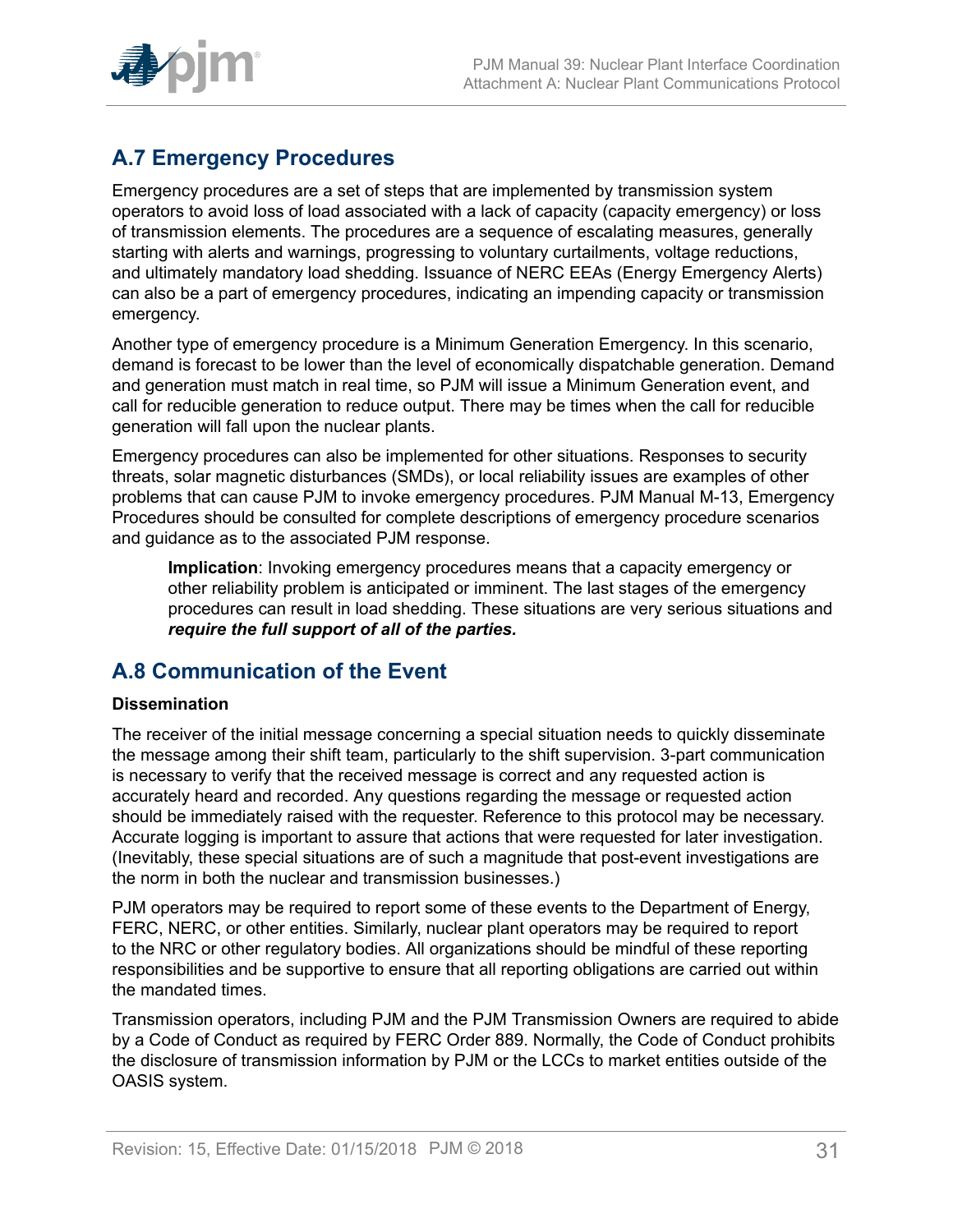

There will be situations where the Code of Conduct should be bypassed, because the potential nuclear safety implications take precedence. Examples of applicable situations are: (1) actual or imminent transmission system degradation or failure that could impact the nuclear plant and its off-site power sources; (2) ongoing or forecasted system conditions that may result in emergency procedures, outages, or blackout; (3) transmission stability issues that could impact the nuclear plant and its off-site power sources. If PJM or the LCCs choose to disclose this information to the market entiti*e*s, PJM will be required to follow-up that information with a posting on the PJM OASIS.

## **Elevation**

Shift personnel should not carry the full burden of managing these events. It is important to elevate the event to management. Management may decide to further communicate the event within the respective organization. PJM will normally implement conference calls with the System Operators Subcommittee to coordinate information and response to special situations. PJM may also implement additional communications with neighboring systems as necessary to assure coordinated action.

## **Monitoring**

Vigilance is necessary to ensure that any continuing surveillance or action is being properly implemented. Periodic reviews of the situation are required, both within the shift personnel and management. Shift turnovers are particularly important as a means to make sure that accurate information is both available and being acted upon in these events.

### **Close Out**

Once the situation has been resolved, communications are needed to close out the event and to clearly indicate to the operating entities to resume normal operations.

## <span id="page-31-0"></span>**Appendix 1 – Regulatory Background**

## **US Nuclear Regulatory Commission (NRC)**

The U.S. Nuclear Regulatory Commission (NRC) was formed in 1975 to regulate the various commercial and institutional uses of nuclear energy, including nuclear power plants. The agency succeeded the Atomic Energy Commission, which previously had responsibility for both developing and regulating nuclear activities. It is the NRC's job to protect people and the environment from radiation hazards through regulation of the various commercial and institutional uses of nuclear material, including nuclear power plants in the United States. The mission is accomplished through (1) establishment of standards, regulations and requirements governing licensed activities: (2) licensing of nuclear facilities and the possession, use and disposal of nuclear materials: and (3) inspection of facilities and users to ensure compliance with these requirements.<sup>6</sup>

## **Nuclear Plant Licensing Summary**

The licenses for nuclear power plants are issued for a 40-year period. Licenses for nuclear power plants can be amended and updated as the result of operating experiences at that plant

<sup>&</sup>lt;sup>6</sup> NRC Website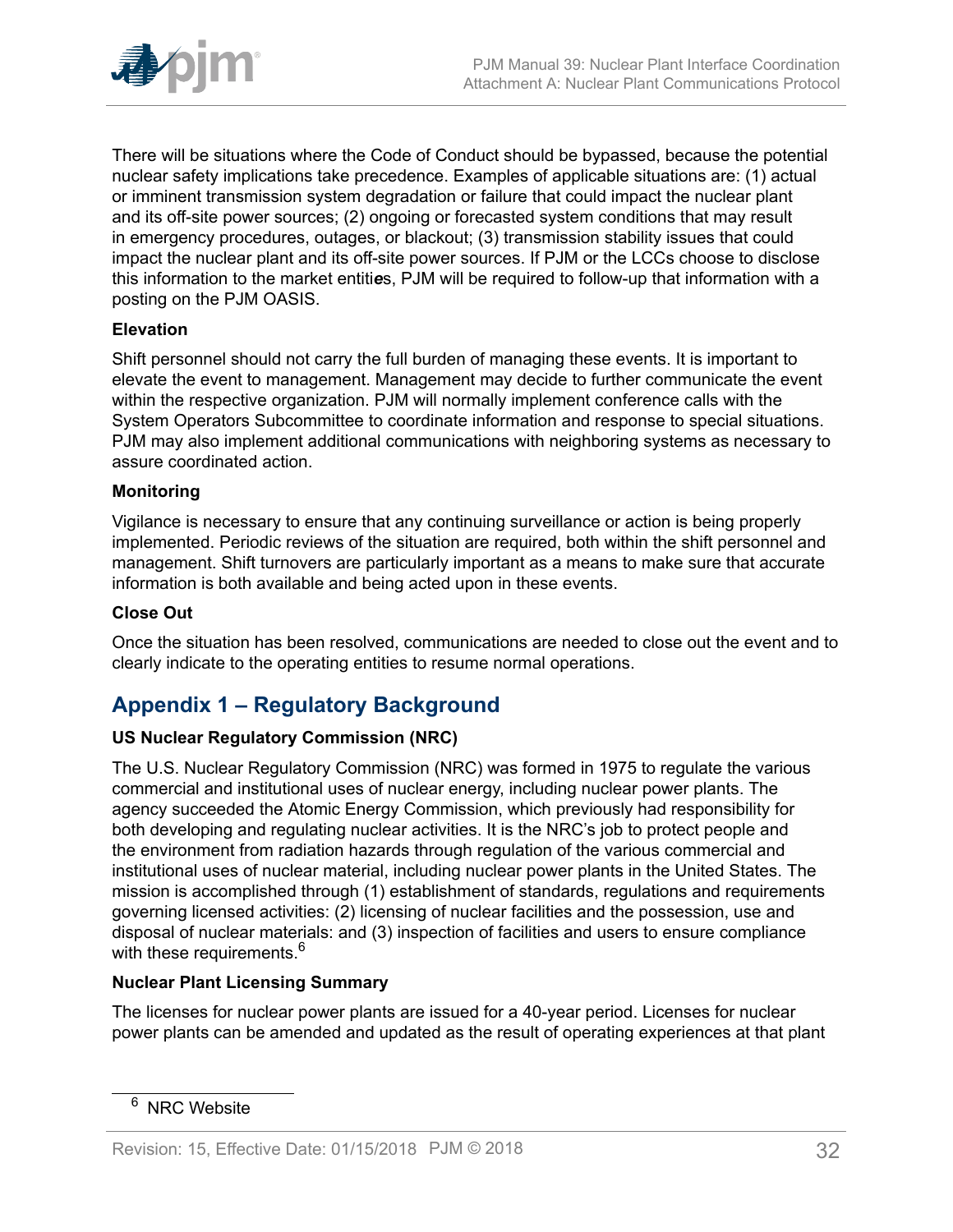

or at other plants. When necessary, the NRC can impose new regulations or require changes in operating procedures or equipment to improve the safety of nuclear power plant operations.

In addition to licensing the facility, the NRC also licenses the individuals who operate the controls of the reactor. Licenses fall into two categories -- reactor operator and senior reactor operator. The second category is necessary for supervisory positions. Before operator licenses are issued, individuals must complete an extensive training program conducted by the utility and pass license examinations administered by NRC examiners. Once licensed, the operators continue to receive training and are periodically tested to show they remain qualified to operate the plant.

## **Key Licensing Documents**

The application for a nuclear plant license contains many parts which form the basis for the enforcement program that follows once the application is approved and the plant goes into service. Key documents include:

## **Updated Final Safety Analysis Report (UFSAR).**

Each application for a license to operate a facility shall include a final safety analysis report. The final safety analysis report shall include information that describes the facility, presents the design bases and the limits on its operation, and presents a safety analysis of the structures, systems, and components and of the facility as a whole.<sup>7</sup>

The Final Safety Analysis report contains information on the plants Transient Stability Studies that are required to show, for transmission configurations with various bus and line faults, the system remains stable and satisfactory recovery voltages are maintained, resulting in uninterrupted supply to the offsite power system. The acceptance criteria are based on the reliability requirements of the applicable NERC regional reliability council along with any plant specific stability requirements listed in their FSAR or design basis documents.

In order for the nuclear power plants to be able to support their design basis, the transmission system minimum allowable voltages have been determined and provided to PJM. PJM uses these plant specific voltage requirements to ensure under all contingency cases and as part of the PJM planning process; these voltage limits are not violated. The plant specific voltage requirements are usually contained in design basis calculations or plant Technical Specifications. The FSAR provides the design basis criteria in which the plant voltage limits need to support.

## **Technical Specifications**

Each license authorizing operation of a production or utilization facility of a type described in §50.21 or §50.22 will include technical specifications. The technical specifications will be derived from the analyses and evaluation included in the safety analysis report, and amendments thereto, submitted pursuant to §50.34. The Commission may include such additional technical specifications as the Commission finds appropriate. Technical specifications will include items in the following categories:

• Safety limits, limiting safety system settings, and limiting control settings.

<sup>7</sup> 10CFR 50.34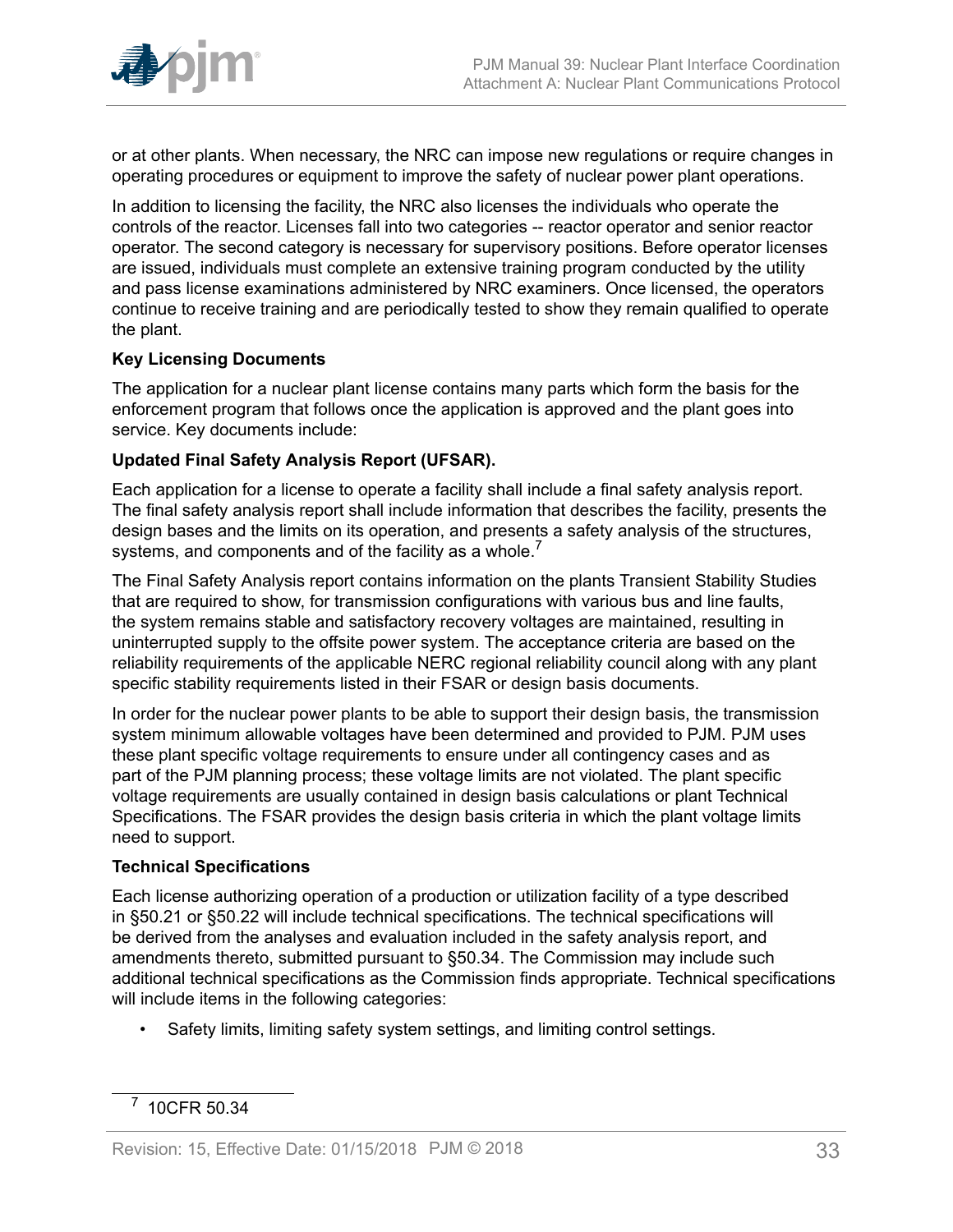

- Limiting conditions for operation (LCO) Limiting conditions for operation are the lowest functional capability or performance levels of equipment required for safe operation of the facility. When a limiting condition for operation of a nuclear reactor is not met, the licensee shall shut down the reactor or follow any remedial action permitted by the technical specifications until the condition can be met.
- Surveillance requirements are requirements relating to test, calibration, or inspection to assure that the necessary quality of systems and components is maintained, that facility operation will be within safety limits, and that the limiting conditions for operation will be met.
- Design features
- Administrative controls
- Decommissioning
- Initial notification
- Written Reports<sup>8</sup>

## **Enforcement**

Violations are identified through inspections and investigations. All violations are subject to civil enforcement action and may also be subject to criminal prosecution. Unlike the burden of proof standard for criminal actions (beyond a reasonable doubt), the NRC uses the Administrative Procedures Act standard in enforcement proceedings (preponderance of evidence, i.e., information that is of greater weight or credibility or is more likely correct than not). After an apparent violation is identified, it is assessed in accordance with the Commission's Enforcement Policy.<sup>9</sup>

- 1. The Commission may obtain an injunction or other court order to prevent a violation of the provisions of -- (1) The Atomic Energy Act of 1954, as amended; (2) Title II of the Energy Reorganization Act of 1974, as amended; or (3) A regulation or order issued pursuant to those Acts.
- 2. The Commission may obtain a court order for the payment of a civil penalty imposed under Section 234 of the Atomic Energy Act: (1) For violations of -- (i) Sections 53, 57, 62, 63, 81, 82, 101, 103, 104, 107, or 109 of the Atomic Energy Act of 1954, as amended; (ii) Section 206 of the Energy Reorganization Act; (iii) Any rule, regulation, or order issued pursuant to the sections specified in paragraph (b)(1)(i) of this section; (iv) Any term, condition, or limitation of any license issued under the sections specified in paragraph (b)(1)(i) of this section. (2) For any violation for which a license may be revoked under section 186 of the Atomic Energy Act of 1954, as amended.<sup>10</sup>

## **Federal Energy Regulatory Commission (FERC)**

 $^8\,$  10CFR 50.36 (33 FR 18612, Dec. 17, 1968, as amended at 48 FR 33860, July 26, 1983; 51 FR 40308, Nov. 6, 1986; 53 FR 19249, May 27, 1988; 60 FR 36959, July 19, 1995; 61 FR 39299, July 29, 1996)

NRC Website, Enforcement Program Overview

<sup>10</sup> 10CFR50.110 Violations (57 FR 55075, Nov. 24, 1992)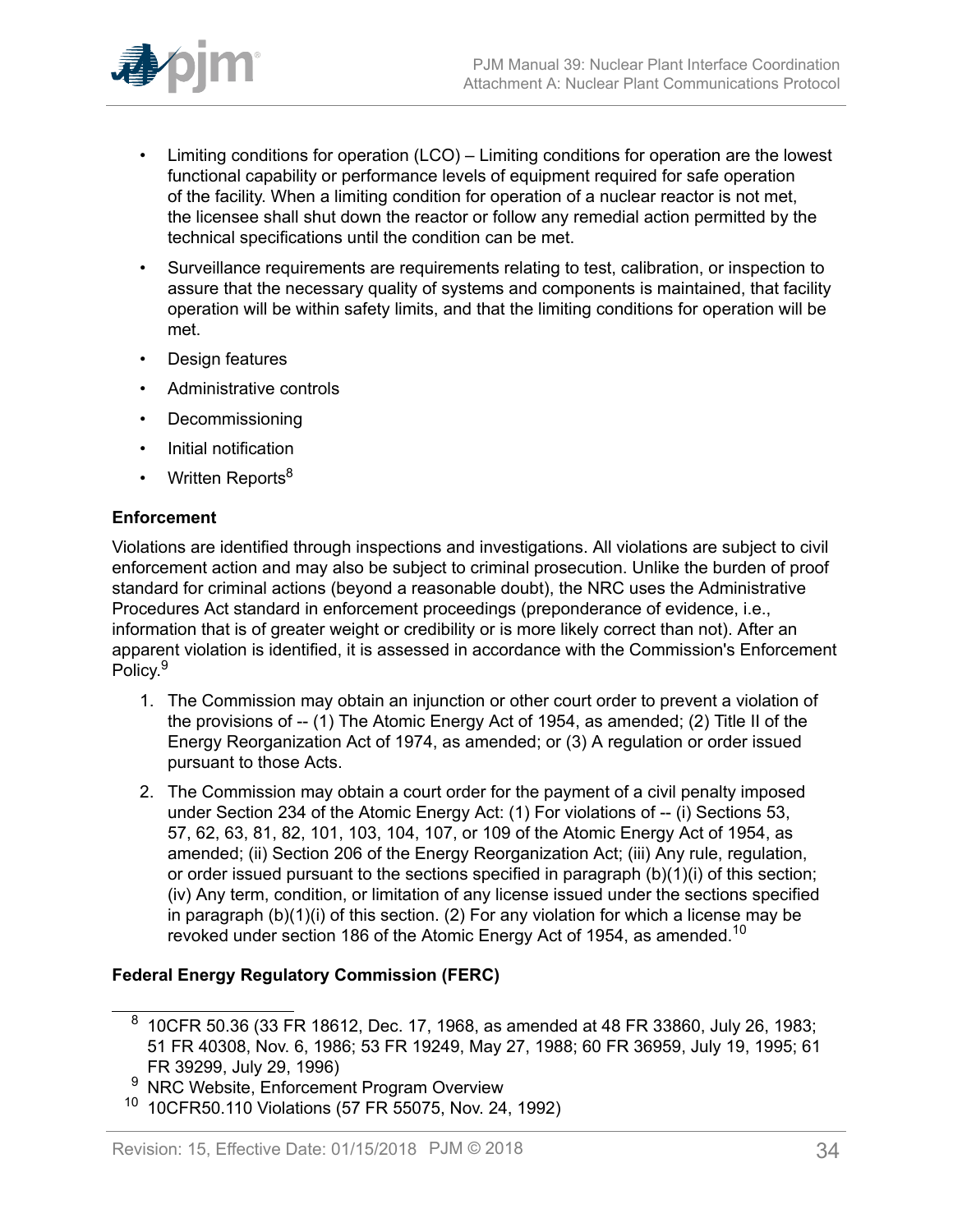

The Commission is a five-member independent regulatory agency, which succeeded to the regulatory responsibilities of the Federal Power Commission in 1977. The Commission's responsibilities include the licensing of non-federal hydroelectric facilities, the certification of natural gas pipelines, regulating the rates of natural gas pipelines and pipelines transporting crude oil and oil products, regulating the rates and other aspects of electric utility activities, protects the reliability of the high voltage interstate transmission system through mandatory reliability standards, monitors and investigates energy markets and enforces FERC regulatory requirements through imposition of civil penalties and other means.

Since 1935, the Commission has regulated certain electric utility activities under the Federal Power Act (FPA). Under FPA Sections 205 and 206, the Commission oversees the rates, terms and conditions of sales for resale of electric energy and transmission service in interstate commerce by public utilities. The Commission must ensure that those rates, terms and conditions are just and reasonable, and not unduly discriminatory or preferential. Under FPA Section 203, the Commission reviews mergers and other asset transfers involving public utilities. The utilities regulated under FPA sections 203, 205 and 206 are primarily investorowned utilities; government-owned utilities (such as the Tennessee Valley Authority [TVA], the federal power marketing agencies, and municipal utilities) and most cooperatively-owned utilities are not subject to the Commission's regulation, with certain exceptions.<sup>11</sup>

## **Open Access Order (Order No. 888)**

FERC issued Order 888 in April 1996, requiring investor-owned utilities to file tariffs for openaccess transmission. The Order also encouraged utilities to form and join independent system operators (ISOs) to operate transmission grids and be independent of all commercial interests.

Today, these systems are used to transport power over longer distances, often across several utility systems. Both the number and complexity of these wholesale power transactions have grown dramatically in recent years, stimulated by the creation of more than 700 FERC-approved power marketers.<sup>12</sup>

## **Code of Conduct and OASIS (Order No. 889)**

FERC issued Order 889 in April 1996, requiring each transmission service provider to provide an Open Access Same-time Information System (OASIS), where transmission customers could view availability and product information to enable them to make informed purchase decisions. In addition, the Order required transmission service providers and others who possess transmission information to establish a Code of Conduct which would ensure that transmission information was not made available to affiliated marketing organizations of vertically integrated utilities and other power marketers in a preferential manner. Such information was only to be made available via OASIS or other suitable electronic means.

## **FERC Interpretive Orders on 888/889**

FERC issued Interpretive Orders on 888/889 on February 16, 2006 and May 18,2006.

The Order on February 16, 2006 clarified that Transmission Providers may communicate with affiliated nuclear power plants regarding certain matters related to the safety and reliability of the

<sup>&</sup>lt;sup>11</sup> See, generally, FERC Website, About FERC (2015) http://www.ferc.gov/about/about.asp.

<sup>&</sup>lt;sup>12</sup> Hirst, Eric. Electric Reliability—Potential Problems and Possible Solutions. May 2000, page 6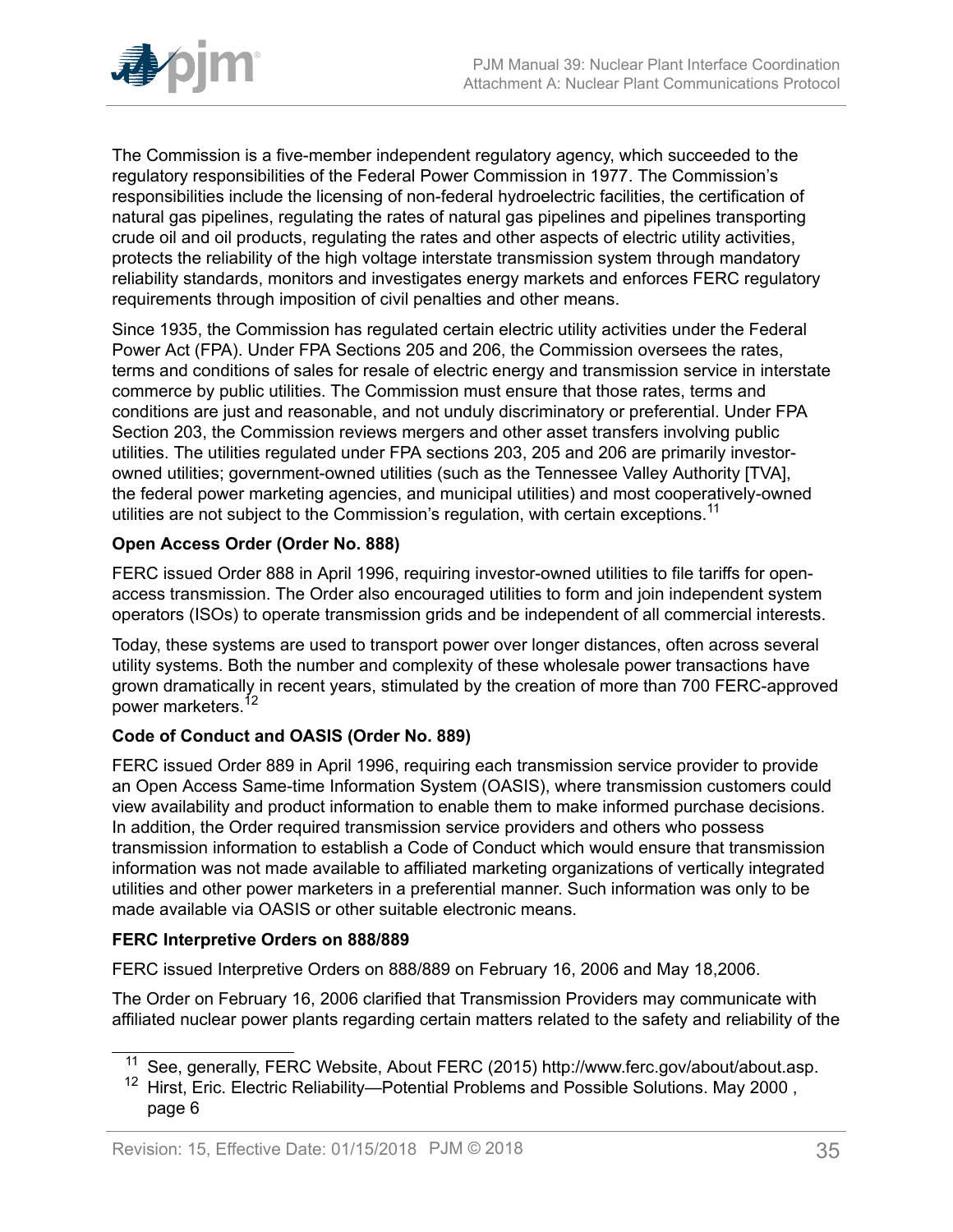

transmission system on the nuclear power plants, in order to comply with the requirements of the Nuclear Regulatory Commission.

The Order on May 18, 2006 clarified that, in the event of a grid disturbance, a Transmission Provider may communicate to affiliated nuclear power plant specific information about transmission system conditions on a real-time basis.

## **RTO Order (Order No. 2000)**

FERC issued Order 2000 in December 1999, setting forth requirements for the formation of Regional Transmission Organizations (RTO) which FERC indicated were the key to advancing competitive wholesale markets and eliminating anticompetitive behaviors by vertically integrated utilities. The RTO characteristics and functions are as follows:

Minimum Characteristics:

- 1. Independence
- 2. Scope and Regional Configuration
- 3. Operational Authority
- 4. Short-term Reliability
- 5. Minimum Functions:
- 6. Tariff Administration and Design
- 7. Congestion Management
- 8. Parallel Path Flow
- 9. Ancillary Services
- 10. OASIS and Total Transmission Capability (TTC) and Available Transmission Capability (ATC)
- 11. Market Monitoring
- 12. Planning and Expansion
- 13. Interregional Coordination

PJM was granted RTO status by FERC in July 2001.

## **North American Electric Reliability Corporation (NERC)**

The North American Electric Reliability Corporation's (NERC) mission is to ensure the reliability of the North American bulk power system. NERC is the electric reliability organization (ERO) certified by the Federal Energy Regulatory Commission to establish and enforce reliability standards for the bulk power system. NERC develops and enforces reliability standards; assesses adequacy annually via a 10-year forecast and summer and winter forecasts; monitors the bulk power system; and educates, trains and certifies industry personnel. ERO activities in Canada related to the reliability of the bulk power system are recognized and overseen by the appropriate governmental authorities in that country.<sup>13</sup>

<sup>&</sup>lt;sup>13</sup> NERC Website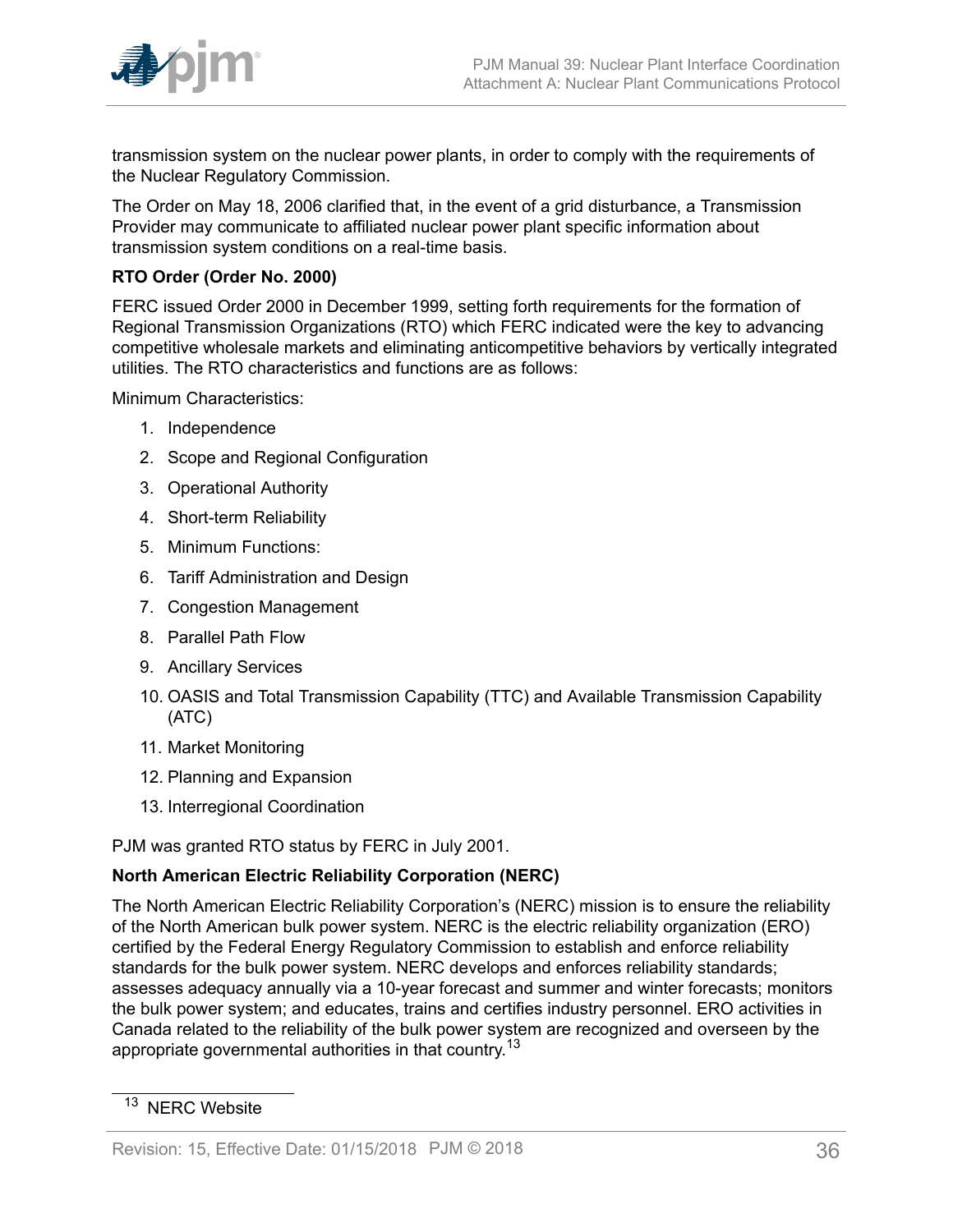

## **Planning and Operating Standards**

NERC reliability standards define the reliability requirements for planning and operating the North American bulk power system. NERC's ANSI-accredited standards development process is defined in the Standard Processes Manual and is guided by reliability and market interface principles. The Reliability Functional Model defines the functions that need to be performed to ensure the Bulk Electric System operates reliably and is the foundation upon which the reliability standards are based. Standards Drafting Teams, made up of industry volunteers and supported by NERC staff, work collaboratively to develop requirements using results-based principles that focus on three areas: measurable performance, risk mitigation strategies and entity capabilities.

## **Compliance and Enforcement Function**

NERC's compliance efforts comprise three key activities:

- 1. **Compliance monitoring** is the process used to assess, investigate, evaluate and audit in order to measure compliance with NERC Reliability Standards.
- 2. **Compliance enforcement** is the process by which NERC issues sanctions and ensures mitigation of confirmed violations of mandatory NERC reliability standards. As part of these efforts, NERC can also issue remedial action directives to immediately address and deter new or further violation(s), irrespective of the presence or status (i.e. confirmed or alleged) of a violation. Sanctioning of confirmed violations is determined pursuant to the NERC Sanction Guidelines and is based heavily upon the Violation Risk Factors and Violation Severity Levels of the standards requirements violated and the violations' duration. Entities found in violation of any standard must submit a mitigation plan for approval by NERC and, once approved, must execute this plan as submitted.
- 3. **Due Process** provides registered entities the opportunity to contest any finding of a violation of a NERC reliability standard. The process allows for hearings at the regional entity and appeals before NERC. Further appeals may be possible at the appropriate governmental authority.

## **Regional Entities**

NERC relies on the regional entities to enforce the NERC Reliability Standards with bulk power system owners, operators, and users through approved delegation agreements. Regional entities are responsible for monitoring compliance of the registered entities within their regional boundaries, assuring mitigation of all violations of approved reliability standards and assessing penalties and sanctions for failure to comply. The PJM members are contained within two REs: Reliability*First Corporation* and SERC Reliability Corporation.

## **State Regulatory Commissions**

State regulatory commissions exert broad powers over jurisdictional utilities and are involved with most activities of utilities as it relates to providing reliable and cost effective service to distribution customers. Transmission is not normally state jurisdictional; it is regulated by FERC. Similarly, nuclear power generation is not normally state jurisdictional; it is regulated by the NRC. However, to varying degrees, PJM members are vertically integrated and hence, subject to state regulatory oversight in many areas, including transmission and nuclear power generation.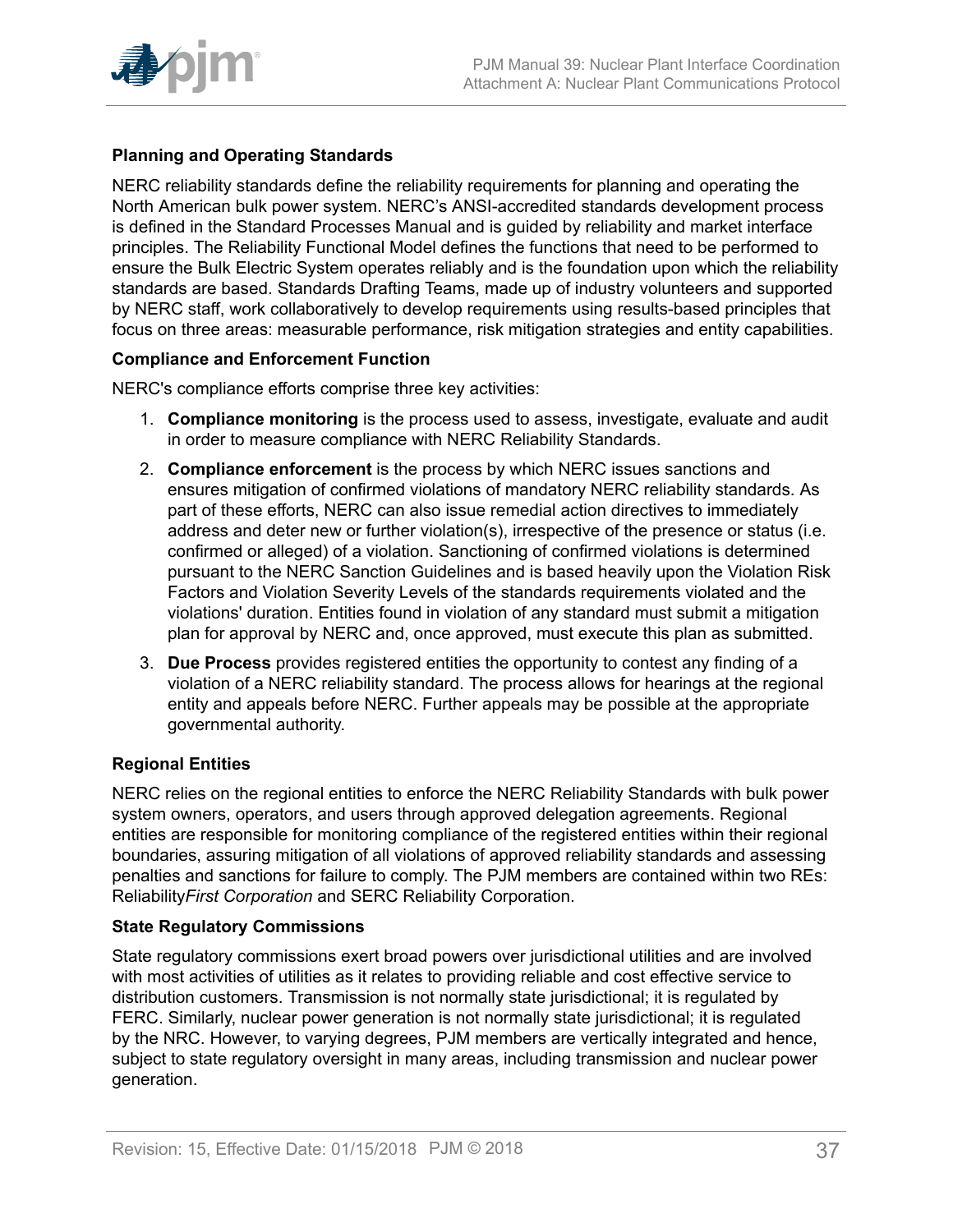

The following is an explanation of the Pennsylvania state regulatory process, which is typical of state regulatory regimes:

## **Regulation**

In order to provide the most economical, efficient and practical service to a community, the state grants a utility the sole right to provide its service within a specified geographical area. Experience and past history have determined that the construction of facilities by more than one utility company in the same location would be extremely costly and disruptive to community life and property. In exchange for the geographic monopoly, the utility accepts regulation by state government to assure that rates are fair and service safe and adequate for customers who cannot choose a different company.

## **Commission Role**

The PUC is responsible for ensuring safe, adequate service for consumers at fair and reasonable rates. The Commission is required to make decisions that allow utilities to meet all prudent expenses including the cost of borrowing money for expansion to provide service. The PUC does not exist solely for the benefit of any one group, but must balance the concerns of all the parties. The Office of Trial Staff, which has experts in economics, engineering, law and financial accounting, represents the public at large by reviewing the company records and rate requests and presenting its view on what is in the public interest.

## **Utility Role**

Regulated utilities must meet all reasonable requests for service by customers within their designated territories. To provide adequate service, it is recognized that the company must obtain a return on its investment sufficient to attract investors. If a company must expand its capacity to provide increased or improve service, it must borrow money, persuade investors to make money available, or seek a rate increase from the PUC.

## **Ratepayer Role**

Ratepayers must pay for the service they use, which includes a share of the cost of utility company expenses, such as salaries, equipment, maintenance and taxes. While the ratemaking process is complex, consumers have the right to be informed about the process; to receive an explanation of their utility bills; to have their complaints resolved in a prompt and fair manner; and to receive continuous utility service if payment responsibilities are met.<sup>14</sup>

## **PJM Agreements**

PJM and member roles and responsibilities are defined in the main agreements that PJM members must execute as a condition of membership— the Amended and Restated Operating Agreement of PJM Interconnection, L.L.C. (Operating Agreement), Consolidated Transmission Owners Agreement, and PJM Open Access Transmission Tariff (PJM Tariff). Following are excerpts from the agreements which outline major roles for each party:

## **Operating Agreement**

## **PJM Duties and Responsibilities**

<sup>&</sup>lt;sup>14</sup> "An Overview of the Ratemaking Process", PA PUC Annual Report, 2001-2002, Page 6.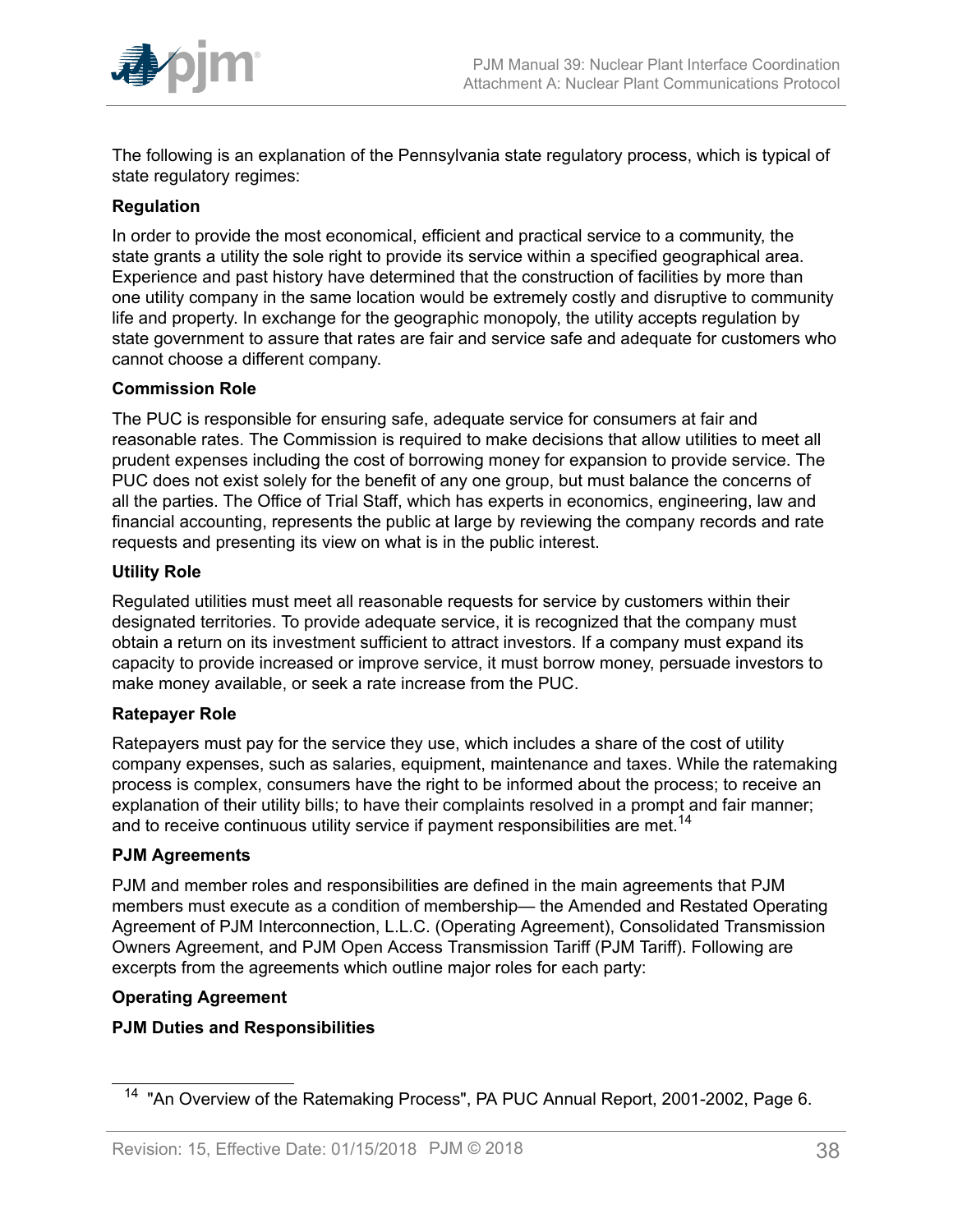

Generally, the duties and responsibilities of the Office of the Interconnection are lin section 10.4 of the Operating Agreement.

## **Member Roles and Responsibilities**<sup>15</sup>

Generally, the roles and responsibilities of PJM's members are in section 11.3 of the Operating Agreement.

## **Transmission Owners Agreement**

Generally, Article 4 and Article 6 of Transmission Owners Agreement contain the commitments and obligations of the parties to the Transmission Owners Agreement.

#### **PJM Tariff**

Roles and responsibilities of PJM and its members are specified throughout the PJM Tariff.

<sup>15</sup> PJM Operating Agreement, Section 11.3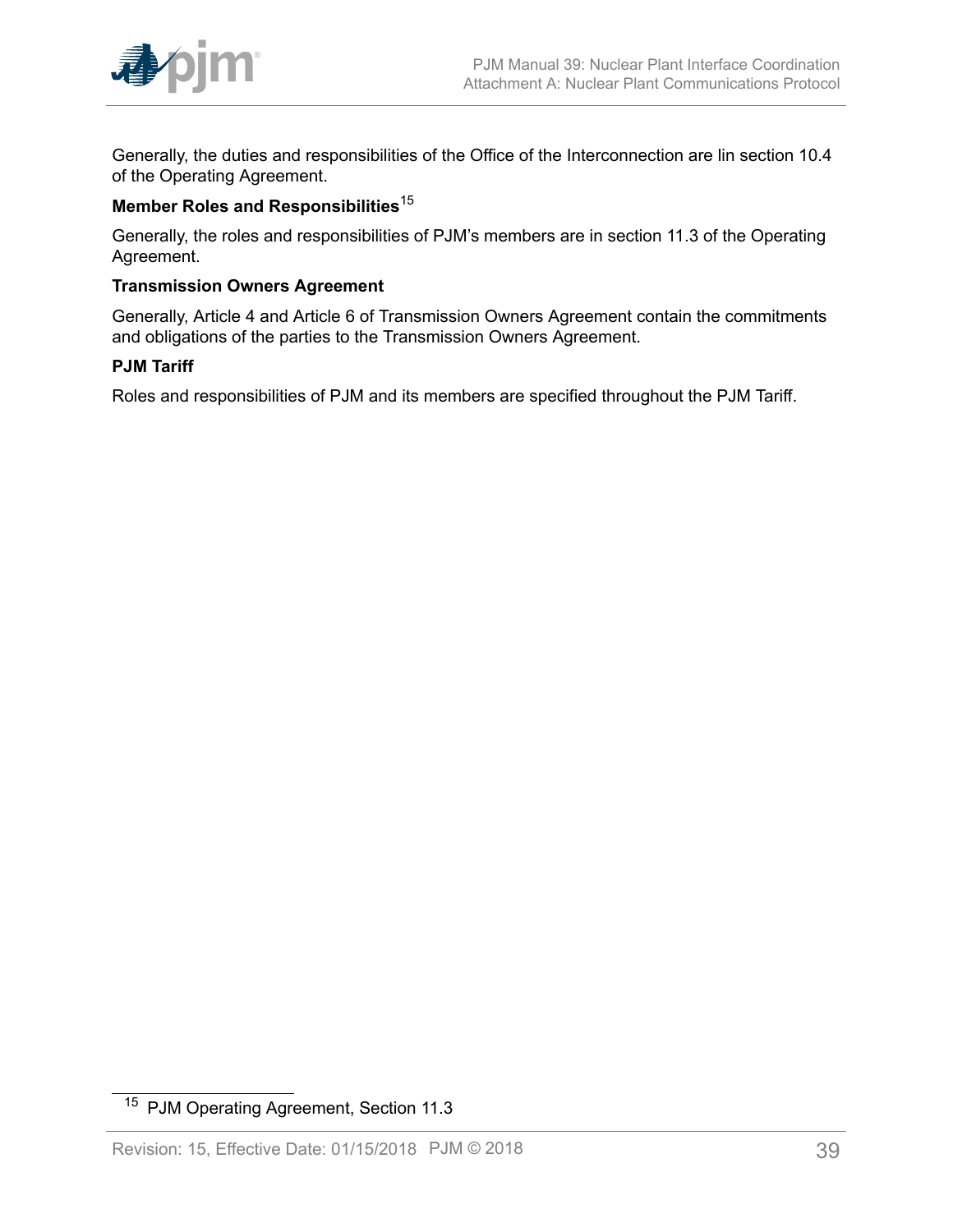

## <span id="page-39-0"></span>**Attachment B: Plant Specific NPIRs Template**

This attachment provides a Plant Specific NPIR template.

Unit: **With Lines and Science Company: Operating Company: Company: Company: Company: Company: Company: Company: Company: Company: Company: Company: Company: Company: Company: Company: Compan** 

**Transmission Zone(s):** \_\_\_\_\_\_\_\_\_\_\_\_\_\_\_\_\_

Requirement Categories:

1. **Operational requirements** (e.g. minimum and maximum voltage, voltage drop or stability limits, configuration or topology limitations, post-accident load requirements, environmental limitations, etc. that are required to be respected in real time operations.) The requirements should contain associated communications requirements to ensure that the nuclear licensee is properly informed about the ability of the Transmission Entities to comply with the requirements.

2. **Planning Requirements** (e.g. minimum and maximum voltage, voltage drop or stability limits, configuration or topology limitations, post-accident load requirements, environmental limitations, etc. that are required to be respected in planning studies and analysis.)

3. **Design Criteria**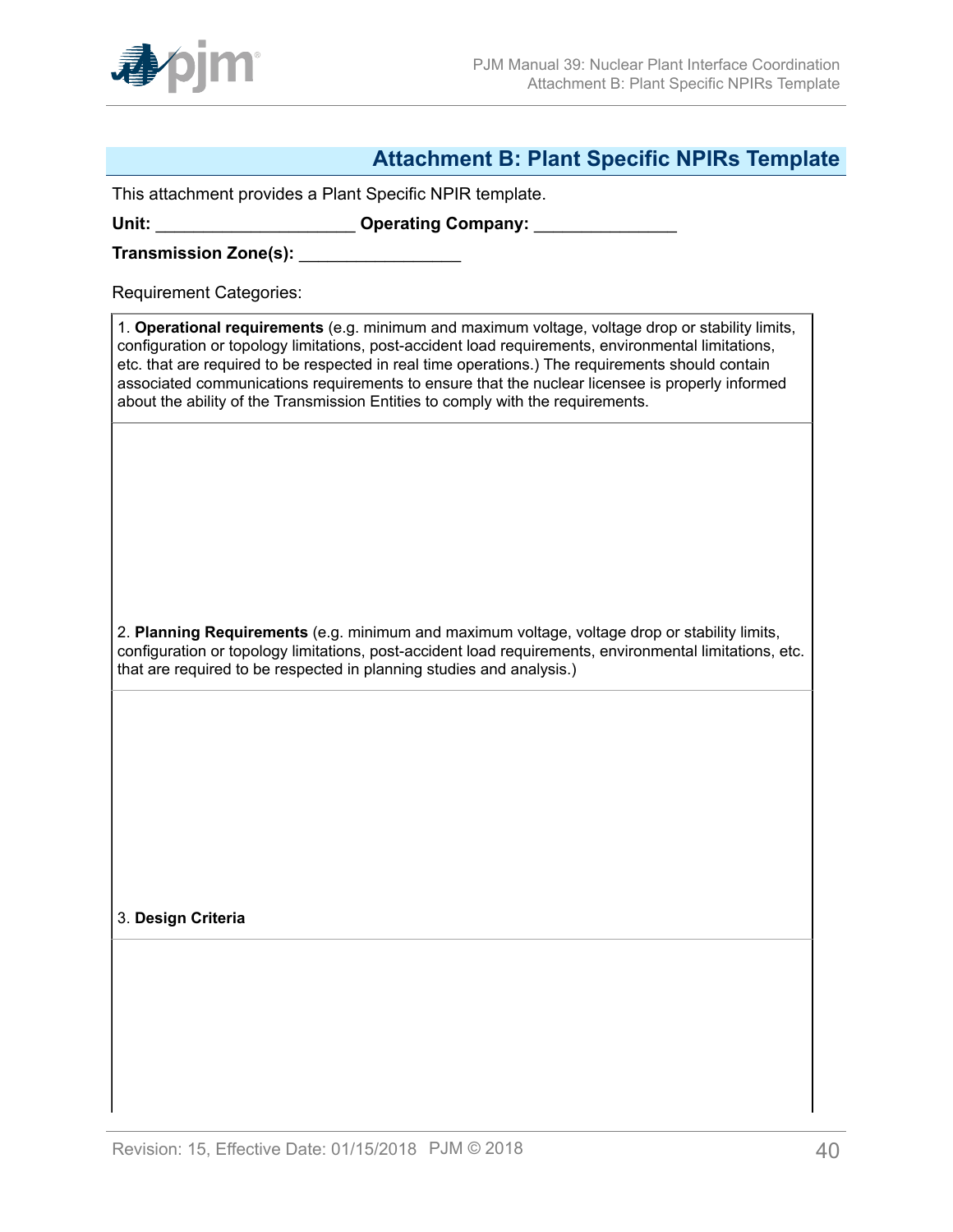

4. **Restoration Requirements** (e.g. Minimum service level requirements to enable restoration of nuclear plant generation, minimum restoration times for the restoration of service to the nuclear plant station service busses, etc.)

5. **Equipment Maintenance Requirements** (e.g., equipment performance requirements, notification and/or communication requirements to inform the plant of degraded equipment function or capability, etc.)

6. **Communication Requirements** (e.g. Emergency Procedures, Conservative Operations, Emergent Grid Issues, Periodic Operations/Planning Study Results, Periodic Restoration/ Emergency Procedure Drill Results, RTEP upgrades impacting Nuclear Stations.)

#### **Note:**

**1:** Maintenance will be addressed between Nuclear Owner and Transmission Owner or designee.

**2:** Attachment B is completed for each nuclear unit on the PJM RTO footprint. Since the completed template may include Critical Infrastructure information it is maintained by PJM Operations Support Division but not published as part of the manual.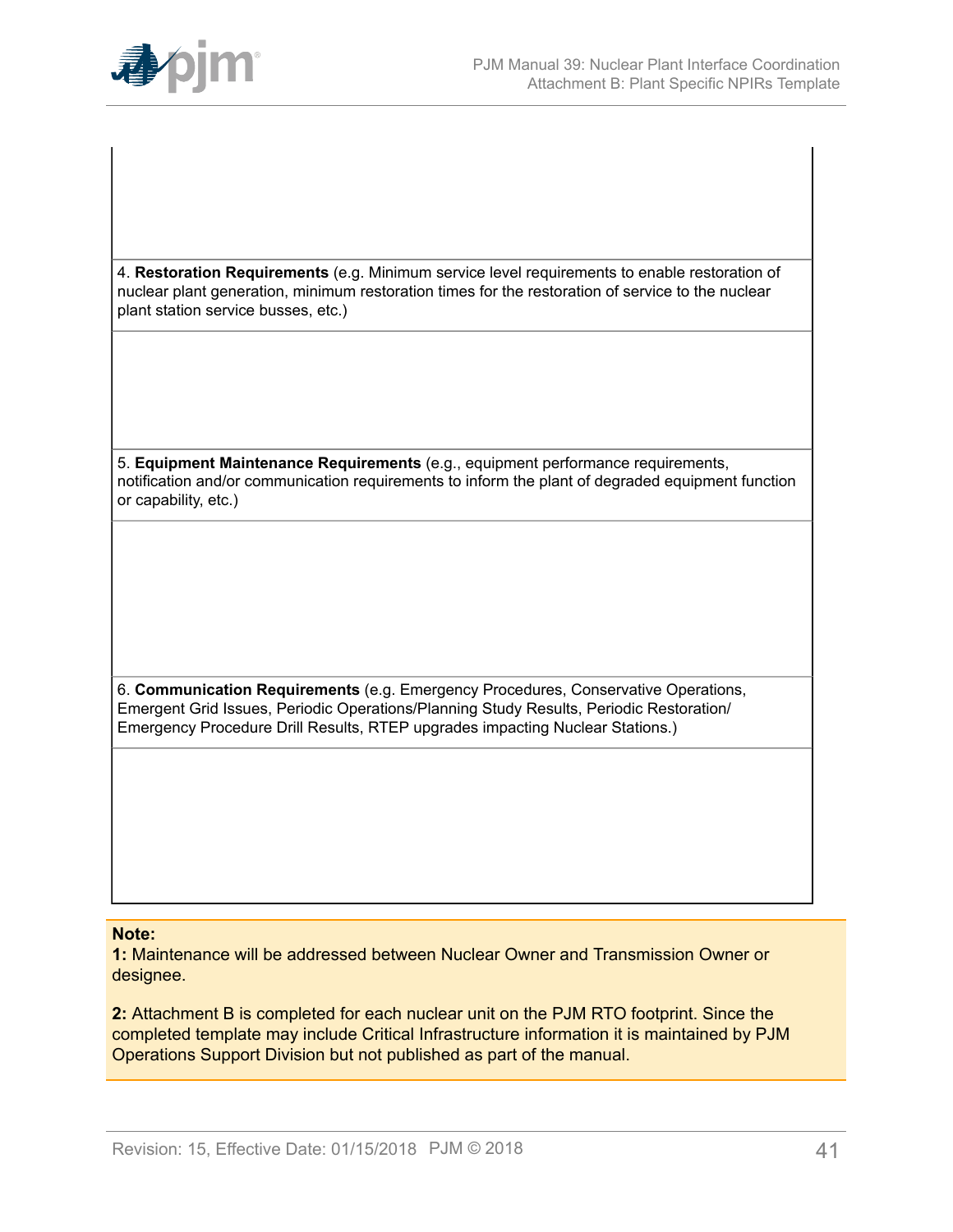|                                                           | <b>Attachment C: Plant Specific NPIRS Revision Histor</b> |                 |                                  |
|-----------------------------------------------------------|-----------------------------------------------------------|-----------------|----------------------------------|
| <b>Asset Owner</b>                                        | <b>Plant Name</b>                                         | <b>App Date</b> | <b>Revision</b><br><b>Number</b> |
| Calvert Cliffs Nuclear PP Inc                             | Calvert Cliffs Nuclear Power Plant 1                      | 11/19/2015      | 3                                |
| Calvert Cliffs Nuclear PP Inc                             | <b>Calvert Cliffs Nuclear Power Plant 2</b>               | 11/19/2015      | 3                                |
| <b>Exelon Generation Company,</b><br>LLC - Exelon Nuclear | <b>Braidwood Station 1</b>                                | 9/1/2015        | 3                                |
| <b>Exelon Generation Company,</b><br>LLC - Exelon Nuclear | <b>Braidwood Station 2</b>                                | 9/1/2015        | 3                                |
| <b>Exelon Generation Company,</b><br>LLC - Exelon Nuclear | <b>Byron Station 1</b>                                    | 4/7/2017        | $\overline{\mathbf{4}}$          |
| <b>Exelon Generation Company,</b><br>LLC - Exelon Nuclear | <b>Byron Generating Station 2</b>                         | 4/7/2017        | $\overline{4}$                   |
| <b>Exelon Generation Company,</b><br>LLC - Exelon Nuclear | <b>Dresden Station 2</b>                                  | 1/5/2018        | 8                                |
| <b>Exelon Generation Company,</b><br>LLC - Exelon Nuclear | <b>Dresden Station 3</b>                                  | 1/5/2018        | 8                                |
| <b>Exelon Generation Company,</b><br>LLC - Exelon Nuclear | LaSalle Station 1                                         | 12/7/2016       | 3                                |
| <b>Exelon Generation Company,</b><br>LLC - Exelon Nuclear | LaSalle Station 2                                         | 12/7/2016       | 3                                |
| <b>Exelon Generation Company,</b><br>LLC - Exelon Nuclear | <b>Limerick Generating Station 1</b>                      | 12/1/2015       | $\overline{2}$                   |
| <b>Exelon Generation Company,</b><br>LLC - Exelon Nuclear | <b>Limerick Generating Station 2</b>                      | 12/1/2015       | $\overline{2}$                   |
| <b>Exelon Generation Company,</b><br>LLC - Exelon Nuclear | <b>Oyster Creek</b>                                       | 7/7/2015        | 2                                |
| <b>Exelon Generation Company,</b><br>LLC - Exelon Nuclear | Peach Bottom Atomic Power Station 2                       | 7/24/2017       | $\overline{7}$                   |
| <b>Exelon Generation Company,</b><br>LLC - Exelon Nuclear | Peach Bottom Atomic Power Station 3                       | 7/24/2017       | $\overline{7}$                   |
| <b>Exelon Generation Company,</b><br>LLC - Exelon Nuclear | Quad Cities Nuclear Power Station 1                       | 9/1/2015        | 5                                |
| <b>Exelon Generation Company,</b><br>LLC - Exelon Nuclear | Quad Cities Nuclear Power Station 2                       | 9/1/2015        | 5                                |

## <span id="page-41-0"></span>**Attachment C: Plant Specific NPIRs Revision History**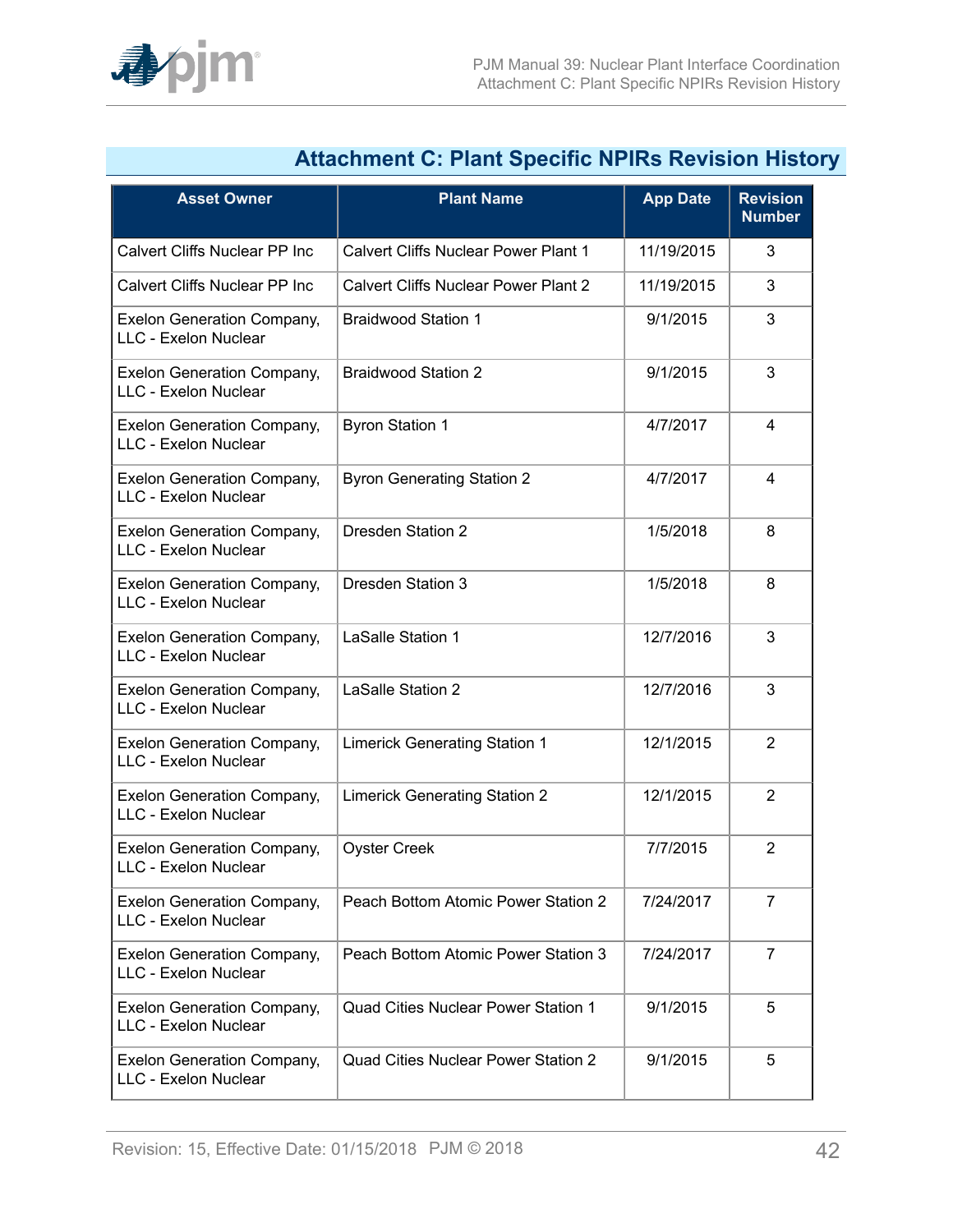

| <b>Asset Owner</b>                                        | <b>Plant Name</b>                       | <b>App Date</b> | <b>Revision</b><br><b>Number</b> |
|-----------------------------------------------------------|-----------------------------------------|-----------------|----------------------------------|
| <b>Exelon Generation Company,</b><br>LLC - Exelon Nuclear | Three Mile Island 1                     | 7/7/2015        | $\overline{2}$                   |
| FirstEnergy Nuclear Operating<br>Company                  | Beaver Valley 1                         | 8/1/2015        | 3                                |
| <b>FirstEnergy Nuclear Operating</b><br>Company           | <b>Beaver Valley 2</b>                  | 8/1/2015        | 3                                |
| <b>FirstEnergy Nuclear Operating</b><br>Company           | Davis Besse                             | 7/14/2017       | 4                                |
| <b>FirstEnergy Nuclear Operating</b><br>Company           | Perry                                   | 11/18/2016      | 3                                |
| Indiana Michigan Power Co                                 | Donald C Cook 1                         | 7/13/2016       | 2                                |
| Indiana Michigan Power Co                                 | Donald C Cook 2                         | 7/13/2016       | $\overline{2}$                   |
| PPL Susquehanna LLC                                       | PPL Susquehanna 1                       | 12/22/2014      | $\overline{2}$                   |
| PPL Susquehanna LLC                                       | PPL Susquehanna 2                       | 12/22/2014      | 2                                |
| <b>PSEG Nuclear LLC</b>                                   | PSEG Hope Creek Generating Station<br>1 | 5/1/2015        | 1                                |
| <b>PSEG Nuclear LLC</b>                                   | PSEG Salem Generating Station 1         | 5/1/2015        | 1                                |
| <b>PSEG Nuclear LLC</b>                                   | PSEG Salem Generating Station 2         | 5/1/2015        | 1                                |
| Virginia Electric & Power Co                              | North Anna 1                            | 9/30/2016       | 3                                |
| Virginia Electric & Power Co                              | North Anna 2                            | 9/30/2016       | 3                                |
| Virginia Electric & Power Co                              | Surry 1                                 | 9/30/2016       | 3                                |
| Virginia Electric & Power Co                              | Surry 2                                 | 9/30/2016       | 3                                |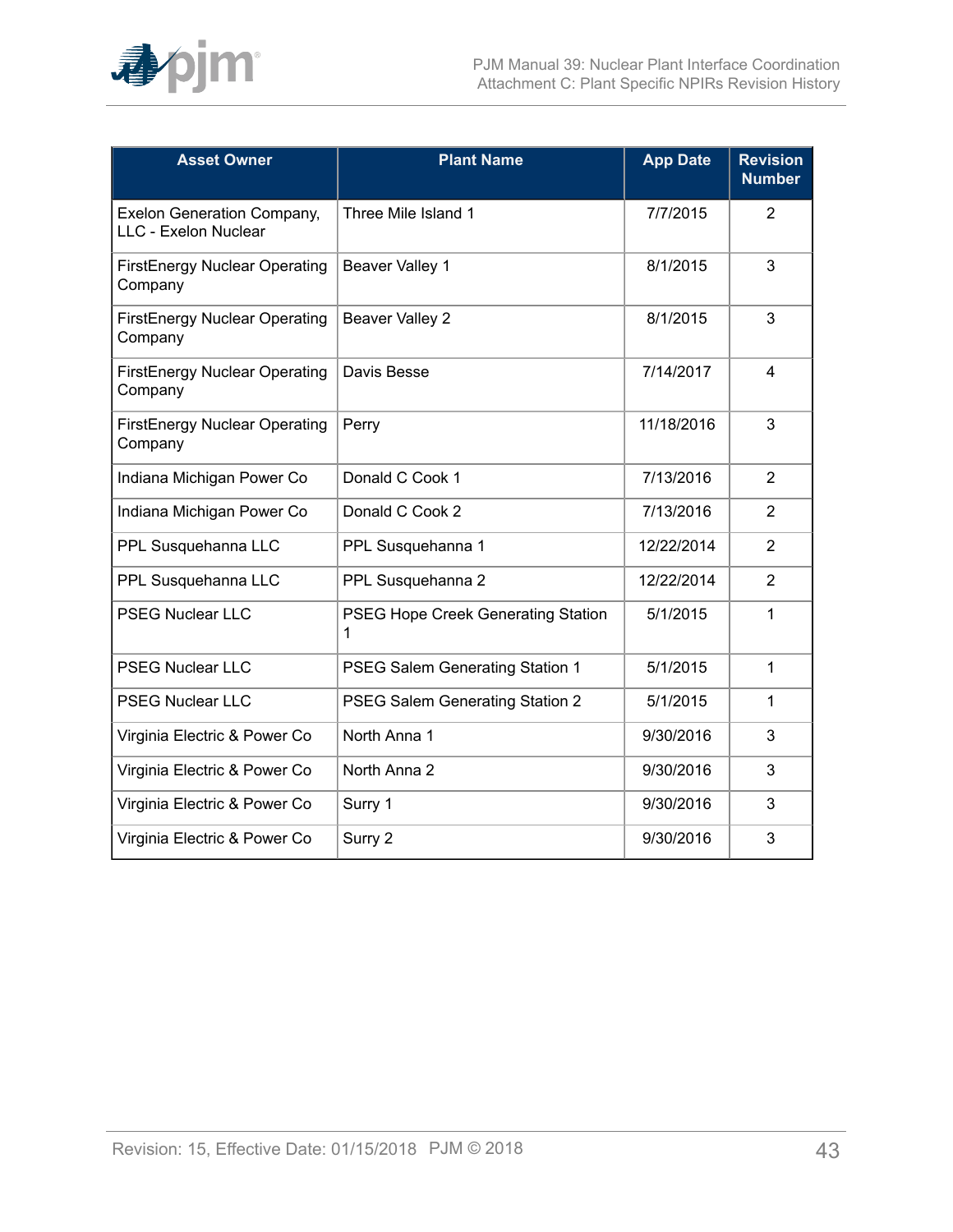

## <span id="page-43-0"></span>**Revision History**

### **Revision 14 (07/01/2017):**

- Section 3.1: Clarified language to ensure all changes made to Nuclear Plant Interface Requirements (NPIR) are clearly highlighted with drivers communicated
- Attachment A, Section 5: Added clarification to reinforce that NPGO notifies PJM and associated LCC of conditions at nuclear plant impacted by grid-side event
- Attachment C: Plant Specific NPIRs Revision History: NPIR revision update

#### **Revision 13 (12/23/2016):**

• Attachment C: Plant Specific NPIRs Revision History: NPIR revision update

#### **Administrative Change (11/18/2016):**

• Section 2.1 – removed struck out language and footnote (Production System) as this change was inadvertently not made during the periodic review.

#### **Revision 12 (01/01/2016):**

- Updates to align with NUC-001-3 (effective 01/01/2016) Grammatical corrections; edits to be consistent with NERC documentation.
- Section 2.6: System Restoration updated to include safe shutdown loading requirement for plant specific Nuclear Plant Interface Requirements (NPIRs) developed and endorsed by the Nuclear Generation Owners User Group (NGOUG).
- Attachment A; Appendix 1: Regulatory Background Removed Operating Agreement (OA) and Transmission Owners Agreement (TOA) text; replaced with appropriate references to OA, TOA, and Open Access Transmission Tariff (OATT)
- Periodic Review

#### **Revision 11 (12/07/2015):**

• Attachment C: Plant Specific NPIRs Revision History: NPIR revision update

#### **Revision 10 (07/15/2015):**

• Attachment C: Plant Specific NPIRs Revision History: NPIR revision update

#### **Revision 09 (04/15/2015):**

• Attachment C: Plant Specific NPIRs Revision History: NPIR revision update

#### **Revision 08 (10/1/2014):**

• Attachment C: Plant Specific NPIRs Revision History: NPIR revision update

#### **Revision 07 (9/25/2013):**

• Attachment C: Plant Specific NPIRs Revision History: NPIR revision update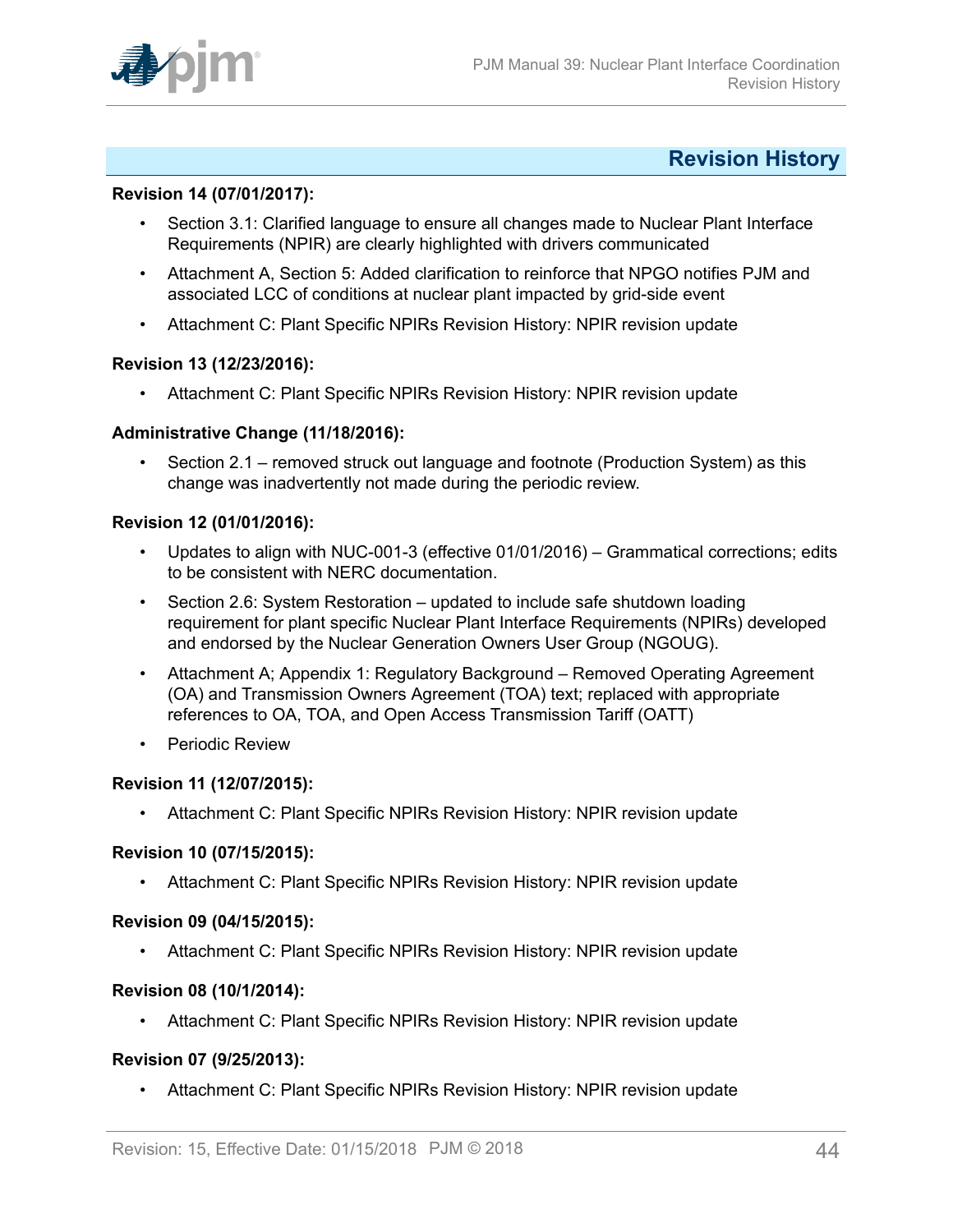

## **Revision 06 (03/01/2013):**

- 3 year review was performed for M39, including NPIR attachments, in accordance with NUC-001-2 R9.1.3
- Introduction: Note added to page 1, that NPIR means Nuclear Plant Interface Requirements
- Introduction: Note 1: revised to read NUC-001
- Section 1.1: *Background* now references when NUC-001 was implemented
- Section 1.1: Added Footnote 1 which was inadvertently deleted in a prior revision.
- Section 1.2: Revised to apply to TEs not just TOs. Clarified that PJM notifies the TOs and not the NPGOs (in accordance with M03) when the ability to monitor the operation of the Bulk Electric System in accordance with the NPIRs is lost.
- Section 2.4.2: *NPGO Action:*  - -will notify PJM and *not* the Transmission Owner when voltage limits are revised
- Section 2.6: Minor edits.
- Section 3.1 Revised to apply to TEs not just TOs.
- Section 3.5: Added clarifying phrase, as part of 3-year review that revisions to NPIRs are made only if required.
- Attachment A and the associated Appendix 1: Updated several paragraphs and references.
- Changed template for Attachment B, Note 1: to read Nuclear Plant Generator Operator (NPGO )
- Attachment C: Plant Specific NPIRs Revision History: NPIR revision updates.

## **Revision 05 (11/01/2012):**

- Section 3: Other NPIR Issues / Section 3.1: Added clarifying text to address sequencing of M39 revision approval with respect to effective dates of plant specific NPIR revisions.
- Attachment C: Plant Specific NPIRs Revision History: NPIR revision updates.

## **Revision 04 (07/01/2012):**

- Introduction / About this Manual / Note 1: Added Operating Agreement section number reference.
- Section 4.1: Additional Nuclear Plant Generator Operator Requirements: Expanded section to include NUC-001 requirements that are not applicable to PJM.
- Attachment C: Plant Specific NPIRs Revision History: NPIR revision updates.

#### **Revision 03 (06/01/2011):**

- Changed manager ownership to Generation Department based on reorganization.
- Attachment B: Added Perry and Davis Besse NPIR as part of ATSI Integration into PJM